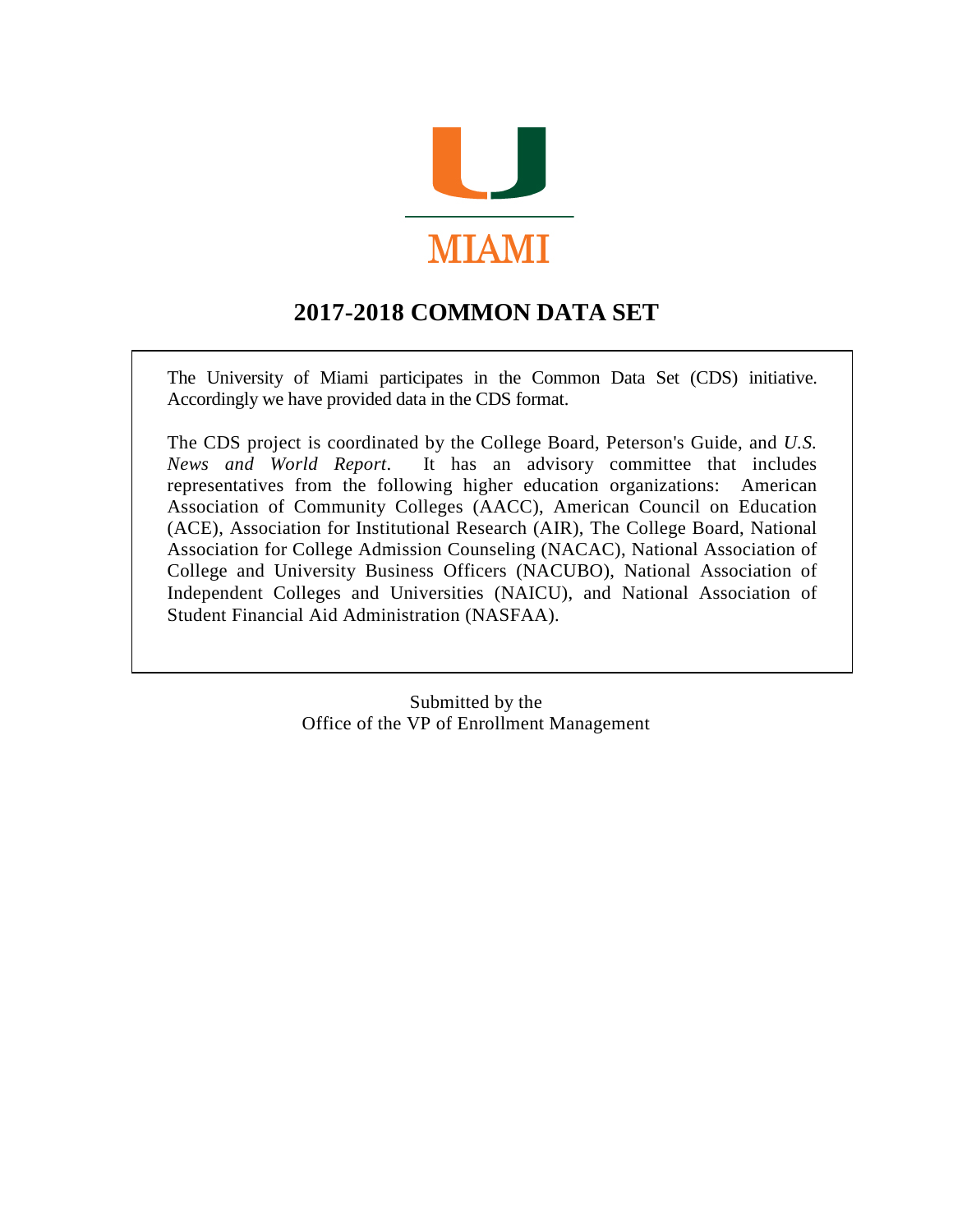# **TABLE OF CONTENTS**

| A. General Information                             | $\mathbf{1}$ |
|----------------------------------------------------|--------------|
| <b>B.</b> Enrollment and Persistence               | 3            |
| C. First-Time, First-Year (New Freshman) Admission | 9            |
| D. Transfer Admission                              | 16           |
| E. Academic Offerings and Policies                 | 18           |
| F. Student Life                                    | 19           |
| G. Annual Expenses                                 | 21           |
| H. Financial Aid                                   | 23           |
| I. Instructional Faculty and Class Size            | 29           |
| J. Degrees Conferred                               | 31           |
| Change for CDS for 2017-2018                       | 32           |
| <b>Common Data Set Definitions</b>                 | 36           |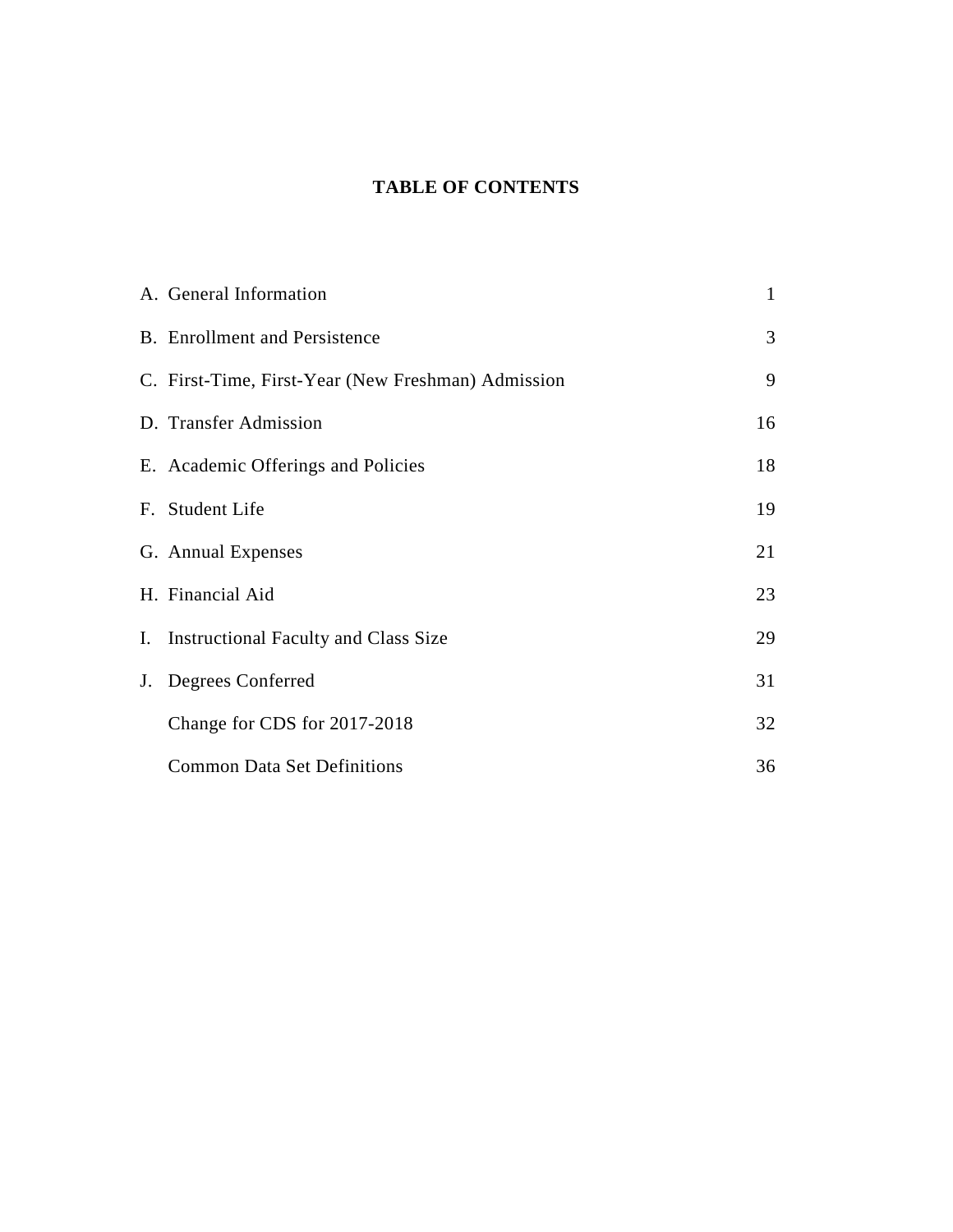# **A. General Information**

#### **A0 Respondent Information (Not for Publication)**

| Name:                                                         | <b>John Haller</b>                                                                 |     |     |
|---------------------------------------------------------------|------------------------------------------------------------------------------------|-----|-----|
| Title:                                                        | <b>Vice President of Enrollment Management</b>                                     |     |     |
| Office:                                                       | <b>Office of the VP of Enrollment Management</b>                                   |     |     |
| Mailing Address:                                              | 1306 Stanford Drive, Suite UC 2275                                                 |     |     |
| City/State/Zip/Country:                                       | Coral Gables, FL 33146                                                             |     |     |
| Phone:                                                        | (305) 284-3970                                                                     |     |     |
| Fax:                                                          | (305) 284-8641                                                                     |     |     |
| E-mail Address:                                               | jhaller@miami.edu                                                                  |     |     |
|                                                               | Are your responses to the CDS posted for reference on your institution's Web site? | Yes | No. |
|                                                               |                                                                                    | X   |     |
| If yes, please provide the URL of the corresponding Web page: |                                                                                    |     |     |
| http://www.miami.edu/index.php/Common Data Set                |                                                                                    |     |     |

**A0A** We invite you to indicate if there are items on the CDS for which you cannot use the requested analytic convention, cannot provide data for the cohort requested, whose methodology is unclear, or about which you have questions or comments in general. This information will not be published but will help the publishers further refine CDS items.

#### **A1 Address Information**

| Name of College/University:               | <b>University of Miami</b>         |
|-------------------------------------------|------------------------------------|
| Mailing Address:                          | P.O. Box 248025                    |
| City/State/Zip/Country:                   | Coral Gables, FL 33124, U.S.A.     |
| Street Address (if different):            |                                    |
| City/State/Zip/Country:                   |                                    |
| Main Phone Number:                        | (305) 284-2211                     |
| <b>WWW Home Page Address:</b>             | www.miami.edu                      |
| <b>Admissions Phone Number:</b>           | (305) 284-4323                     |
| Admissions Toll-Free Phone Number:        | n.a.                               |
| <b>Admissions Office Mailing Address:</b> | P.O. Box 248025                    |
| City/State/Zip/Country:                   | <b>Coral Gables, FL 33124-4616</b> |
| Admissions Fax Number:                    | (305) 284-2507                     |
| Admissions E-mail Address:                | admission@miami.edu                |
| If there is a separate URL for your       | www.miami.edu/apply                |
| school's online application, please       |                                    |
| specify:                                  |                                    |
|                                           | P.O. Box 249117                    |
| If you have a mailing address other       | <b>Coral Gables, FL 33124-5226</b> |
| than the above to which applications      |                                    |
| should be sent, please provide:           |                                    |

**A2 Source of institutional control** (Check only one)**:**

| <b>Public</b>       |  |
|---------------------|--|
| Private (nonprofit) |  |
| Proprietary         |  |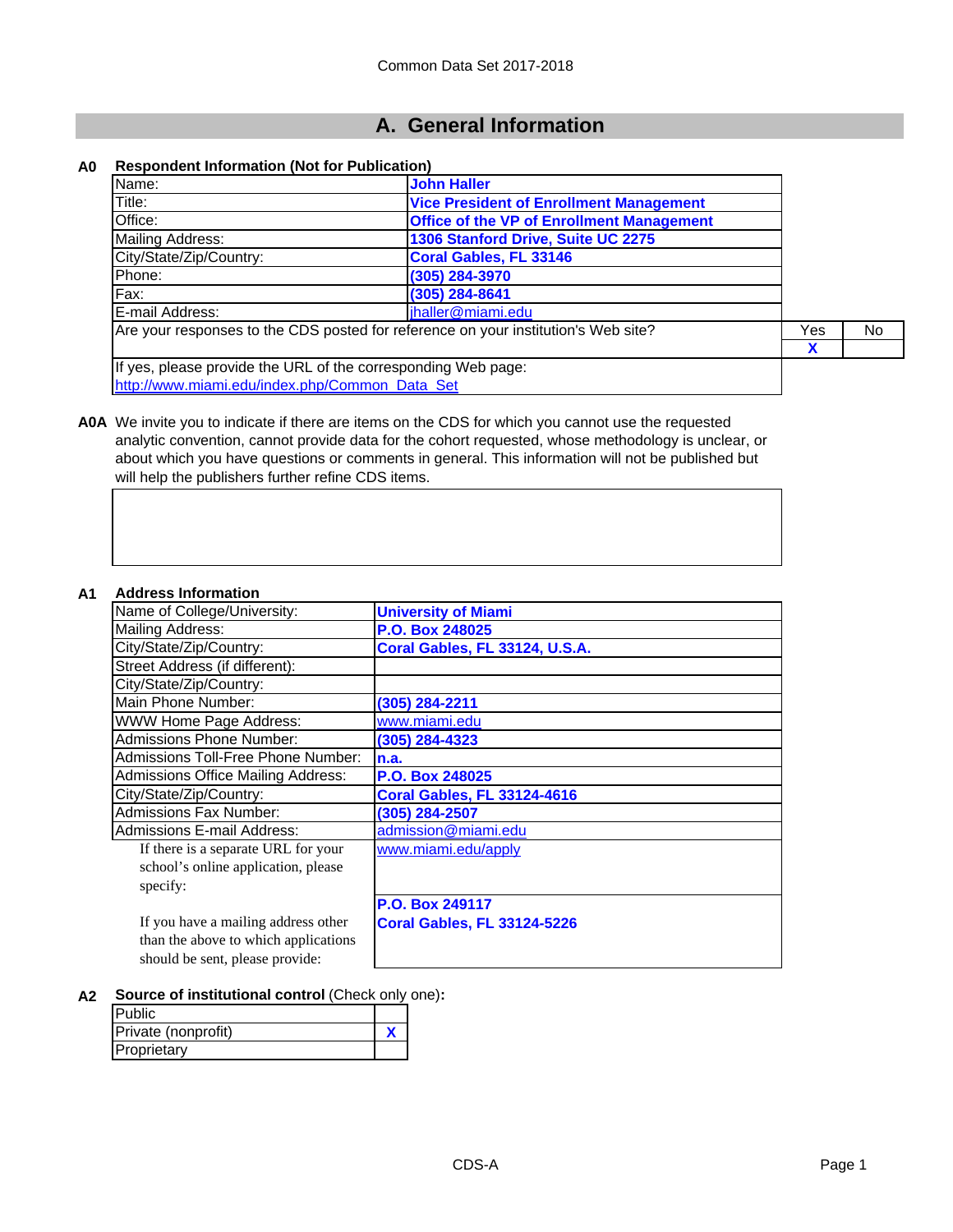# **A. General Information**

#### **A3 Classify your undergraduate institution:**

| Coeducational college |  |
|-----------------------|--|
| Men's college         |  |
| Women's college       |  |

### **A4 Academic year calendar:**

| Semester                       |  |
|--------------------------------|--|
| Quarter                        |  |
| Trimester                      |  |
| $4 - 1 - 4$                    |  |
| Continuous                     |  |
| Differs by program (describe): |  |
|                                |  |
| Other (describe):              |  |
|                                |  |

### **A5 Degrees offered by your institution:**

| Certificate                | X                         |
|----------------------------|---------------------------|
| Diploma                    |                           |
| Associate                  |                           |
| <b>Transfer Associate</b>  |                           |
| <b>Terminal Associate</b>  |                           |
| Bachelor's                 | X                         |
| Postbachelor's certificate | X                         |
| Master's                   | $\boldsymbol{\mathsf{X}}$ |
| Post-master's certificate  | X                         |
| Doctoral degree            |                           |
| research/scholarship       | X                         |
| Doctoral degree -          |                           |
| professional practice      | X                         |
| Doctoral degree -- other   |                           |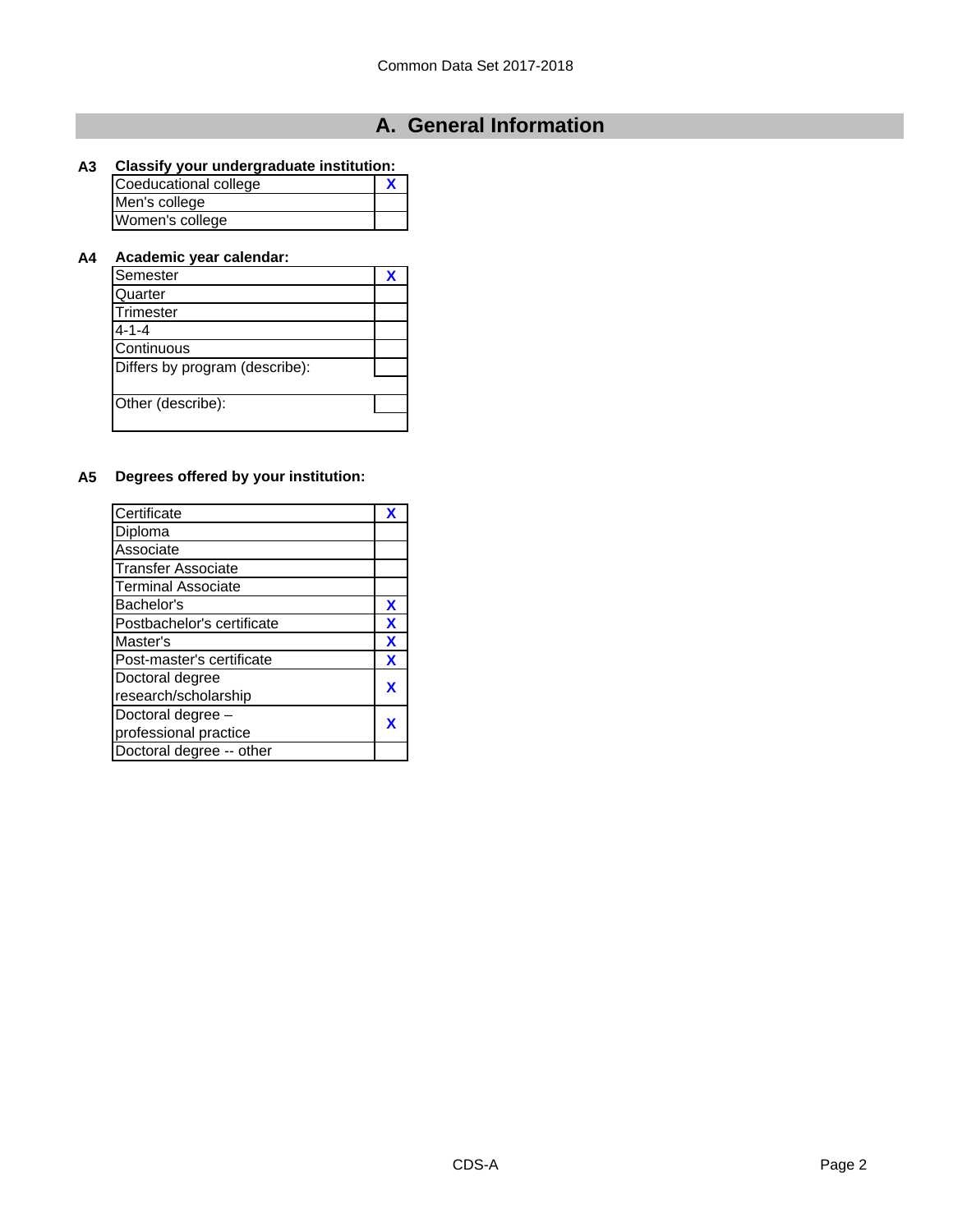**B1 Institutional Enrollment - Men and Women Provide numbers of students for each of the following categories as of the institution's official fall reporting date or as of October 15, 2017. Note: Report students formerly designated as "first professional" in the graduate cells.**

|                                   | <b>FULL-TIME</b> |       | <b>PART-TIME</b> |        |
|-----------------------------------|------------------|-------|------------------|--------|
|                                   | Men              | Women | Men              | Women  |
| <b>Undergraduates</b>             |                  |       |                  |        |
| Degree-seeking, first-time        |                  |       |                  |        |
| freshmen                          | 1,046            | 1,139 | 9                | 17     |
| Other first-year, degree-seeking  | 262              | 325   | 13               | 26     |
| All other degree-seeking          | 3,566            | 3,796 | 188              | 221    |
| Total degree-seeking              | 4,874            | 5,260 | 210              | 264    |
| All other undergraduates enrolled |                  |       |                  |        |
| in credit courses                 | 30               | 52    | 55               | 87     |
| Total undergraduates              | 4,904            | 5,312 | 265              | 351    |
| Graduate                          |                  |       |                  |        |
| Degree-seeking, first-time        | 876              | 991   | 59               | 75     |
| All other degree-seeking          | 1,785            | 1,693 | 210              | 363    |
| All other graduates enrolled in   |                  |       |                  |        |
| credit courses                    | 21               | 28    | 29               | 41     |
| Total graduate                    | 2,682            | 2,712 | 298              | 479    |
| Total all undergraduates          |                  |       |                  | 10,832 |
| Total all graduate                |                  | 6,171 |                  |        |
| <b>GRAND TOTAL ALL STUDENTS</b>   |                  |       |                  | 17,003 |

**B2 Enrollment by Racial/Ethnic Category. Provide numbers of undergraduate students for each of the following categories as of the institution's official fall reporting date or as of October 15, 2017. Include international students only in the category "Nonresident aliens." Complete the "Total Undergraduates" column only if you cannot provide data for the first two columns. Report as your institution reports to IPEDS: persons who are Hispanic should be reported only on the Hispanic line, not under any race, and persons who are non-Hispanic multi-racial should be reported only under "Two or more races."** 

|                                                 | Degree-Seeking<br>First-Time<br><b>First Year</b> | Degree-Seeking<br>Undergraduates<br>(include first-time<br>first-year) | Total<br>Undergraduates<br>(both degree- and<br>non-degree-<br>seeking) |
|-------------------------------------------------|---------------------------------------------------|------------------------------------------------------------------------|-------------------------------------------------------------------------|
| Nonresident aliens                              | 339                                               | 1,551                                                                  |                                                                         |
| Hispanic/Latino                                 | 342                                               | 2,404                                                                  |                                                                         |
| Black or African American, non-Hispanic         | 199                                               | 873                                                                    |                                                                         |
| White, non-Hispanic                             | 1,054                                             | 4,459                                                                  |                                                                         |
| American Indian or Alaska Native, non-Hispanic  | 6                                                 | 13                                                                     |                                                                         |
| Asian, non-Hispanic                             | 110                                               | 572                                                                    |                                                                         |
| Native Hawaiian or other Pacific Islander, non- |                                                   |                                                                        |                                                                         |
| Hispanic                                        |                                                   |                                                                        |                                                                         |
| Two or more races, non-Hispanic                 | 65                                                | 339                                                                    |                                                                         |
| Race and/or ethnicity unknown                   | 94                                                | 393                                                                    |                                                                         |
| <b>TOTAL</b>                                    | 2,211                                             | 10,608                                                                 | 0                                                                       |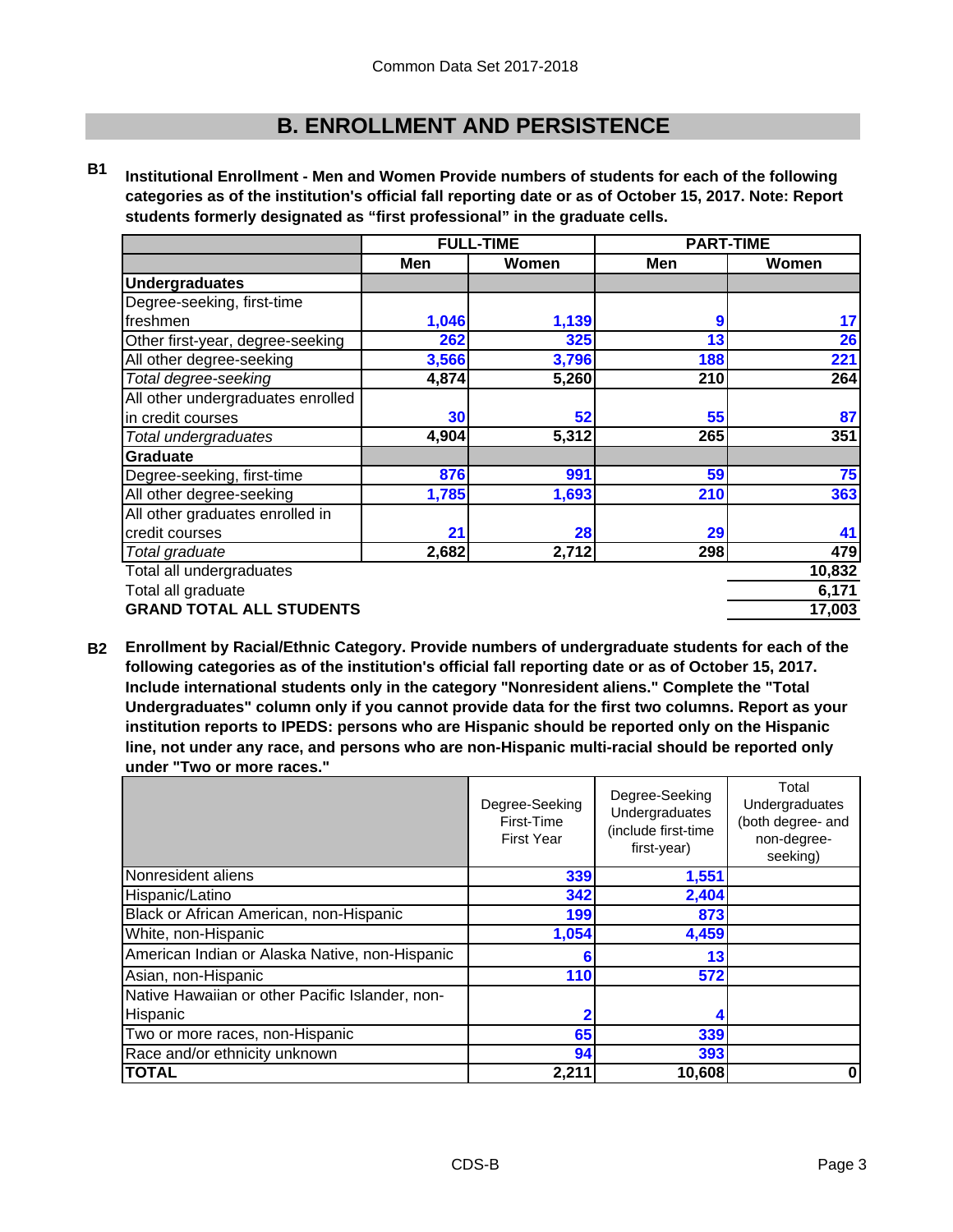### **Persistence**

**B3 Number of degrees awarded from July 1, 2016 to June 30, 2017**

| Certificate/diploma             |       |
|---------------------------------|-------|
| Associate degrees               |       |
| Bachelor's degrees              | 2,733 |
| Postbachelor's certificates     | 182   |
| Master's degrees                | 1,465 |
| Post-Master's certificates      | 18    |
| Doctoral degrees -              |       |
| research/scholarship            | 209   |
| Doctoral degrees - professional |       |
| practice                        |       |
| Doctoral degrees - other        |       |

### **Graduation Rates**

The items in this section correspond to data elements collected by the IPEDS Web-based Data Collection System's Graduation Rate Survey (GRS). For complete instructions and definitions of data elements, see the IPEDS GRS Forms and Instructions for the 2017-18 Survey

#### **For Bachelor's or Equivalent Institutions**

In the following section for bachelor's or equivalent programs, please disaggregate the Fall 2010 and Fall 2011 cohorts (formerly CDS B4-B11) into four groups:

- Students who received a Federal Pell Grant\*
- Recipients of a subsidized Stafford Loan who did not receive a Pell Grant
- Students who did not receive either a Pell Grant or a subsidized Stafford Loan
- Total (all students, regardless of Pell Grant or subsidized loan status)

\*Students who received both a Federal Pell Grant and a subsidized Stafford Loan should be reported in the "Recipients of a Federal Pell Grant" column.

For each graduation rate grid below, the numbers in the first three columns for Questions A-G should sum to the cohort total in the fourth column (formerly CDS B4-B11).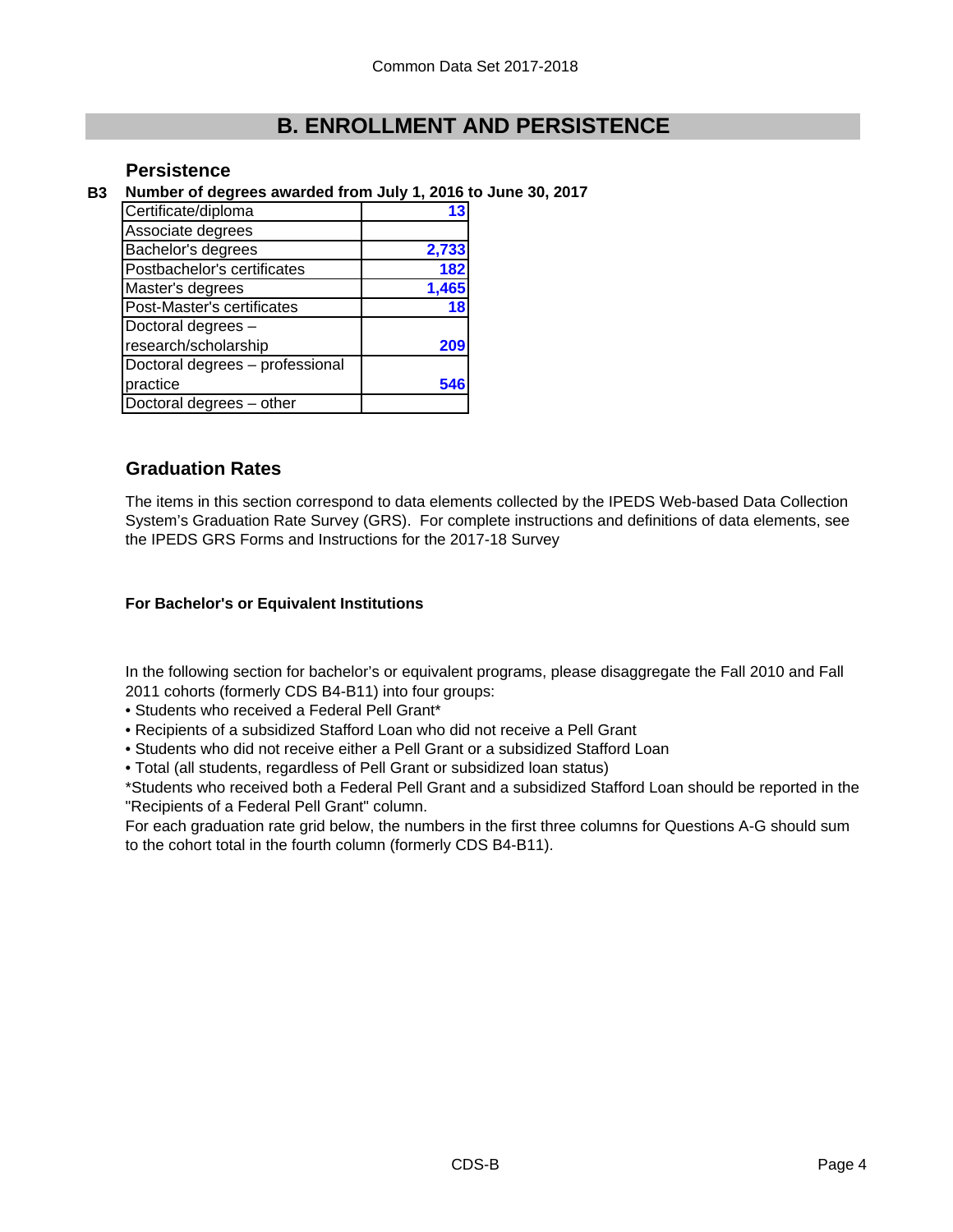#### *Fall 2011 Cohort*

|                                |                                                                                                                                                                                                                                                                             | <b>Recipients of</b><br>a Federal Pell<br>Grant | <b>Recipients of a</b><br><b>Subsidized</b><br><b>Stafford Loan</b><br>who did not<br>receive a Pell<br>Grant | <b>Students who</b><br>did not receive<br>either a Pell<br>Grant or a<br>subsidized<br><b>Stafford Loan</b> | Total (sum of 3<br>columes to the<br>left) |
|--------------------------------|-----------------------------------------------------------------------------------------------------------------------------------------------------------------------------------------------------------------------------------------------------------------------------|-------------------------------------------------|---------------------------------------------------------------------------------------------------------------|-------------------------------------------------------------------------------------------------------------|--------------------------------------------|
| For<br>mer<br>ly<br><b>B4</b>  | A- Initital 2011 cohort of first-time, full-<br>time bachelor's (or equivalent) degree<br>seeking undergraduate-students                                                                                                                                                    | 320                                             | 301                                                                                                           | 1,518                                                                                                       | 2,139                                      |
| For<br>mer<br>ly<br><b>B5</b>  | B- Of the initial 2011 cohort, how many did not<br>persist and did not graduate for the following<br>reasons: deceased, permanently disabled,<br>armed forces, foreign aid service of the federal<br>government, or official church missions; total<br>allowable exclusions | 0                                               | 0                                                                                                             | 1                                                                                                           | 1                                          |
| For<br>mer<br>ly<br>B6         | C- Final 2011 cohort, after adjusting for<br>allowable exclusions                                                                                                                                                                                                           | 320                                             | 301                                                                                                           | 1,517                                                                                                       | 2,138                                      |
| For<br>mer<br>ly<br><b>B7</b>  | D - Of the initial 2011 cohort, how many<br>completed the program in four years or<br>less (by Aug. 31, 2015)                                                                                                                                                               | 212                                             | 215                                                                                                           | 1,121                                                                                                       | 1,548                                      |
| For<br>mer<br>ly.<br>B8        | E - Of the initial 2011 cohort, how many<br>completed the program in more than four<br>years but in five years or less (after Aug.<br>31, 2015 and by Aug. 31, 2016)                                                                                                        | 40                                              | 27                                                                                                            | 147                                                                                                         | 214                                        |
| For<br>mer<br>ly.<br><b>B9</b> | F - Of the initial 2011 cohort, how many<br>completed the program in more than five<br>years but in six years or less (after Aug.<br>31, 2016 and by Aug. 31, 2017)                                                                                                         | 2                                               | 2                                                                                                             | 24                                                                                                          | 28                                         |
| For<br>ly<br><b>B10</b>        | <b>mer</b> G - Total graduating within six years (sum<br>of lines D, E, and F)                                                                                                                                                                                              | 254                                             | 244                                                                                                           | 1,292                                                                                                       | 1,790                                      |
| For<br>mer<br>ly<br><b>B11</b> | H - Six-year graduation rate for 2011<br>cohort (G divided by C)                                                                                                                                                                                                            | 79%                                             | 81%                                                                                                           | 85%                                                                                                         | 84%                                        |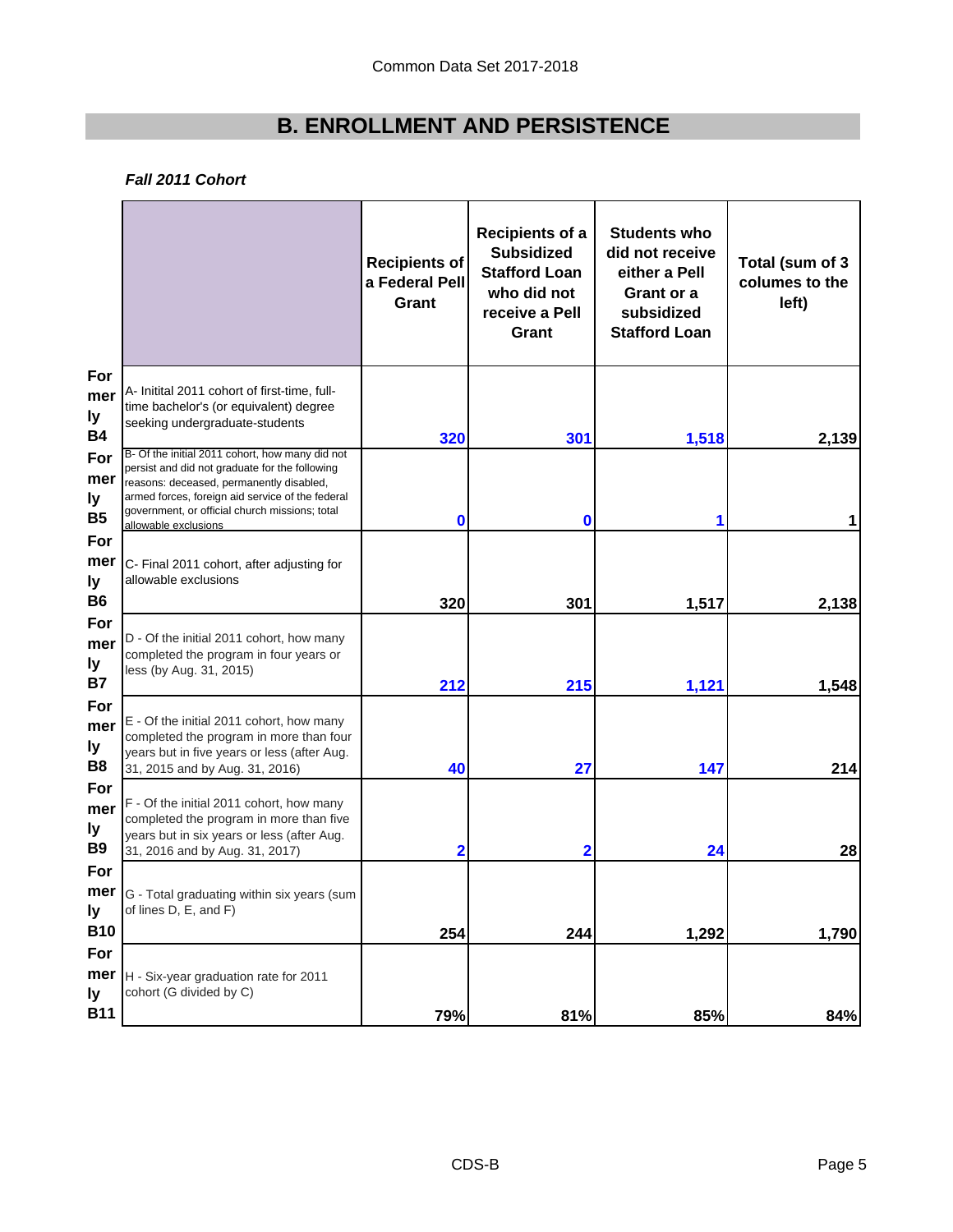#### *Fall 2010 Cohort*

|                                |                                                                                                                                                                                                                                                                             | <b>Recipients of</b><br>a Federal Pell<br>Grant | <b>Recipients of a</b><br><b>Subsidized</b><br><b>Stafford Loan</b><br>who did not<br>receive a Pell<br>Grant | <b>Students who</b><br>did not receive<br>either a Pell<br>Grant or a<br>subsidized<br><b>Stafford Loan</b> | Total (sum of 3<br>columes to the<br>left) |
|--------------------------------|-----------------------------------------------------------------------------------------------------------------------------------------------------------------------------------------------------------------------------------------------------------------------------|-------------------------------------------------|---------------------------------------------------------------------------------------------------------------|-------------------------------------------------------------------------------------------------------------|--------------------------------------------|
| For<br>mer<br>ly<br><b>B4</b>  | A- Initital 2010 cohort of first-time, full-<br>time bachelor's (or equivalent) degree<br>seeking undergraduate-students                                                                                                                                                    | 457                                             | 363                                                                                                           | 1,286                                                                                                       | 2,106                                      |
| For<br>mer<br>ly<br><b>B5</b>  | B- Of the initial 2010 cohort, how many did not<br>persist and did not graduate for the following<br>reasons: deceased, permanently disabled,<br>armed forces, foreign aid service of the federal<br>government, or official church missions; total<br>allowable exclusions | 0                                               | $\mathbf 0$                                                                                                   | 1                                                                                                           |                                            |
| For<br>mer<br>ly<br><b>B6</b>  | C- Final 2010 cohort, after adjusting for<br>allowable exclusions                                                                                                                                                                                                           | 457                                             | 363                                                                                                           | 1,285                                                                                                       | 2,105                                      |
| For<br>mer<br>ly<br><b>B7</b>  | D - Of the initial 2010 cohort, how many<br>completed the program in four years or<br>less (by Aug. 31, 2014)                                                                                                                                                               | 297                                             | 256                                                                                                           | 912                                                                                                         | 1,465                                      |
| For<br>mer<br>ly<br><b>B8</b>  | E - Of the initial 2010 cohort, how many<br>completed the program in more than four<br>years but in five years or less (after Aug.<br>31, 2014 and by Aug. 31, 2015)                                                                                                        | 47                                              | 39                                                                                                            | 140                                                                                                         | 226                                        |
| For<br>mer<br>ly<br><b>B9</b>  | F - Of the initial 2010 cohort, how many<br>completed the program in more than five<br>years but in six years or less (after Aug.<br>31, 2015 and by Aug. 31, 2016)                                                                                                         | 6                                               | 2                                                                                                             | 20                                                                                                          | 28                                         |
| For<br>ly<br><b>B10</b>        | <b>mer</b> G - Total graduating within six years (sum<br>of lines D, E, and F)                                                                                                                                                                                              | 350                                             | 297                                                                                                           | 1,072                                                                                                       | 1,719                                      |
| For<br>mer<br>ly<br><b>B11</b> | H - Six-year graduation rate for 2010<br>cohort (G divided by C)                                                                                                                                                                                                            | 77%                                             | 82%                                                                                                           | 83%                                                                                                         | 82%                                        |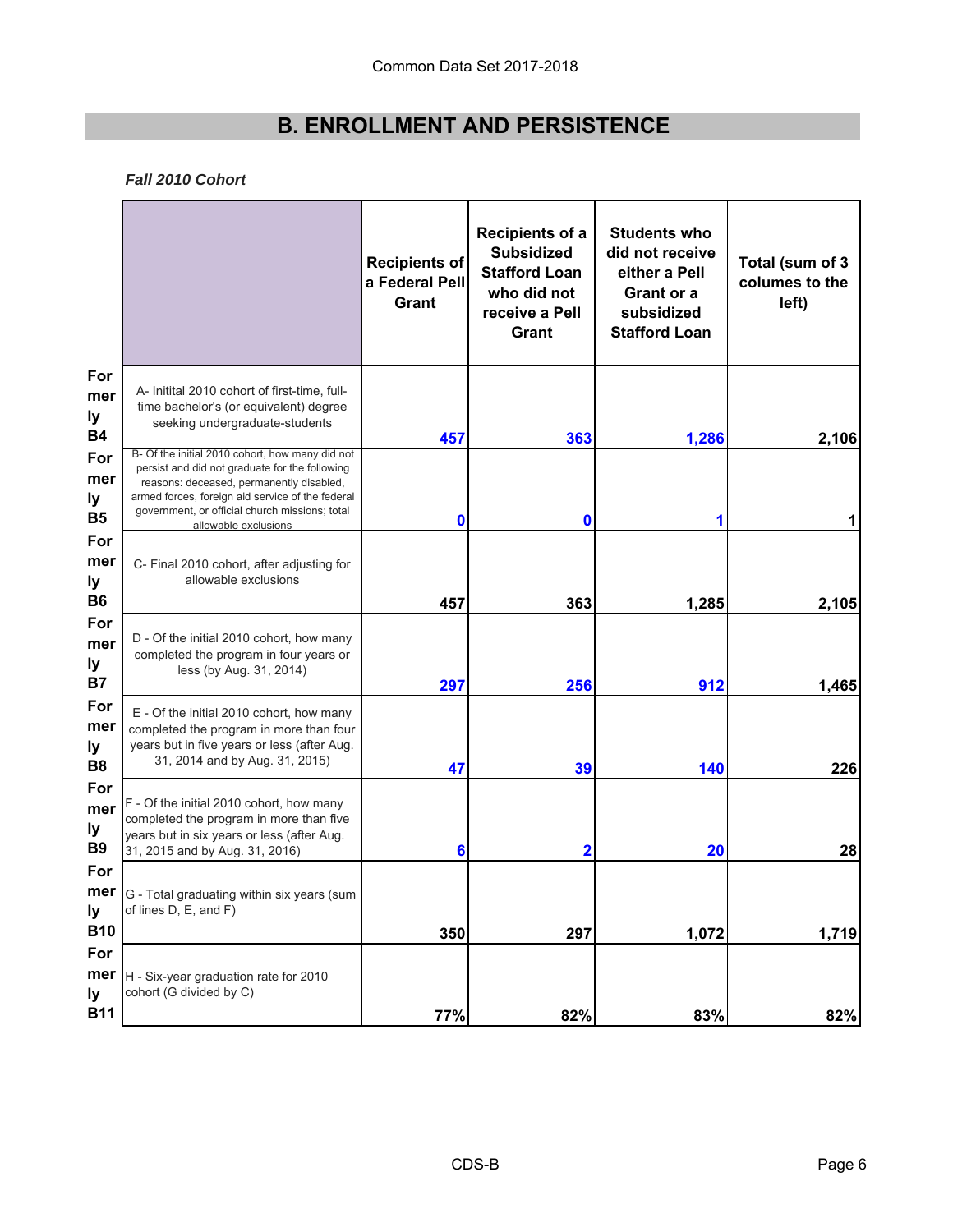#### **For Two-Year Institutions**

Please provide data for the 2014 cohort if available. If 2014 cohort data are not available, provide data for the 2013 cohort.

#### *2014 Cohort*

| <b>B12</b> | Initial 2014 cohort, total of first-time, full-time degree/certificate-seeking students:                                                                                                                                                                                                   |  |
|------------|--------------------------------------------------------------------------------------------------------------------------------------------------------------------------------------------------------------------------------------------------------------------------------------------|--|
|            | <b>B13</b> Of the initial 2014 cohort, how many did not persist and did not graduate for the<br>following reasons: death, permanent disability, service in the armed forces, foreign aid<br>service of the federal government, or official church missions; total allowable<br>exclusions: |  |
|            | <b>B14</b> Final 2014 cohort, after adjusting for allowable exclusions (Subtract question B13 from<br>question B12):                                                                                                                                                                       |  |
|            | B15 Completers of programs of less than two years duration (total):                                                                                                                                                                                                                        |  |
|            | <b>B16</b> Completers of programs of less than two years within 150 percent of normal time:                                                                                                                                                                                                |  |
| <b>B17</b> | Completers of programs of at least two but less than four years (total):                                                                                                                                                                                                                   |  |
|            | <b>B18</b> Completers of programs of at least two but less than four-years within 150 percent of<br>normal time:                                                                                                                                                                           |  |
| <b>B19</b> | Total transfers-out (within three years) to other institutions:                                                                                                                                                                                                                            |  |
| <b>B20</b> | Total transfers to two-year institutions:                                                                                                                                                                                                                                                  |  |
| <b>B21</b> | Total transfers to four-year institutions:                                                                                                                                                                                                                                                 |  |

#### *2013 Cohort*

|            | <b>B12</b> Initial 2013 cohort, total of first-time, full-time degree/certificate-seeking students:                                                                                                                                                                                        |  |
|------------|--------------------------------------------------------------------------------------------------------------------------------------------------------------------------------------------------------------------------------------------------------------------------------------------|--|
|            | <b>B13</b> Of the initial 2013 cohort, how many did not persist and did not graduate for the<br>following reasons: death, permanent disability, service in the armed forces, foreign aid<br>service of the federal government, or official church missions; total allowable<br>exclusions: |  |
|            | <b>B14</b> Final 2013 cohort, after adjusting for allowable exclusions (Subtract question B13 from<br>question B12):                                                                                                                                                                       |  |
| <b>B15</b> | Completers of programs of less than two years duration (total):                                                                                                                                                                                                                            |  |
| <b>B16</b> | Completers of programs of less than two years within 150 percent of normal time:                                                                                                                                                                                                           |  |
| <b>B17</b> | Completers of programs of at least two but less than four years (total):                                                                                                                                                                                                                   |  |
| <b>B18</b> | Completers of programs of at least two but less than four-years within 150 percent of                                                                                                                                                                                                      |  |
|            | normal time:                                                                                                                                                                                                                                                                               |  |
| <b>B19</b> | Total transfers-out (within three years) to other institutions:                                                                                                                                                                                                                            |  |
| <b>B20</b> | Total transfers to two-year institutions:                                                                                                                                                                                                                                                  |  |
| <b>B21</b> | Total transfers to four-year institutions:                                                                                                                                                                                                                                                 |  |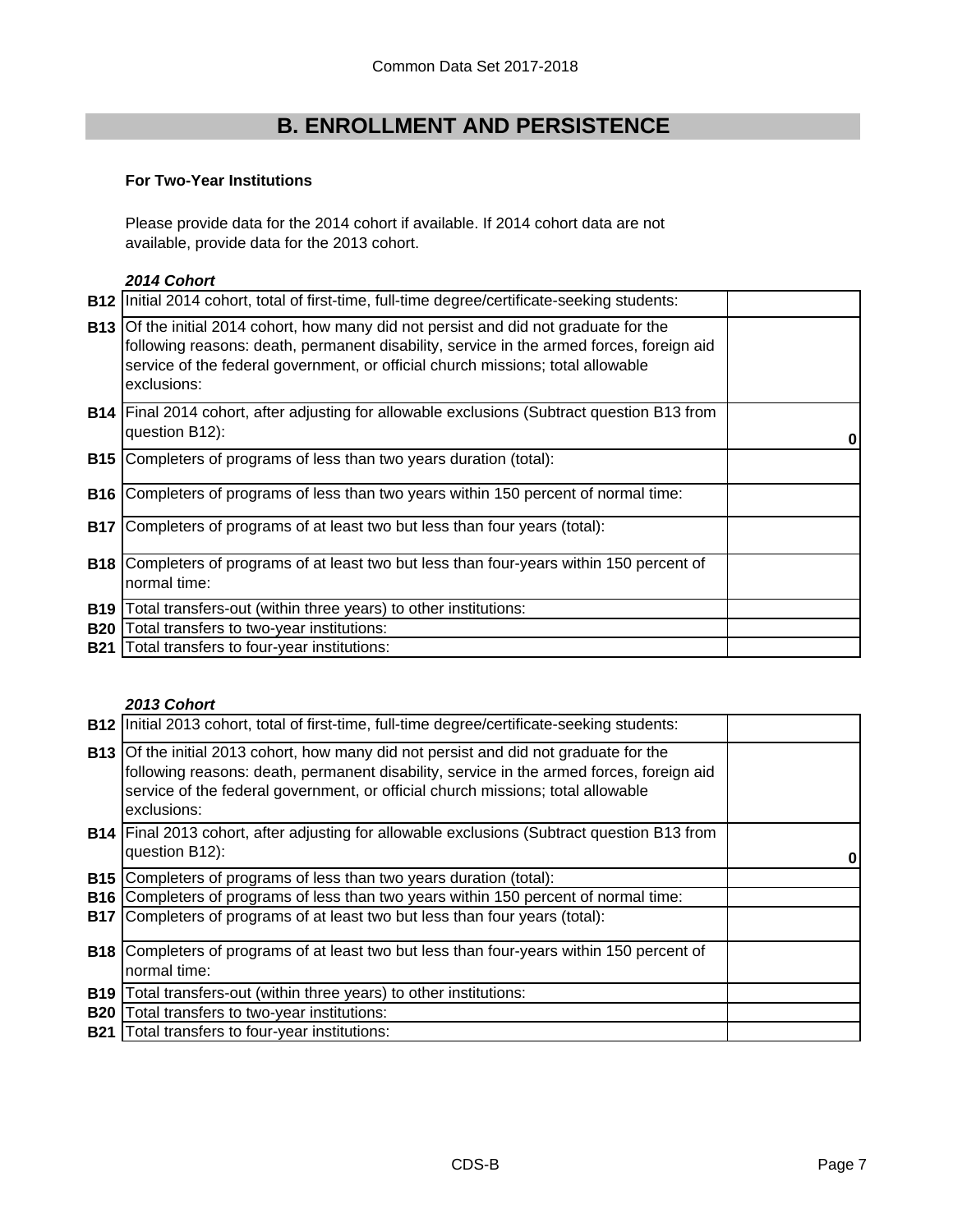#### **Retention Rates**

Report for the cohort of all full-time, first-time bachelor's (or equivalent) degree-seeking undergraduate students who entered in Fall 2016 (or the preceding summer term). The initial cohort may be adjusted for students who departed for the following reasons: death, permanent disability, service in the armed forces, foreign aid service of the federal government or official church missions. No other adjustments to the initial cohort should be made.

| <b>B22</b> For the cohort of all full-time bachelor's (or equivalent) degree-seeking undergraduate |     |
|----------------------------------------------------------------------------------------------------|-----|
| students who entered your institution as freshmen in Fall 2016 (or the preceding                   |     |
| summer term), what percentage was enrolled at your institution as of the date your                 |     |
| linstitution calculates its official enrollment in Fall 2017?                                      | 91% |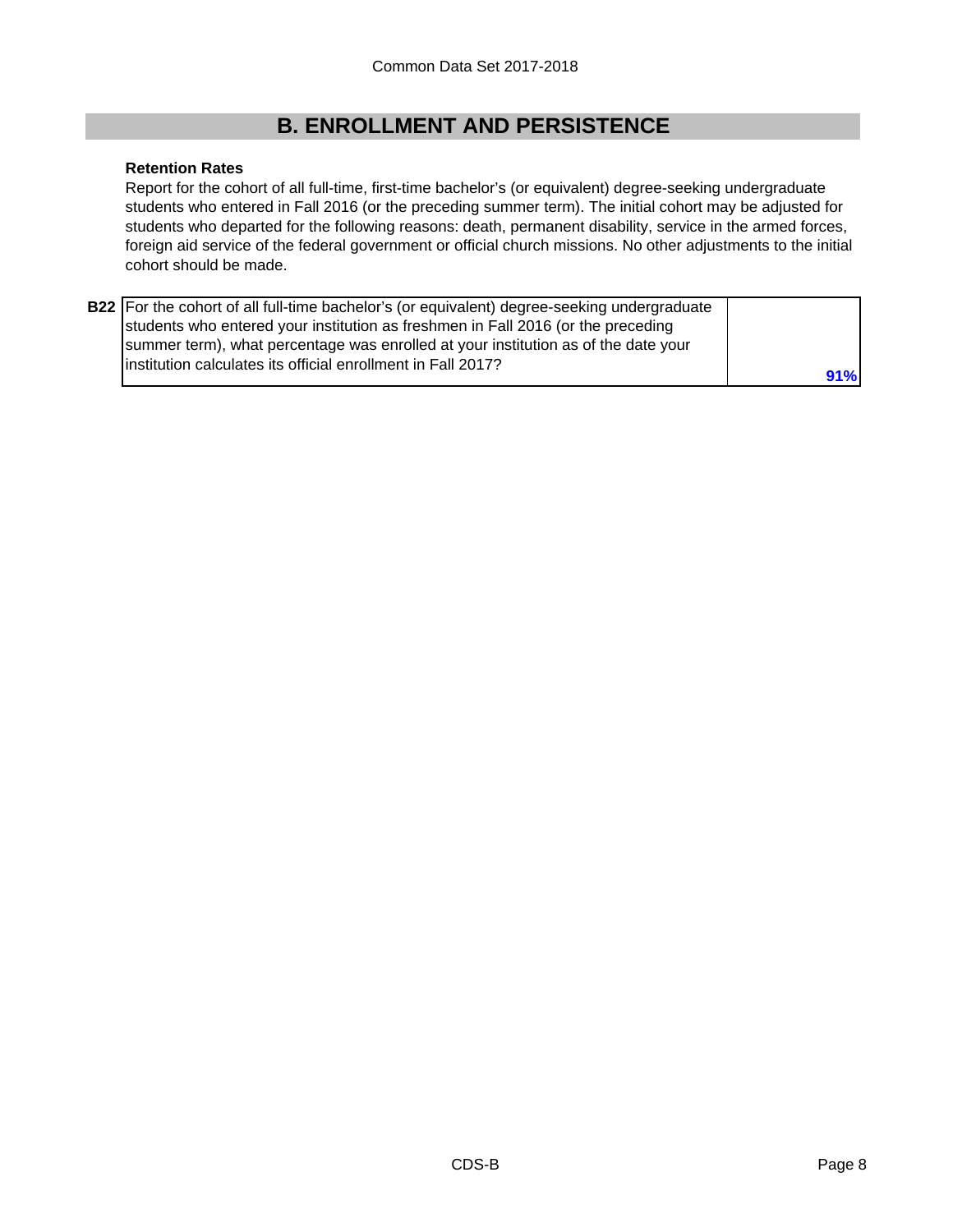### **Applications**

**C1 First-time, first-year, (freshmen) students: Provide the number of degree-seeking, first-time, firstyear students who applied, were admitted, and enrolled (full- or part-time) in Fall 2017. Include early decision, early action, and students who began studies during summer in this cohort. Applicants should include only those students who fulfilled the requirements for consideration for admission (i.e., who completed actionable applications) and who have been notified of one of the following actions: admission, nonadmission, placement on waiting list, or application withdrawn (by applicant or institution). Admitted applicants should include wait-listed students who were subsequently offered admission.**

| Total first-time, first-year (freshman) men who applied               | 14,171 |
|-----------------------------------------------------------------------|--------|
| Total first-time, first-year (freshman) women who applied             | 16,463 |
|                                                                       |        |
| Total first-time, first-year (freshman) men who were admitted         | 5,221  |
| Total first-time, first-year (freshman) women who were admitted       | 5,715  |
|                                                                       |        |
| Total full-time, first-time, first-year (freshman) men who enrolled   | 1,046  |
| Total part-time, first-time, first-year (freshman) men who enrolled   | 9      |
|                                                                       |        |
| Total full-time, first-time, first-year (freshman) women who enrolled | 1,139  |
| Total part-time, first-time, first-year (freshman) women who enrolled | 17     |

#### **C2 Freshman wait-listed students (students who met admission requirements but whose final admission was contingent on space availability)**

|                                                                     | Yes   | No |
|---------------------------------------------------------------------|-------|----|
| Do you have a policy of placing students on a waiting list?         |       |    |
| If yes, please answer the questions below for Fall 2017 admissions: |       |    |
| Number of qualified applicants offered a place on waiting list      | 8,286 |    |
| Number accepting a place on the waiting list                        | 2,373 |    |
| Number of wait-listed students admitted                             | 71    |    |
|                                                                     | Yes   | No |
| Is your waiting list ranked?                                        |       | X  |
| If yes, do you release that information to students?                |       |    |
| Do you release that information to school counselors?               |       |    |

### **Admission Requirements**

#### **C3 High school completion requirement**

| High school diploma is required and GED is accepted        | Yes |
|------------------------------------------------------------|-----|
| High school diploma is required and GED is not<br>accepted |     |
| High school diploma or equivalent is not required          |     |

**C4 Does your institution require or recommend a general college-preparatory program for degree-seeking students?**

| Require                       |  |
|-------------------------------|--|
| <b>IRecommend</b>             |  |
| Neither require nor recommend |  |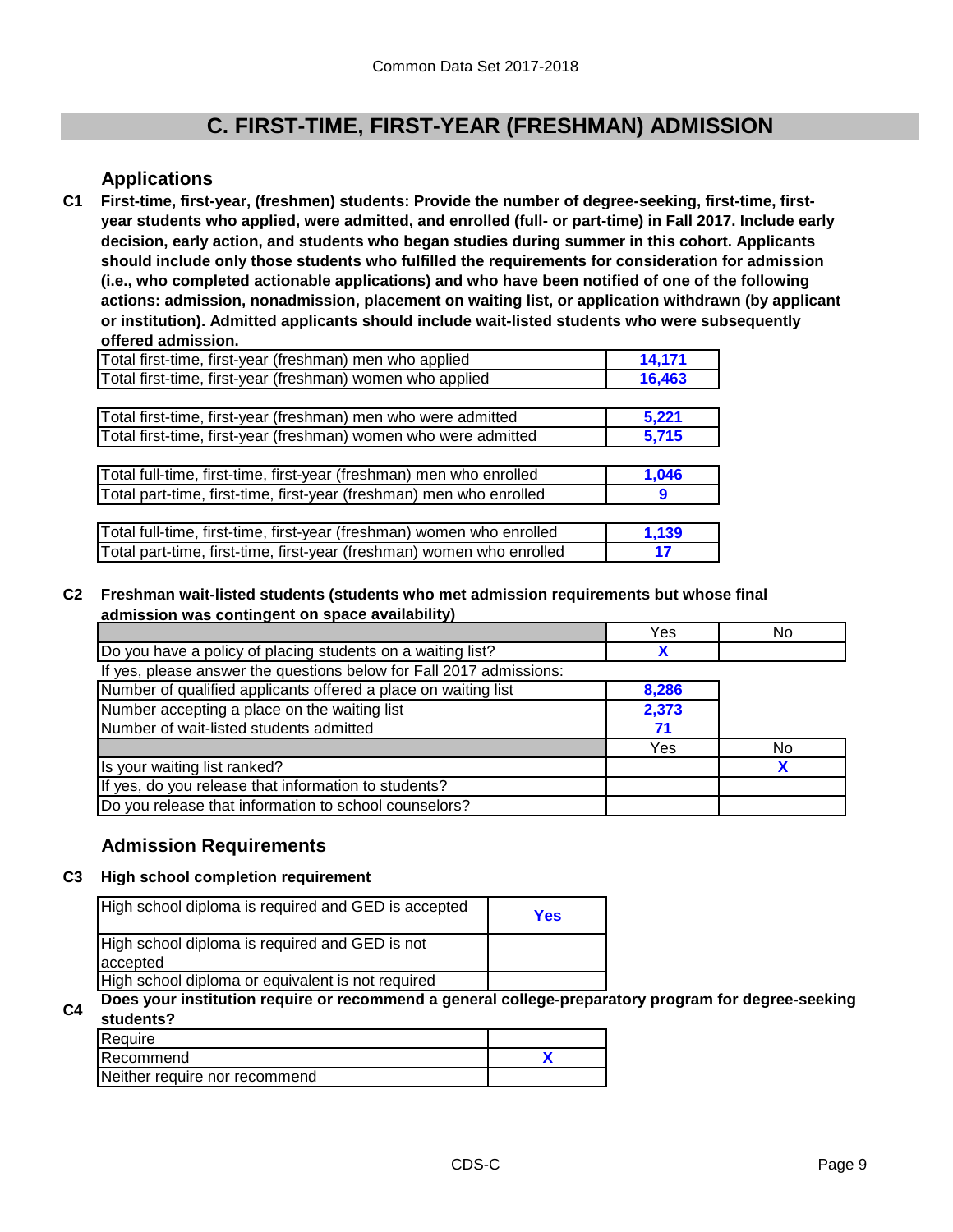**C5 Distribution of high school units required and/or recommended.** Specify the distribution of academic high school course units required and/or recommended of all or most degree-seeking students using Carnegie units (one unit equals one year of study or its equivalent). If you use a different system for calculating units, please convert.

|                                  | <b>Units</b>    | <b>Units</b>            |
|----------------------------------|-----------------|-------------------------|
|                                  | <b>Required</b> | Recommended             |
| Total academic units             |                 | 20                      |
| English                          |                 | 4                       |
| <b>Mathematics</b>               |                 | 4                       |
| Science                          |                 | 3                       |
| Of these, units that must be lab |                 | $\overline{\mathbf{2}}$ |
| Foreign language                 |                 | 2                       |
| Social studies                   |                 | 3                       |
| History                          |                 | 2                       |
| Academic electives               |                 |                         |
| <b>Computer Science</b>          |                 |                         |
| <b>Visual/Performing Arts</b>    |                 |                         |
| Other (specify)                  |                 |                         |

### **Basis for Selection**

**C6** GED equivalency diplomas are admitted without regard to academic record, test scores, or other Do you have an open admission policy, under which virtually all secondary school graduates or students with

qualifications? If so, check which applies: **No**

| Open admission policy as described above for all students         | n.a. |
|-------------------------------------------------------------------|------|
| Open admission policy as described above for most students, but-- |      |
| selective admission for out-of-state students                     | n.a. |
| selective admission to some programs                              | n.a. |
| other (explain):                                                  |      |
|                                                                   |      |

**C7 Relative importance of each of the following academic and nonacademic factors in first-time, firstyear, degree-seeking (freshman) admission decisions.**

|                                   | <b>Very Important</b> | Important | <b>Considered</b> | <b>Not Considered</b> |
|-----------------------------------|-----------------------|-----------|-------------------|-----------------------|
| Academic                          |                       |           |                   |                       |
| Rigor of secondary school record  | X                     |           |                   |                       |
| Class rank                        | χ                     |           |                   |                       |
| Academic GPA                      | χ                     |           |                   |                       |
| Standardized test scores          | χ                     |           |                   |                       |
| <b>Application Essay</b>          | χ                     |           |                   |                       |
| Recommendation(s)                 | χ                     |           |                   |                       |
| Nonacademic                       |                       |           |                   |                       |
| Interview                         |                       |           |                   | X                     |
| <b>Extracurricular activities</b> | X                     |           |                   |                       |
| Talent/ability                    |                       | X         |                   |                       |
| Character/personal qualities      | X                     |           |                   |                       |
| First generation                  |                       |           | X                 |                       |
| Alumni/ae relation                |                       |           | X                 |                       |
| Geographical residence            |                       |           | χ                 |                       |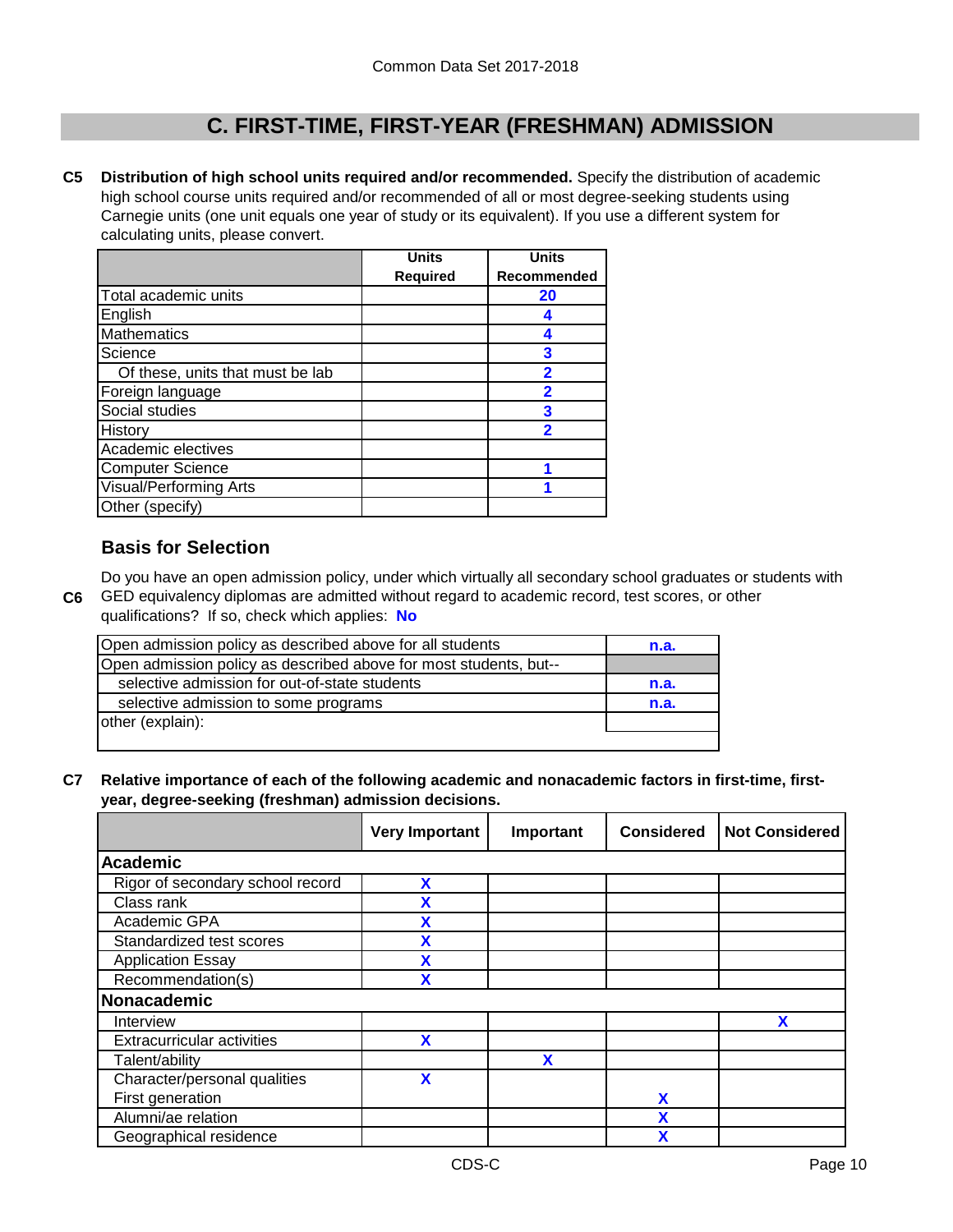| State residency                  |  |  |
|----------------------------------|--|--|
| Religious affiliation/commitment |  |  |
| Racial/ethnic status             |  |  |
| Volunteer work                   |  |  |
| Work experience                  |  |  |
| Level of applicant's interest    |  |  |

### **SAT and ACT Policies**

#### **C8 Entrance exams**

|                                                                                   | Yes | No |
|-----------------------------------------------------------------------------------|-----|----|
| <b>C8A</b> Does your institution make use of SAT, ACT, or SAT Subject Test scores |     |    |
| in admission decisions for first-time, first-year, degree-seeking                 |     |    |
| applicants?                                                                       |     |    |

If yes, place check marks in the appropriate boxes below to reflect your institution's policies for use in admission for Fall 2019.

|                                  | <b>ADMISSION</b> |           |                                   |                                        |                           |
|----------------------------------|------------------|-----------|-----------------------------------|----------------------------------------|---------------------------|
|                                  | Require          | Recommend | <b>Require for</b><br><b>Some</b> | <b>Consider if</b><br><b>Submitted</b> | <b>Not</b><br><b>Used</b> |
| <b>SAT or ACT</b>                |                  |           |                                   |                                        |                           |
| <b>ACT only</b>                  |                  |           |                                   |                                        |                           |
| SAT only                         |                  |           |                                   |                                        |                           |
| SAT and SAT Subject Tests or ACT |                  |           |                                   |                                        |                           |
| <b>SAT Subject Tests only</b>    |                  |           |                                   |                                        |                           |

**C8B** If your institution will make use of the ACT in admission decisions for first-time, first-year, degree-seeking applicants for Fall 2019, please indicate which ONE of the following applies: (regardless of whether the writing score will be used in the admissions process):

ACT with writing required ACT with writing recommended ACT with or without writing accepted



If your institution will make use of the SAT in admission decisions for first-time, first-year, degree-seeking applicants for Fall 2019 please indicate which ONE of the following applies (regardless of whether the Essay score will be used in the admissions process:

SAT with Essay component required SAT with Essay component recommended SAT with or without Essay component accepted



**C8C** Please indicate how your institution will use the SAT or ACT writing component; check all that apply:

|                                              | <b>SAT</b> essay | <b>ACT</b> essay |
|----------------------------------------------|------------------|------------------|
| For admission                                |                  |                  |
| For placement                                |                  |                  |
| For advising                                 |                  |                  |
| In place of an application essay             |                  |                  |
| As a validity check on the application essay |                  |                  |
| No college policy as of now                  |                  |                  |
| Not using essay component                    |                  |                  |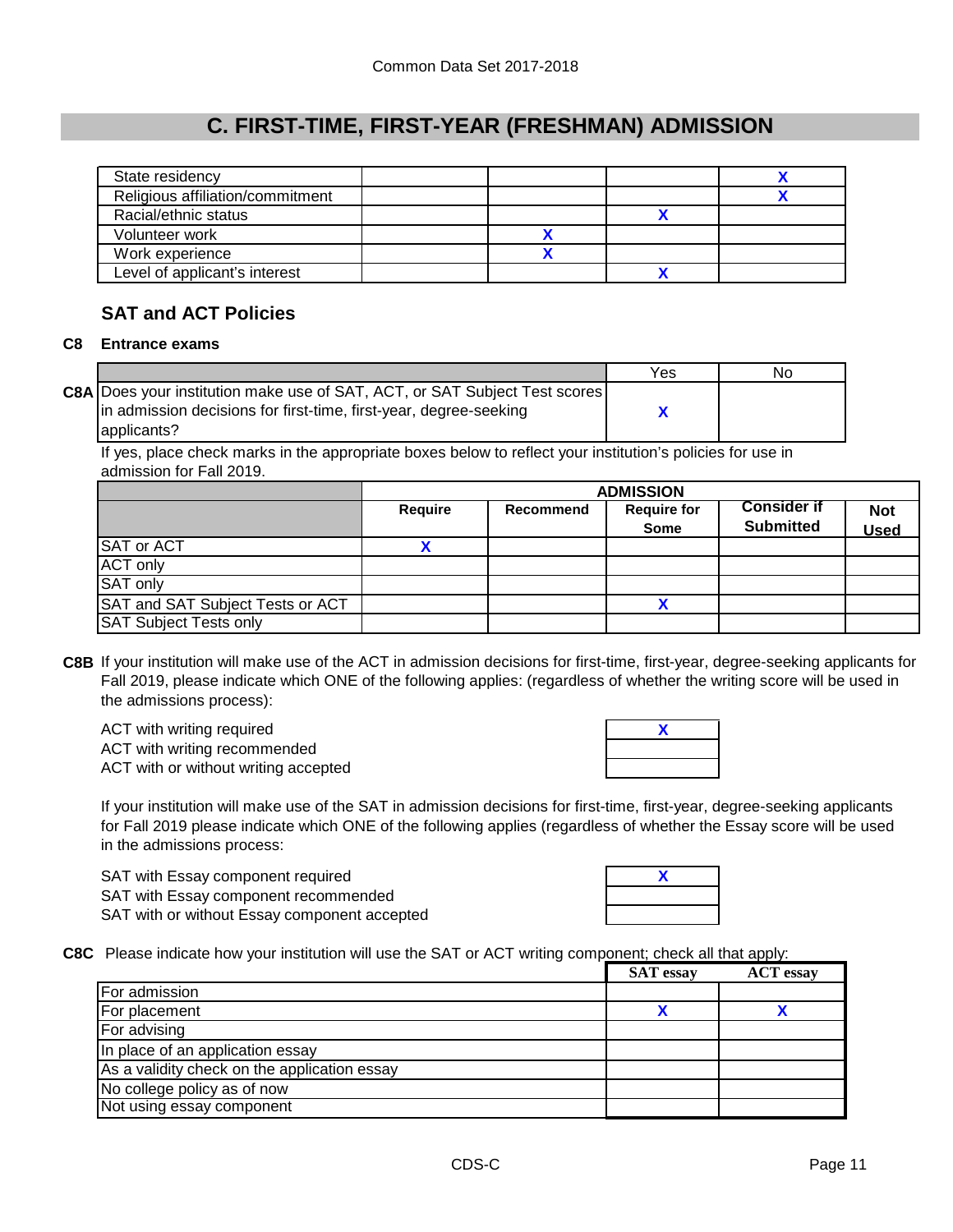**C8D In addition**, does your institution use applicants' test scores for academic advising?

|                                                                                               | Yes | No |                  |
|-----------------------------------------------------------------------------------------------|-----|----|------------------|
|                                                                                               |     |    |                  |
|                                                                                               |     |    |                  |
| <b>C8E</b> Latest date by which SAT or ACT scores must be received for fall-term<br>admission |     |    | Jan 1            |
| Latest date by which SAT Subject Test scores must be received for fall-<br>term admission     |     |    | Nov <sub>1</sub> |

**C8F** If necessary, use this space to clarify your test policies (e.g., if tests are recommended for some students, **SAT subject exams in Math and one Science exam for Dual-Degree in Biochemistry & Molecular Biology**

**C8G** Please indicate which tests your institution uses for placement (e.g., state tests):

| <b>SAT</b>                |  |
|---------------------------|--|
| <b>ACT</b>                |  |
| <b>SAT Subject Tests</b>  |  |
| <b>AP</b>                 |  |
| <b>CLEP</b>               |  |
| <b>Institutional Exam</b> |  |
| State Exam (specify):     |  |

### **Freshman Profile**

Provide information for ALL enrolled, degree-seeking, full-time and part-time, first-time, first-year (freshman) students enrolled in Fall 2017, including students who began studies during summer, international students/nonresident aliens, and students admitted under special arrangements.

**C9 Percent and number of first-time, first-year (freshman) students enrolled in Fall 2017 who submitted national standardized (SAT/ACT) test scores. Include information for ALL enrolled, degree-seeking, first-time, first-year (freshman) students who submitted test scores. Do not include partial test scores (e.g., mathematics scores but not critical reading for a category of students) or combine other standardized test results (such as TOEFL) in this item.** *Do* **not convert SAT scores to ACT scores and vice versa.** *Do* **convert Old SAT scores to New SAT scores using the College Board's concordance tools and tables (sat.org/concordance).**

| Percent submitting SAT scores  | 38%             | Number submitting SAT scores |  | 846   |
|--------------------------------|-----------------|------------------------------|--|-------|
| Percent submitting ACT scores  | 54%             | Number submitting ACT scores |  | 1,185 |
|                                | 25th Percentile | 75th Percentile              |  |       |
| SAT Evidence-Based Reading and |                 |                              |  |       |
| Writing                        | 610             | 690                          |  |       |
| <b>SAT Math</b>                | 610             | 720                          |  |       |
| <b>SAT Essay</b>               | n.a.            | n.a.                         |  |       |
| <b>ACT Composite</b>           | 28              | 32                           |  |       |
| <b>ACT Math</b>                | 26              | 32                           |  |       |
| <b>ACT English</b>             | 28              | 34                           |  |       |
| <b>ACT Writing</b>             | 8               | 11                           |  |       |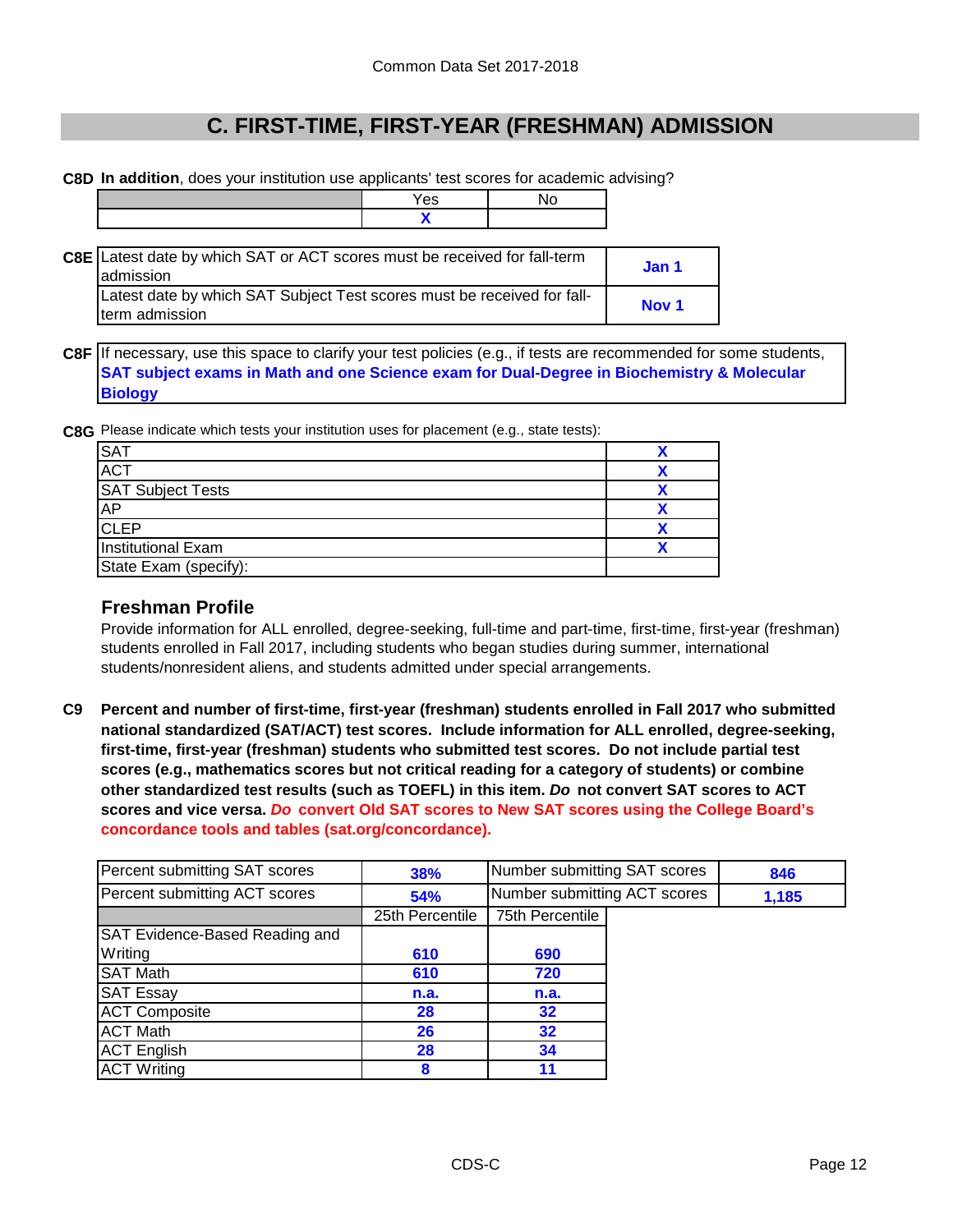|                         | <b>SAT Evidence-</b> |                    |                 |
|-------------------------|----------------------|--------------------|-----------------|
|                         | <b>Based Reading</b> |                    |                 |
|                         | and Writing          | <b>SAT Math</b>    |                 |
| 700-800                 | 24%                  | 38%                |                 |
| 600-699                 | <b>57%</b>           | 44%                |                 |
| 500-599                 | 17%                  | 17%                |                 |
| 400-499                 | 1%                   | 1%                 |                 |
| 300-399                 | $0\%$                | 0%                 |                 |
| 200-299                 | $0\%$                | $0\%$              |                 |
| Totals should = $100\%$ | 100%                 | 100%               |                 |
|                         | <b>ACT Composite</b> | <b>ACT English</b> | <b>ACT Math</b> |
| 30-36                   | 56%                  | 63%                | <b>38%</b>      |
| 24-29                   | <b>38%</b>           | 29%                | <b>54%</b>      |
| 18-23                   | 5%                   | 7%                 | 7%              |
| $12 - 17$               | 1%                   | 1%                 | 1%              |
| $6 - 11$                | 0%                   | 0%                 | 0%              |
| Below 6                 | $0\%$                | $0\%$              | 0%              |
| Totals should = 100%    | 100%                 | 100%               | 100%            |

Percent of first-time, first-year (freshman) students with scores in each range:

**C10** Percent of all degree-seeking, first-time, first-year (freshman) students who had high school class rank within each of the following ranges (report information for those students from whom you collected high school rank information).

| Percent in top tenth of high school graduating class                                        | <b>46%</b> |                       |
|---------------------------------------------------------------------------------------------|------------|-----------------------|
| Percent in top quarter of high school graduating class                                      | 77%        |                       |
| Percent in top half of high school graduating class                                         | 94%        | Top half $+$          |
| Percent in bottom half of high school graduating class                                      | 6%         | bottom half = $100\%$ |
| Percent in bottom quarter of high school graduating class                                   | 1%         |                       |
| Percent of total first-time, first-year (freshmen) students who submitted high school class |            | <b>28%</b>            |
| rank:                                                                                       |            |                       |

**C11** Percentage of all enrolled, degree-seeking, first-time, first-year (freshman) students who had high school **C11** and a neight overage within each of the following repage (wing 4.0 seeks). Penert information only for grade-point averages within each of the following ranges (using 4.0 scale). Report information only for those students from whom you collected high school GPA.

| those students from whom you conected high scribble GPA. |      |  |
|----------------------------------------------------------|------|--|
| Percent who had GPA of 3.75 and higher                   | 31%  |  |
| Percent who had GPA between 3.50 and 3.74                | 25%  |  |
| Percent who had GPA between 3.25 and 3.49                | 21%  |  |
| Percent who had GPA between 3.00 and 3.24                | 14%  |  |
| Percent who had GPA between 2.50 and 2.99                | 7%   |  |
| Percent who had GPA between 2.0 and 2.49                 | 1%   |  |
| Percent who had GPA between 1.0 and 1.99                 | 0%   |  |
| Percent who had GPA below 1.0                            | 0%   |  |
| Totals should = 100%                                     | 100% |  |

| C12 Average high school GPA of all degree-seeking, first-time, first-year<br>(freshman) students who submitted GPA: | 3.5         |
|---------------------------------------------------------------------------------------------------------------------|-------------|
| Percent of total first-time, first-year (freshman) students who submitted<br>high school GPA:                       | <b>100%</b> |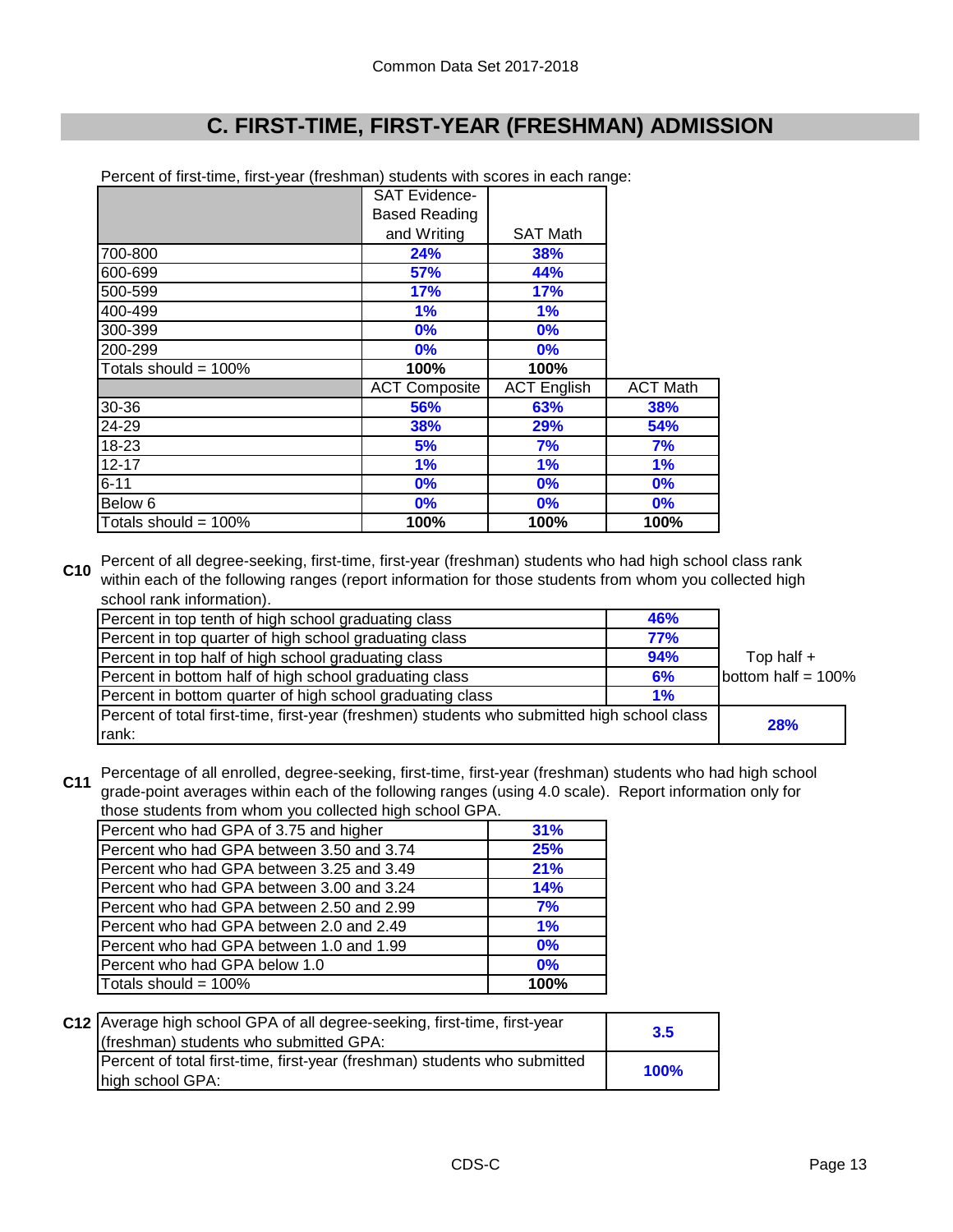### **Admission Policies**

#### **C13 Application Fee**

|                                                         | Yes  | No |
|---------------------------------------------------------|------|----|
| Does your institution have an<br>application fee?       |      |    |
| Amount of application fee:                              | \$70 |    |
|                                                         | Yes  | N٥ |
| Can it be waived for applicants with<br>financial need? |      |    |

If you have an application fee and an on-line application option, please

| Same fee: |  |
|-----------|--|
| IFree:    |  |
| Reduced:  |  |

|                                                                              | Yes | N٥ |
|------------------------------------------------------------------------------|-----|----|
| Can on-line application fee be waived<br>for applicants with financial need? |     |    |

#### **C14 Application closing date**

|                                                            | Yes       | N٥ |
|------------------------------------------------------------|-----------|----|
| Does your institution have an<br>application closing date? |           |    |
| Application closing date (fall):                           | January 1 |    |
| Priority date:                                             |           |    |

**C15** Yes No **X** Are first-time, first-year students accepted for terms other than the fall?

#### **C16 Notification to applicants of admission decision sent** *(fill in one only)*

| On a rolling basis beginning (date): |                 |
|--------------------------------------|-----------------|
| By (date):                           | <b>April 15</b> |
| Other:                               |                 |
|                                      |                 |

#### **C17 Reply policy for admitted applicants** *(fill in one only)*

| Must reply by (date):                                         | May 1   |       |
|---------------------------------------------------------------|---------|-------|
| No set date:                                                  |         |       |
| Must reply by May 1 or within<br>weeks if notified thereafter | 2 weeks |       |
| Other:                                                        |         |       |
| Deadline for housing deposit (MM/DD):                         |         | May 1 |
| Amount of housing deposit:                                    |         | \$500 |
| Refundable if student does not enroll?                        |         |       |
| Yes, in full                                                  |         |       |
| Yes, in part                                                  |         |       |
| No                                                            |         |       |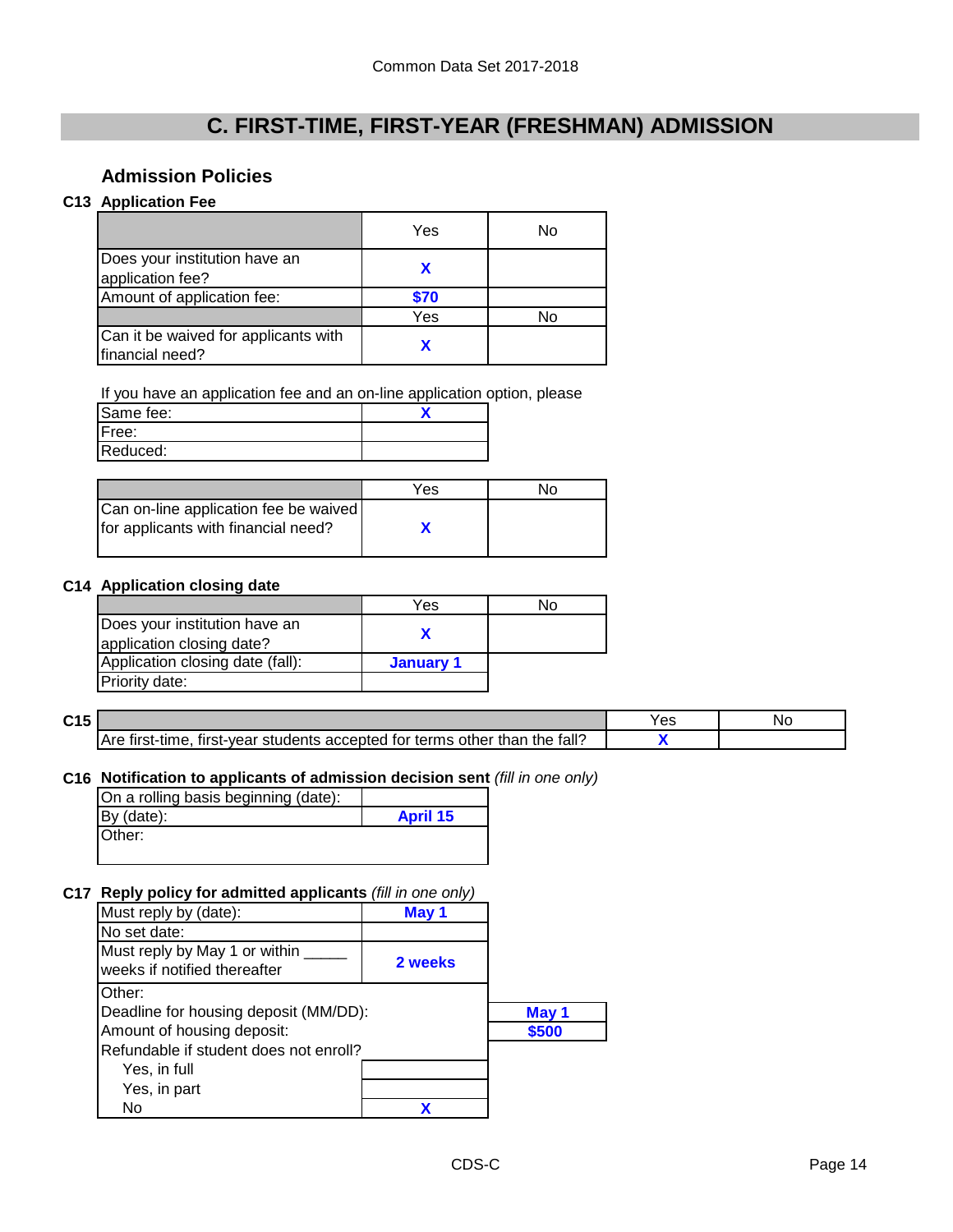#### **C18 Deferred admission**

|                                                                                  |        | Yes | No |
|----------------------------------------------------------------------------------|--------|-----|----|
| Does your institution allow students to postpone enrollment after<br>ladmission? |        |     |    |
| If yes, maximum period of postponement:                                          | l vear |     |    |

#### **C19 Early admission of high school students**

|                                                                                 | Yes | No |
|---------------------------------------------------------------------------------|-----|----|
| Does your institution allow high school students to enroll as full-time, first- |     |    |
| time, first-year (freshman) students one year or more before high school        |     |    |
| lgraduation?                                                                    |     |    |

**C20 Common Application Question removed from CDS.** (Initiated during 2006-2007 cycle) Question removed from CDS.

### **Early Decision and Early Action Plans**

### **C21 Early Decision**

|                                                                                | Yes | No |
|--------------------------------------------------------------------------------|-----|----|
| Does your institution offer an early decision plan (an admission plan that     |     |    |
| permits students to apply and be notified of an admission decision well in     |     |    |
| advance of the regular notification date and that asks students to commit      |     |    |
| to attending if accepted) for first-time, first-year (freshman) applicants for |     |    |
| Ifall enrollment?                                                              |     |    |
| If "yes," please complete the following:                                       |     |    |

| <b>If you, please complete the following.</b>       |                    |
|-----------------------------------------------------|--------------------|
| First or only early decision plan closing date      | <b>November 1</b>  |
| First or only early decision plan notification date | <b>December 20</b> |
| Other early decision plan closing date              | January 1          |
| Other early decision plan notification date         | <b>February 15</b> |

#### **For the Fall 2017 entering class:**

| Number of early decision applications received by your institution | 954 |  |
|--------------------------------------------------------------------|-----|--|
| Number of applicants admitted under early decision plan            | 609 |  |
| Please provide significant details about your early decision plan: |     |  |

#### **C22 Early action**

|                                                                           | Yes               | No |
|---------------------------------------------------------------------------|-------------------|----|
| Do you have a nonbinding early action plan whereby students are notified  |                   |    |
| of an admission decision well in advance of the regular notification date |                   |    |
| but do not have to commit to attending your college?                      |                   |    |
| If "yes," please complete the following:                                  |                   |    |
| Early action closing date                                                 | <b>November 1</b> |    |
| Early action notification date                                            | <b>January 20</b> |    |

Is your early action plan a "restrictive" plan under which you limit students from applying to other early plans?

| $\sim$ |  |
|--------|--|
|        |  |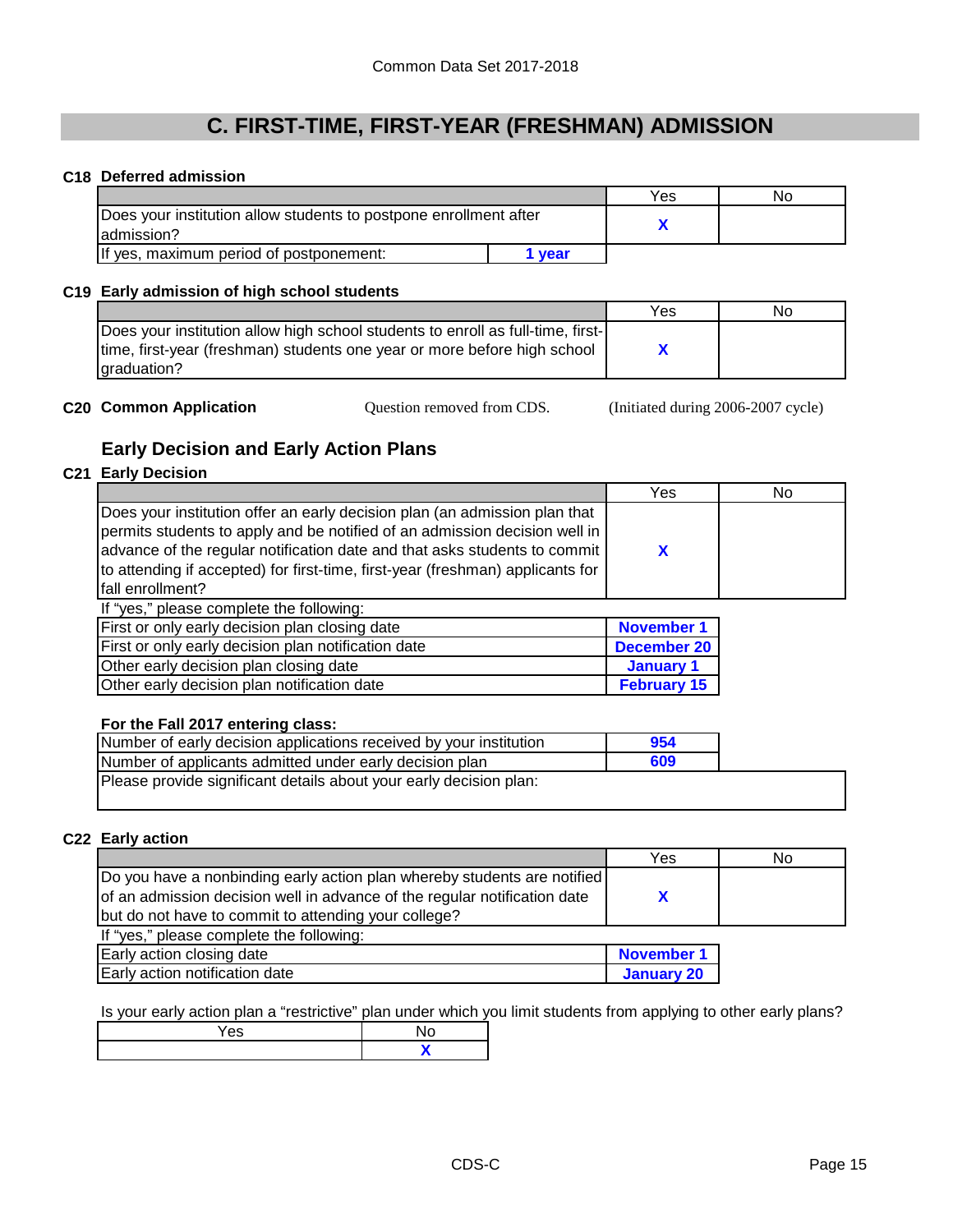# **D. TRANSFER ADMISSION**

### **Fall Applicants**

| D <sub>1</sub> |                                                                                                                                                             | Yes | No |
|----------------|-------------------------------------------------------------------------------------------------------------------------------------------------------------|-----|----|
|                | Does your institution enroll transfer students? (If no,<br>please skip to Section E)                                                                        |     |    |
|                | If yes, may transfer students earn advanced standing credit<br>by transferring credits earned from course work completed<br>at other colleges/universities? |     |    |

**D2** Provide the number of students who applied, were admitted, and enrolled as degree-seeking transfer students in Fall 2017.

|       | Applicants | Admitted   | Enrolled   |
|-------|------------|------------|------------|
|       |            | Applicants | Applicants |
| Men   | 1.224      | 717        | 275        |
| Women | 1.300      | 788        | 351        |
| Total | 2,524      | 1,505      | 626        |

### **Application for Admission**

**D3** Indicate terms for which transfers may enroll:

| Fall   |  |
|--------|--|
| Winter |  |
| Spring |  |
| Summer |  |

| D4 |                                                                                                                         | Yes | Nο |
|----|-------------------------------------------------------------------------------------------------------------------------|-----|----|
|    | Must a transfer applicant have a minimum number of<br>credits completed or else must apply as an entering<br>lfreshman? |     |    |
|    | If yes, what is the minimum number of credits and the unit<br>of measure?                                               |     |    |

**D5** Indicate all items required of transfer students to apply for admission:

|                                                         | Required of All | Recommended<br>of All | Recommended<br>of Some | Required of Some | Not Required |
|---------------------------------------------------------|-----------------|-----------------------|------------------------|------------------|--------------|
| High school transcript                                  |                 |                       |                        | х                |              |
| College transcript(s)                                   |                 |                       |                        |                  |              |
| Essay or personal<br>statement                          |                 |                       |                        |                  |              |
| Interview                                               |                 |                       |                        |                  |              |
| Standardized test scores                                |                 |                       |                        | χ                |              |
| Statement of good standing<br>from prior institution(s) |                 |                       |                        |                  |              |

- **D6 n.a.** If a minimum high school grade point average is required of transfer applicants, specify (on a 4.0 scale):
- **D7 If a minimum college grade point average is required of n.a.**<br>**International property (eq. c.4.0 seeks)** transfer applicants, specify (on a 4.0 scale):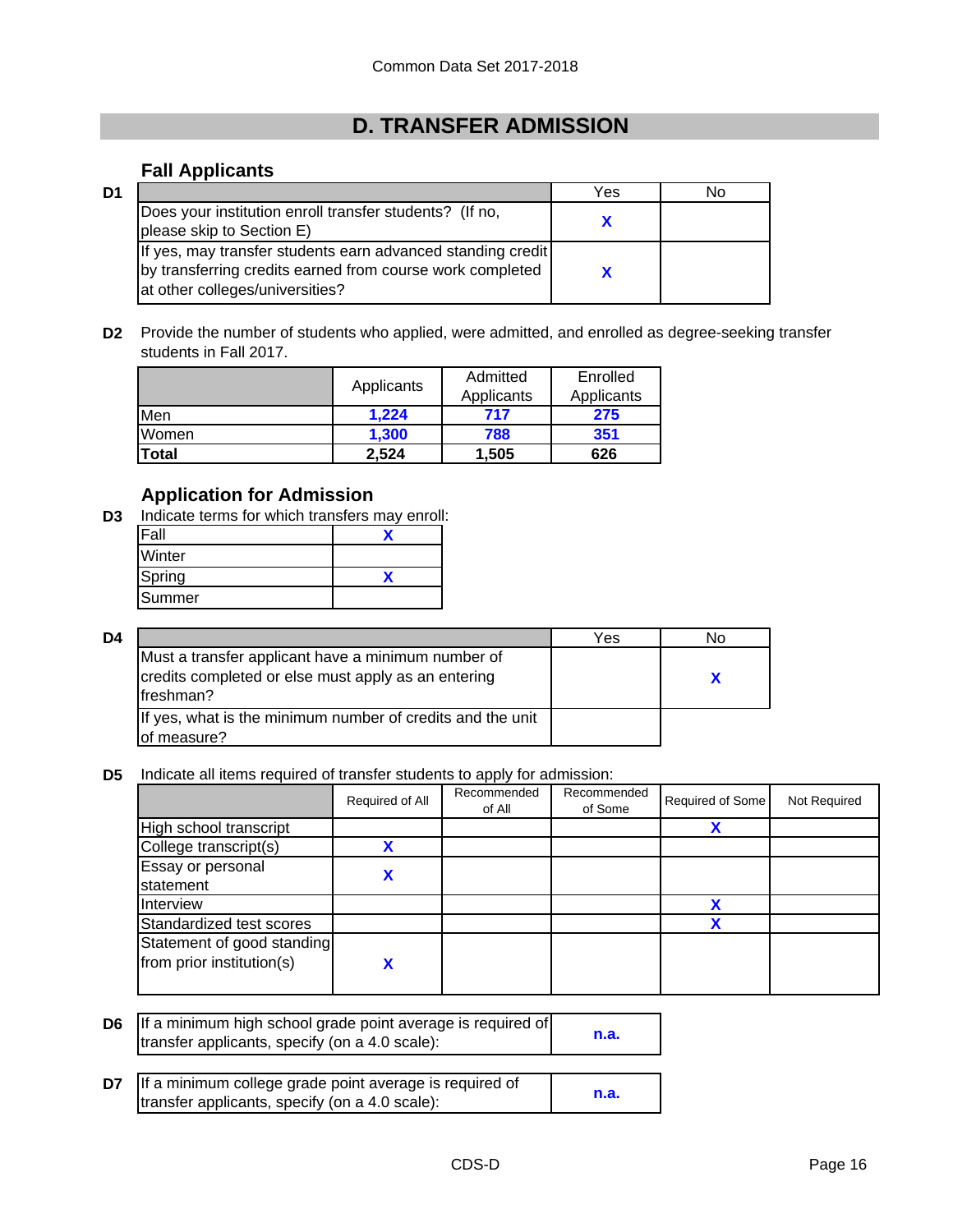# **D. TRANSFER ADMISSION**

**D8** List any other application requirements specific to transfer applicants:

**D9** List application priority, closing, notification, and candidate reply dates for transfer students. If applications are reviewed on a continuous or rolling basis, place a check mark in the "Rolling admission" column.

| D9 |        | <b>Priority Date</b> | <b>Closing Date</b> | <b>Notification Date</b>        | <b>Reply Date</b>                                                   | <b>Rolling</b><br><b>Admission</b> |
|----|--------|----------------------|---------------------|---------------------------------|---------------------------------------------------------------------|------------------------------------|
|    | Fall   | <b>April 1</b>       | June 1              | <b>Early April</b>              | May 1 or two<br>weeks after<br>date on letter                       |                                    |
|    | Winter |                      |                     |                                 |                                                                     |                                    |
|    | Spring | <b>November 1</b>    | <b>December 1</b>   | <b>Early</b><br><b>November</b> | <b>December 1</b><br>or two weeks<br>after date on<br><b>letter</b> |                                    |
|    | Summer |                      |                     |                                 |                                                                     |                                    |

| D <sub>10</sub> |                                                      | Yes | N٥ |
|-----------------|------------------------------------------------------|-----|----|
|                 | Does an open admission policy, if reported, apply to |     |    |
|                 | Itransfer students?                                  |     |    |

**D11** Describe additional requirements for transfer admission, if applicable:

#### **Transfer Credit Policies**

| <b>D12</b> Report the lowest grade earned for any course that may be |     |
|----------------------------------------------------------------------|-----|
| transferred for credit:                                              | 2.0 |

| D13 |                                                  | Number | Unit Tvpe |
|-----|--------------------------------------------------|--------|-----------|
|     | Maximum number of credits or courses that may be |        |           |
|     | transferred from a two-year institution:         | n.a.   | n.a.      |

| D <sub>14</sub> |                                                                                               | Number | Unit Type |
|-----------------|-----------------------------------------------------------------------------------------------|--------|-----------|
|                 | Maximum number of credits or courses that may be<br>transferred from a four-year institution: | n.a.   | n.a.      |

- **D15** Minimum number of credits that transfers must complete at **n.a.** your institution to earn an associate degree:
- **D16** Minimum number of credits that transfers must complete at <br> **45** your institution to earn a bachelor's degree:

**D17** Describe other transfer credit policies: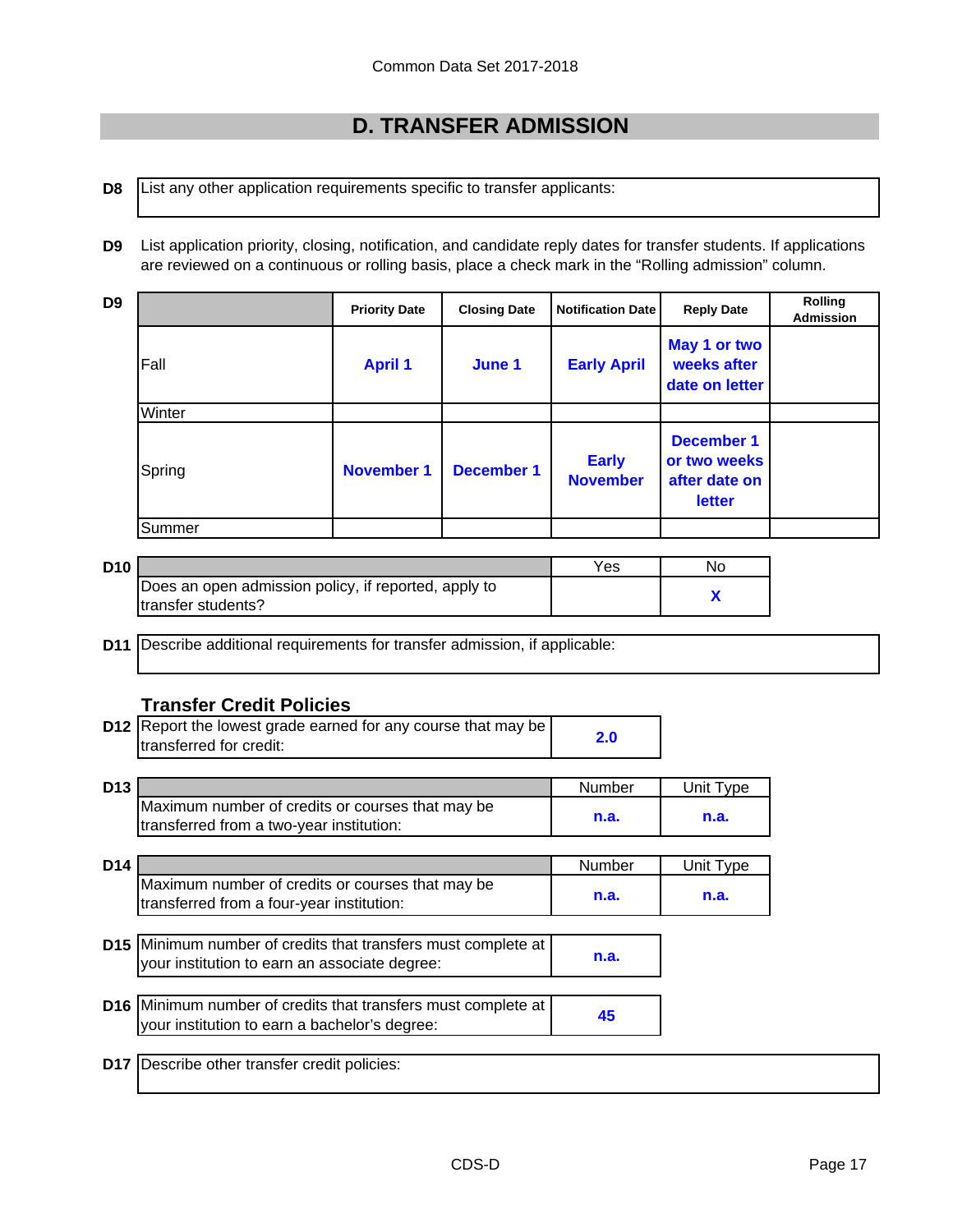# **E. ACADEMIC OFFERINGS AND POLICIES**

#### **E1 Special study options:** Identify those programs available at your institution. Refer to the glossary for definitions.

| Accelerated program                 | X |
|-------------------------------------|---|
| Cooperative education program       |   |
| Cross-registration                  |   |
| Distance learning                   | X |
| Double major                        | χ |
| Dual enrollment                     | X |
| English as a Second Language (ESL)  | χ |
| Exchange student program (domestic) |   |
| External degree program             |   |
| Honors Program                      | X |
| Independent study                   | X |
| Internships                         | X |
| Liberal arts/career combination     | X |
| Student-designed major              | X |
| Study abroad                        | X |
| Teacher certification program       | X |
| Weekend college                     | X |
| Other (specify):                    |   |
|                                     |   |

#### **E2 This question has been removed from the Common Data Set.**

#### **E3 Areas in which all or most students are required to complete some course**

| work prior to graduation:         |   |
|-----------------------------------|---|
| Arts/fine arts                    |   |
| Computer literacy                 |   |
| English (including composition)   |   |
| Foreign languages                 |   |
| <b>History</b>                    |   |
| <b>Humanities</b>                 | x |
| <b>Mathematics</b>                | X |
| Philosophy                        |   |
| Sciences (biological or physical) | χ |
| Social science                    | χ |
| Other (describe):                 |   |
|                                   |   |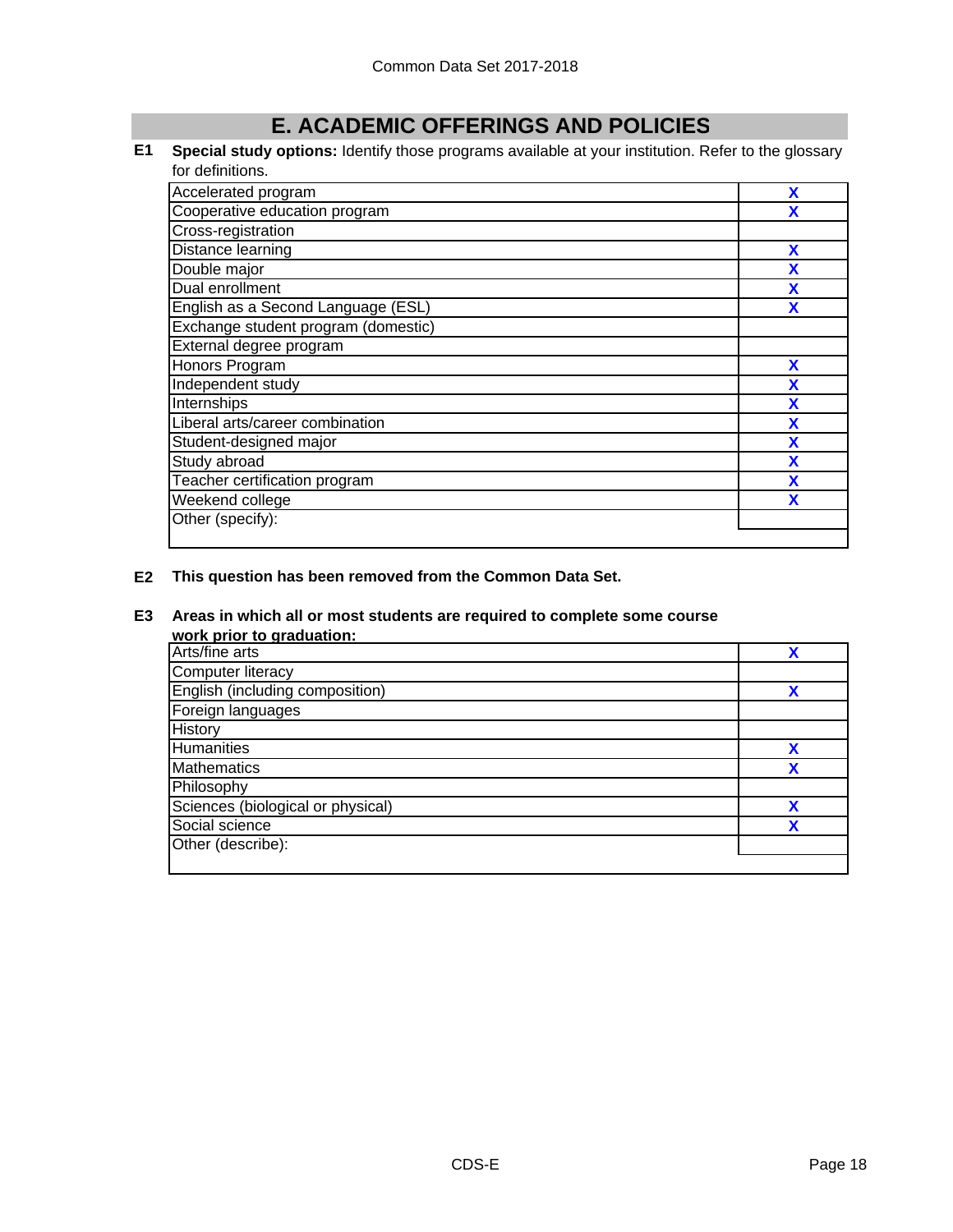# **F. STUDENT LIFE**

**F1** Percentages of first-time, first-year (freshman) degree-seeking students and degree-seeking undergraduates enrolled in Fall 2017 who fit the following categories:

|                                                                                                                       | First-time, first-year<br>(freshman)<br>students | Undergraduates |
|-----------------------------------------------------------------------------------------------------------------------|--------------------------------------------------|----------------|
| Percent who are from out of state (exclude<br>international/nonresident aliens from the numerator<br>and denominator) | 68%                                              | 55%            |
| Percent of men who join fraternities                                                                                  | n.a.                                             | 18%            |
| Percent of women who join sororities                                                                                  | n.a.                                             | <b>20%</b>     |
| Percent who live in college-owned, -operated, or -<br>affiliated housing                                              | 90%                                              | 39%            |
| Percent who live off campus or commute                                                                                | 10%                                              | 61%            |
| Percent of students age 25 and older                                                                                  | 0%                                               | 5%             |
| Average age of full-time students                                                                                     | 18.1                                             | 20.1           |
| Average age of all students (full- and part-time)                                                                     | <b>18.1</b>                                      | 20.6           |

**F2 Activities offered** Identify those programs available at your institution.

| <b>Campus Ministries</b>     | X                         |
|------------------------------|---------------------------|
| Choral groups                | X                         |
| Concert band                 | X                         |
| Dance                        | $\boldsymbol{\mathsf{X}}$ |
| Drama/theater                | X                         |
| <b>International Student</b> | X                         |
| Organization                 |                           |
| Jazz band                    | X                         |
| Literary magazine            | $\boldsymbol{\mathsf{X}}$ |
| Marching band                | $\overline{\mathbf{X}}$   |
| Model UN                     | $\overline{\mathbf{X}}$   |
| Music ensembles              | $\overline{\mathbf{X}}$   |
| <b>Musical theater</b>       | $\mathbf x$               |
| Opera                        | $\overline{\mathbf{X}}$   |
| Pep band                     | X                         |
| Radio station                | $\overline{\mathbf{X}}$   |
| Student government           | $\overline{\mathbf{X}}$   |
| Student newspaper            | $\mathbf x$               |
| Student-run film society     | $\overline{\mathbf{X}}$   |
| Symphony orchestra           | $\overline{\mathbf{X}}$   |
| <b>Television station</b>    | $\overline{\mathbf{X}}$   |
| Yearbook                     | X                         |
|                              |                           |

**F3 ROTC** (program offered in cooperation with Reserve Officers' Training Corps)

|                            | On Campus | At Cooperating<br>Institution | Name of Cooperating<br>Institution |
|----------------------------|-----------|-------------------------------|------------------------------------|
| Army ROTC is offered:      |           |                               | <b>Florida International Univ.</b> |
| Naval ROTC is offered:     |           |                               |                                    |
| Air Force ROTC is offered: |           |                               |                                    |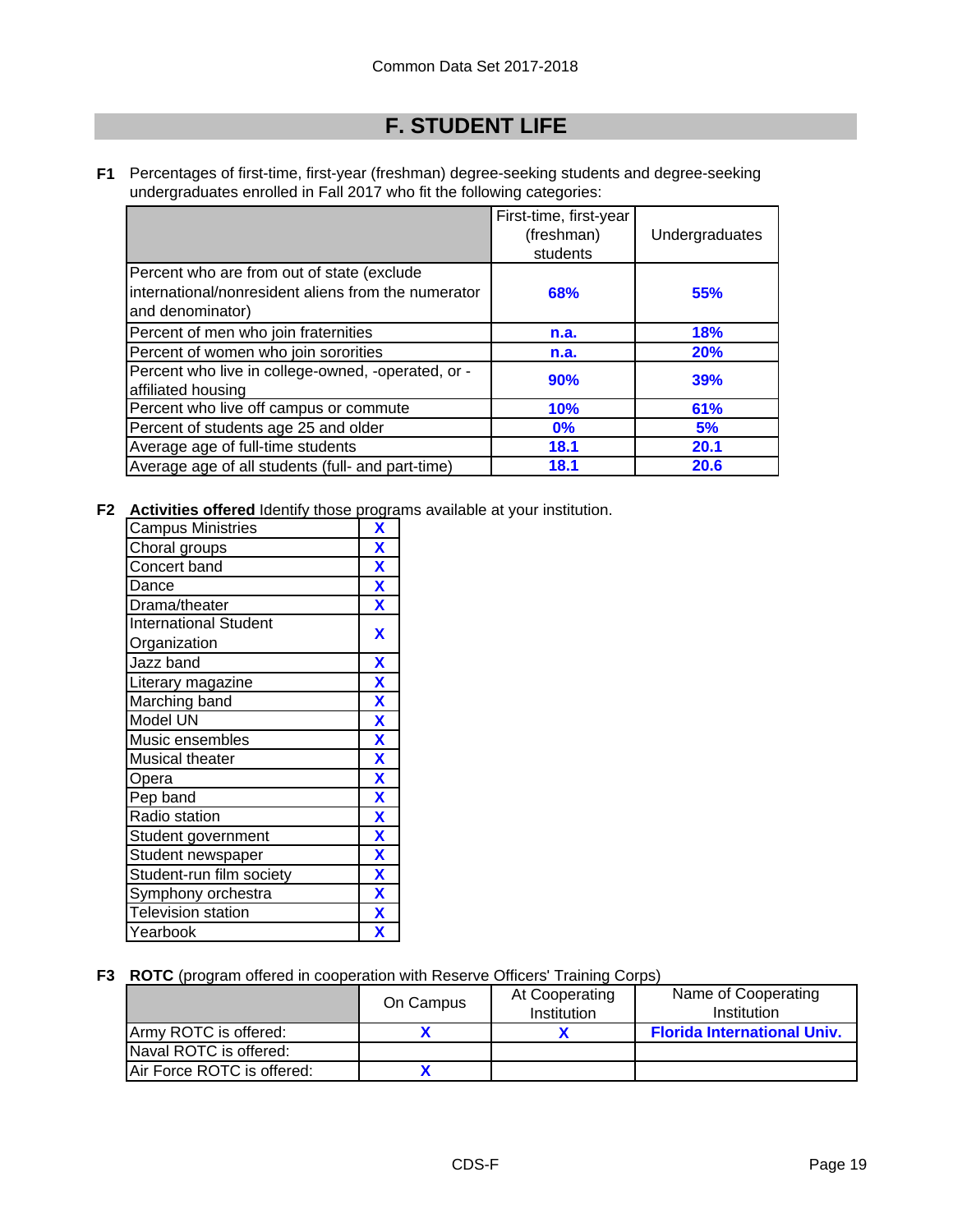# **F. STUDENT LIFE**

**F4 Housing:** Check all types of college-owned, -operated, or -affiliated housing available for undergraduates at your institution.

| Coed dorms                                    | x |
|-----------------------------------------------|---|
| Men's dorms                                   |   |
| Women's dorms                                 |   |
| Apartments for married students               |   |
| Apartments for single students                | x |
| Special housing for disabled<br>students      | x |
| Special housing for international<br>students |   |
| Fraternity/sorority housing                   | x |
| Cooperative housing                           |   |
| Theme housing                                 | x |
| Wellness housing                              |   |
| Other housing options (specify):              |   |
|                                               |   |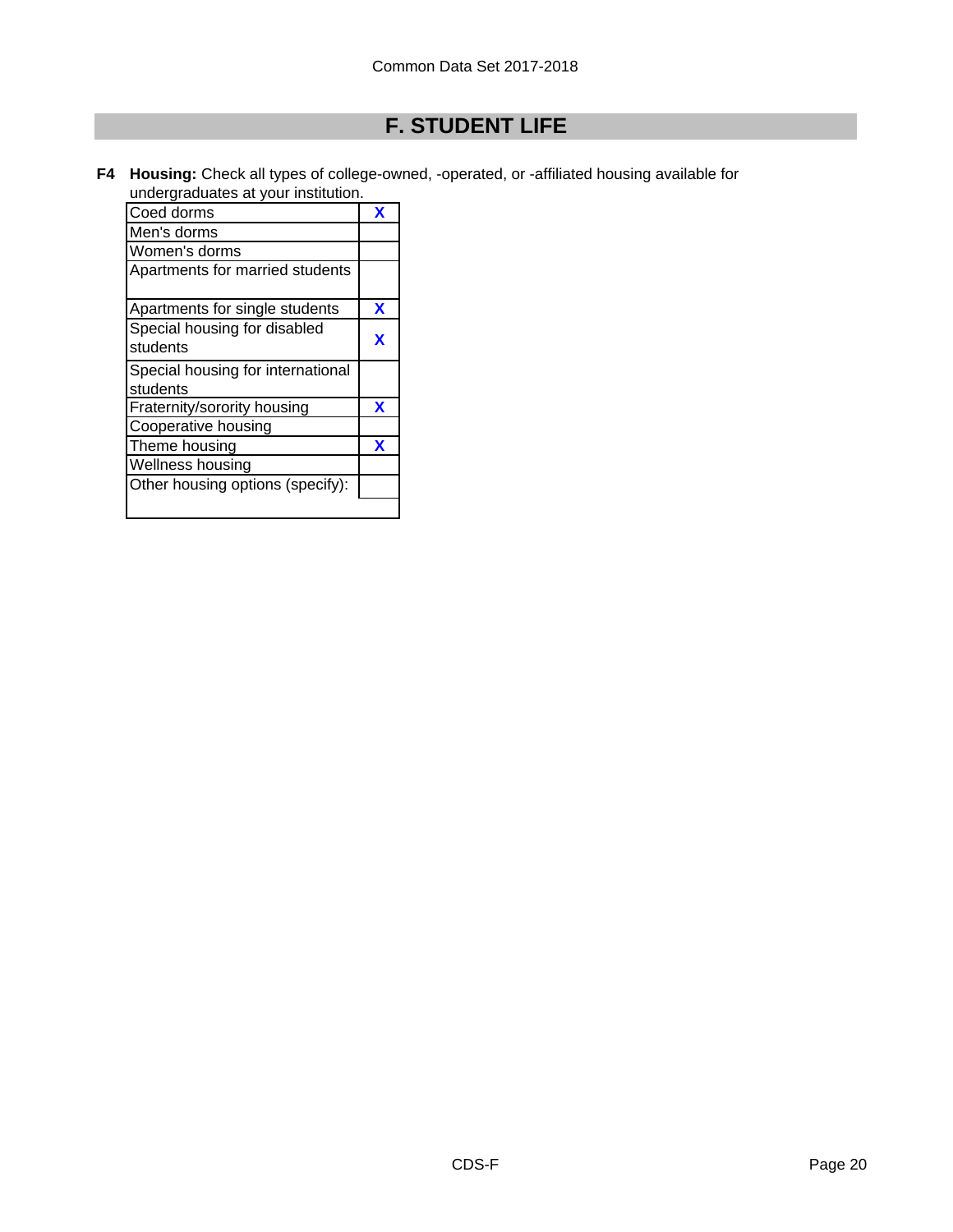### **G. ANNUAL EXPENSES**

**G0** Please provide the URL of your institution's net price calculator:

**Provide 2018-2019 academic year costs of attendance for the following categories that are applicable to your institution.**

Check here if your institution's 2018-2019 academic year costs of attendance are not available at this time and provide an approximate date (i.e., month/day) when your institution's final 2018-2019 academic year costs of attendance will be available:

**G1 Undergraduate full-time tuition, required fees, room and board List the typical tuition, required fees, and room and board for a full-time undergraduate student for the FULL 2018-2019 academic year (30 semester or 45 quarter hours for institutions that derive annual tuition by multiplying credit hour cost by number of credits). A full academic year refers to the period of time generally extending from September to June; usually equated to two semesters, two trimesters, three quarters, or the period covered by a four-one-four plan. Room and board is defined as double occupancy and 19 meals per week or the maximum meal plan. Required fees include only charges that all full-time students must pay that are not included in tuition (e.g., registration, health, or activity fees.) Do not include optional fees (e.g., parking, laboratory use).**

|                             | First-Year | Undergraduates |
|-----------------------------|------------|----------------|
| PRIVATE INSTITUTIONS        |            |                |
| Tuition:                    | \$48,720   | \$48,720       |
| PUBLIC INSTITUTIONS         |            |                |
| Tuition:                    |            |                |
| In-district                 |            |                |
| PUBLIC INSTITUTIONS         |            |                |
| In-state (out-of-district): |            |                |
| PUBLIC INSTITUTIONS         |            |                |
| Out-of-state:               |            |                |
| NONRESIDENT ALIENS          |            |                |
| Tuition:                    | \$48,720   | \$48,720       |
| <b>REQUIRED FEES:</b>       | \$1,506    | \$1,506        |
|                             |            |                |
| ROOM AND BOARD:             |            |                |
| (on-campus)                 | \$14,108   | \$14,108       |
| <b>ROOM ONLY:</b>           |            |                |
| (on-campus)                 | \$8,120    | \$8,120        |
| <b>BOARD ONLY:</b>          |            |                |
| (on-campus meal plan)       | \$5,988    | \$5,988        |

| Comprehensive tuition and room and board fee (if your |  |
|-------------------------------------------------------|--|
| college cannot provide separate tuition and room and  |  |
| board fees):                                          |  |

Other: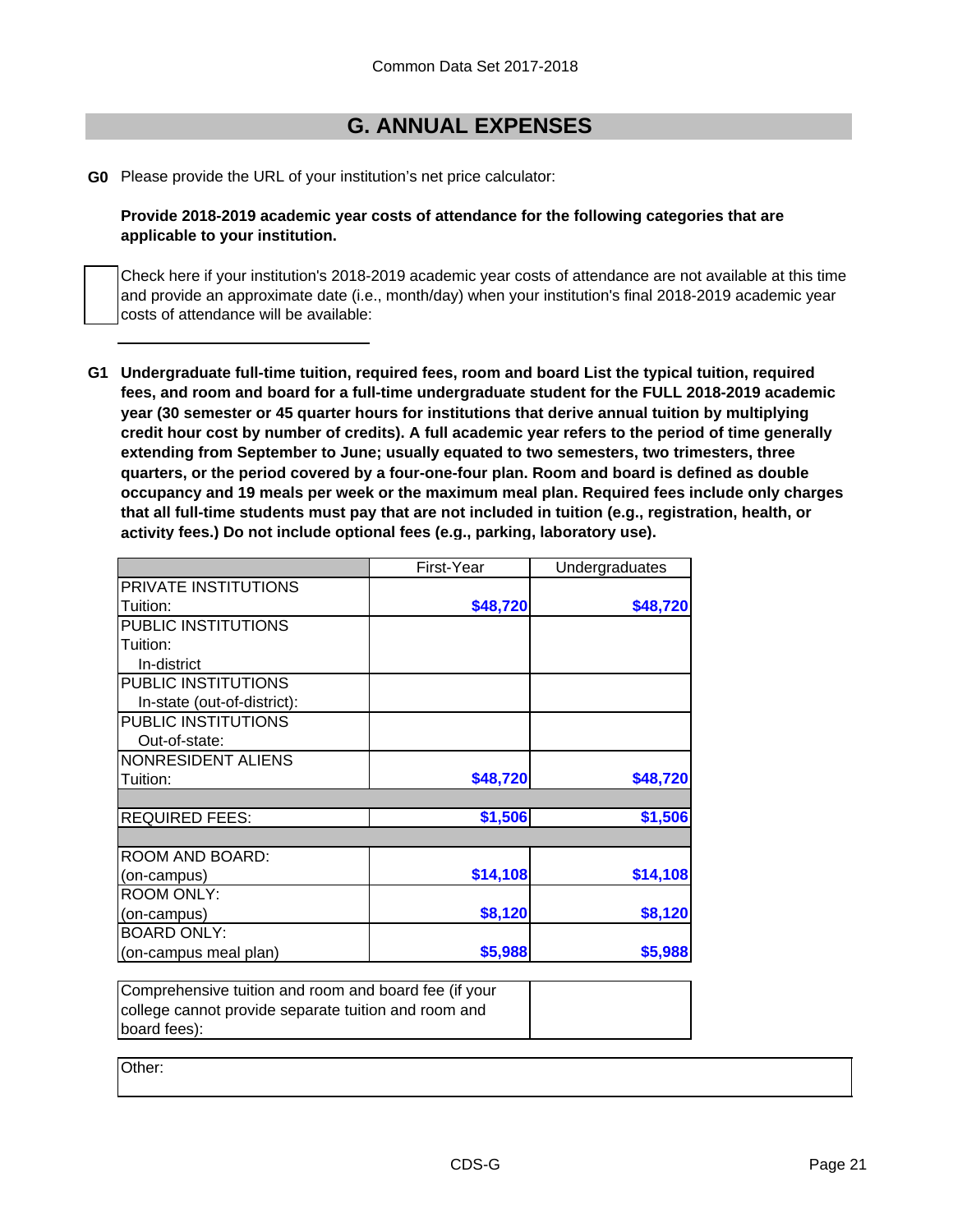# **G. ANNUAL EXPENSES**

| G <sub>2</sub> |                                                                                                           | Minimum           | Maximum |
|----------------|-----------------------------------------------------------------------------------------------------------|-------------------|---------|
|                | Number of credits per term a student can take for the<br>stated full-time tuition                         | $12 \ \mathsf{ }$ | 20      |
|                |                                                                                                           |                   |         |
| G <sub>3</sub> |                                                                                                           | Yes               | No      |
|                | Do tuition and fees vary by year of study (e.g., sophomore,<br>junior, senior)?                           |                   | X       |
|                |                                                                                                           |                   |         |
| G4             |                                                                                                           | Yes               | No      |
|                | Do tuition and fees vary by undergraduate instructional<br>program?                                       |                   | X       |
|                |                                                                                                           | $\%$              |         |
|                | If yes, what percentage of full-time undergraduates pay<br>more than the tuition and fees reported in G1? |                   |         |

#### **G5** Provide the estimated expenses for a typical full-time undergraduate student:

|                                 | Residents | Commuters        | Commuters<br>(not living at home) |  |
|---------------------------------|-----------|------------------|-----------------------------------|--|
|                                 |           | (living at home) |                                   |  |
| Books and supplies              | \$1,000   | \$1,000          | \$1,000                           |  |
| Room only                       |           |                  | \$11,460                          |  |
| Board only                      |           | \$0              | \$5,988                           |  |
| Room and board total (if your   |           |                  |                                   |  |
| college cannot provide separate |           |                  |                                   |  |
| room and board figures for      |           |                  |                                   |  |
| commuters not living at home):  |           |                  |                                   |  |
| Transportation                  | \$1,026   | \$1,026          | \$1,026                           |  |
| Other expenses                  | \$2,100   | \$2,100          | \$2,100                           |  |

#### **G6** Undergraduate per-credit-hour charges (tuition only)

| <b>PRIVATE INSTITUTIONS:</b> |         |
|------------------------------|---------|
|                              | \$2,030 |
| PUBLIC INSTITUTIONS          |         |
| In-district:                 |         |
| <b>PUBLIC INSTITUTIONS</b>   |         |
| In-state (out-of-district):  |         |
| PUBLIC INSTITUTIONS          |         |
| Out-of-state:                |         |
| <b>NONRESIDENT ALIENS:</b>   |         |
|                              |         |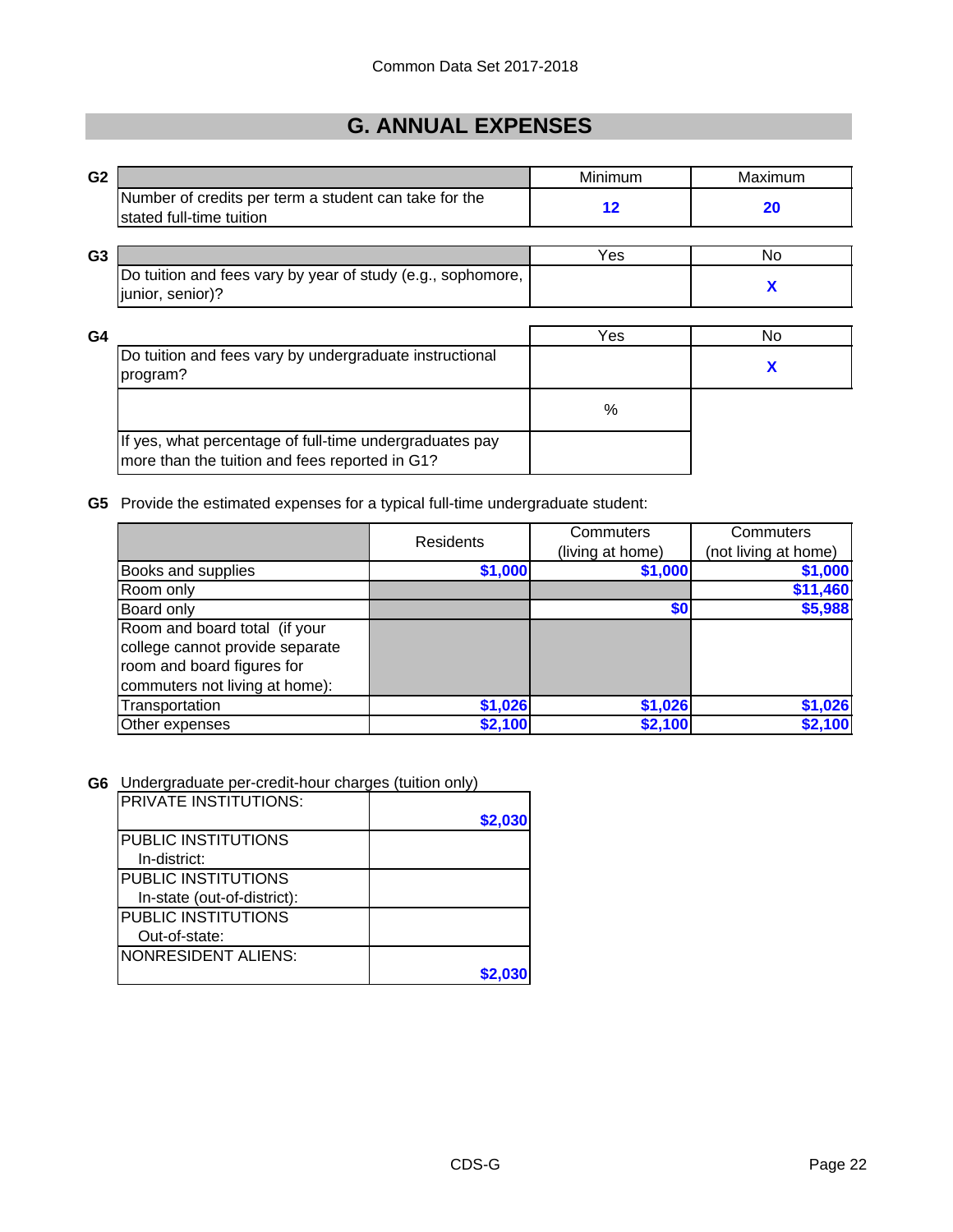### **Aid Awarded to Enrolled Undergraduates**

Enter total dollar amounts awarded to enrolled full-time and less than full-time degree-seeking undergraduates (using the same cohort reported in CDS Question B1, "total degree-seeking" undergraduates) in the following categories. (Note: If the data being reported are final figures for the 2016- 2017 academic year (see the next item below), use the 2016-2017 academic year's CDS Question B1 cohort.) Include aid awarded to international students (i.e., those not qualifying for federal aid). Aid that is non-need-based but that was used to meet need should be reported in the need-based aid columns. (For a suggested order of precedence in assigning categories of aid to cover need, see the entry for "non-needbased scholarship or grant aid" on the last page of the definitions section.)

| H1 |                                                                          | 2017-2018 | 2016-2017 |
|----|--------------------------------------------------------------------------|-----------|-----------|
|    |                                                                          | estimated | final     |
|    | Indicate the academic year for which data are reported for items H1, H2, |           |           |
|    | H2A, and H6 below:                                                       |           |           |

**H3** Which needs-analysis methodology does your institution use in awarding institutional aid?

| Federal methodology (FM)       |  |
|--------------------------------|--|
| Institutional methodology (IM) |  |
| Both FM and IM                 |  |

|                                                                                                                                                                                   | Need-based \$<br>(Include non-need-<br>based aid used to<br>meet need.) | Non-need-<br>based \$<br>(Exclude non-need-<br>based aid used to<br>meet need.) |  |  |
|-----------------------------------------------------------------------------------------------------------------------------------------------------------------------------------|-------------------------------------------------------------------------|---------------------------------------------------------------------------------|--|--|
| <b>Scholarships/Grants</b>                                                                                                                                                        |                                                                         |                                                                                 |  |  |
| Federal                                                                                                                                                                           | \$9,499,911                                                             | \$12,881                                                                        |  |  |
| State (i.e., all states, not only the state in which your institution is<br>located)                                                                                              | \$6,577,604                                                             | \$9,871,376                                                                     |  |  |
| Institutional: Endowed scholarships, annual gifts and tuition funded<br>grants, awarded by the college, excluding athletic aid and tuition waivers<br>(which are reported below). | \$82,820,151                                                            | \$60,322,742                                                                    |  |  |
| Scholarships/grants from external sources (e.g., Kiwanis, National Merit)<br>not awarded by the college                                                                           | \$3,690,392                                                             | \$5,752,361                                                                     |  |  |
| <b>Total Scholarships/Grants</b>                                                                                                                                                  | \$102,588,058                                                           | \$75,959,360                                                                    |  |  |
| <b>Self-Help</b>                                                                                                                                                                  |                                                                         |                                                                                 |  |  |
| Student loans from all sources (excluding parent loans)                                                                                                                           | \$10,959,863                                                            | \$4,870,868                                                                     |  |  |
| <b>Federal Work-Study</b>                                                                                                                                                         | \$7,835,716                                                             |                                                                                 |  |  |
| State and other (e.g., institutional) work-study/employment (Note:                                                                                                                |                                                                         |                                                                                 |  |  |
| Excludes Federal Work-Study captured above.)                                                                                                                                      | \$21,094                                                                | \$662,207                                                                       |  |  |
| <b>Total Self-Help</b>                                                                                                                                                            | \$18,816,673                                                            | \$5,533,075                                                                     |  |  |
| <b>Other</b>                                                                                                                                                                      |                                                                         |                                                                                 |  |  |
| Parent Loans                                                                                                                                                                      | \$2,936,986                                                             | \$12,399,023                                                                    |  |  |
| <b>Tuition Waivers</b><br>Reporting is optional. Report tuition waivers in this row if you choose to                                                                              |                                                                         |                                                                                 |  |  |
| report them. Do not report tuition waivers elsewhere.                                                                                                                             | \$7,085,918                                                             | \$15,655,398                                                                    |  |  |
| <b>Athletic Awards</b>                                                                                                                                                            | \$1,608,923                                                             | \$17,700,329                                                                    |  |  |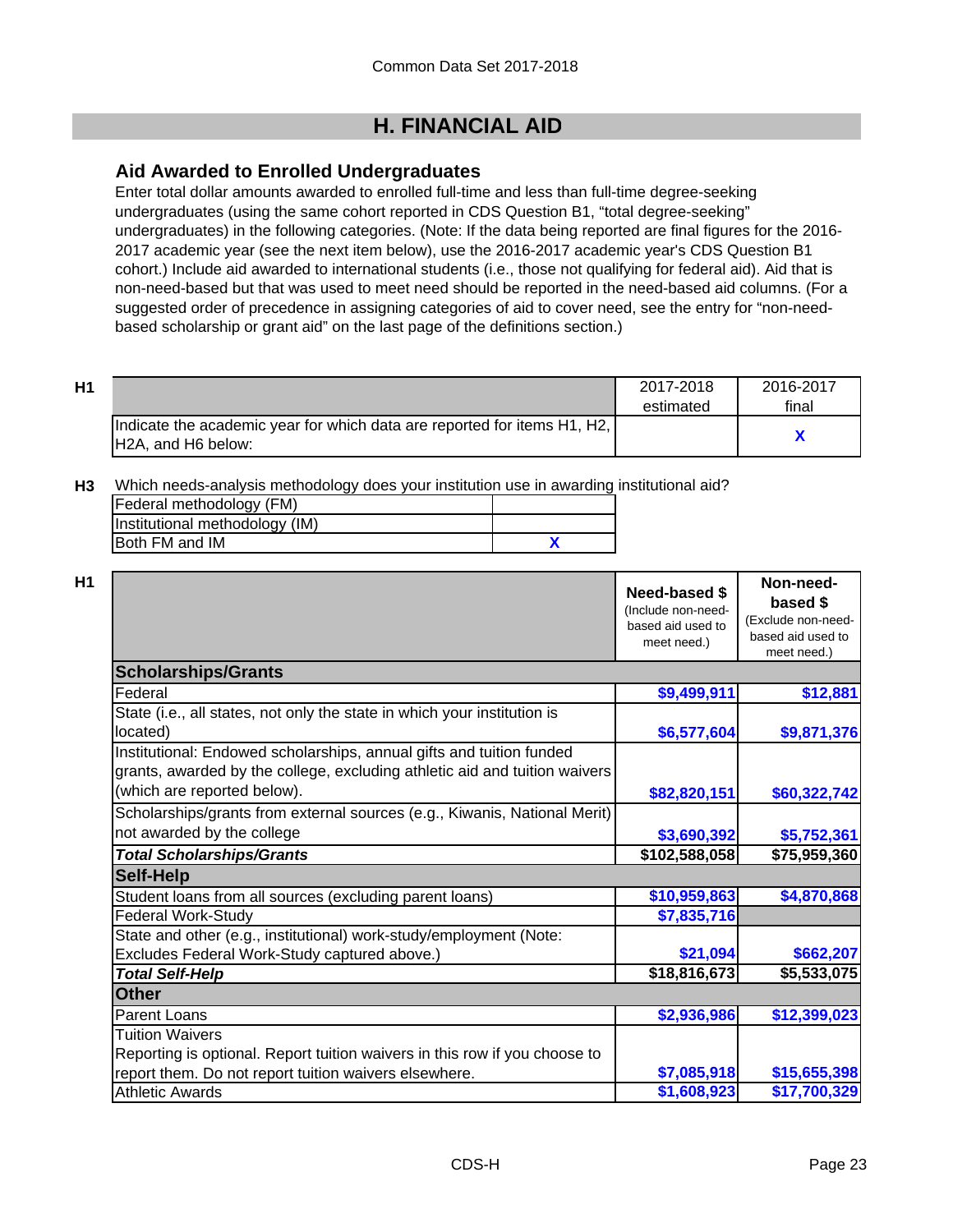**H2 Number of Enrolled Students Awarded Aid:** List the number of degree-seeking full-time and less-thanfull-time undergraduates who applied for and were awarded financial aid from any source. **Aid that is nonneed-based but that was used to meet need should be counted as need-based aid.** Numbers should reflect the cohort awarded the dollars reported in H1. Note: In the chart below, students may be counted in more than one row, and full-time freshmen should also be counted as full-time undergraduates.

|         |                                                              | <b>First-time</b> | <b>Full-time</b>     | <b>Less Than</b> |
|---------|--------------------------------------------------------------|-------------------|----------------------|------------------|
|         |                                                              | <b>Full-time</b>  | <b>Undergraduate</b> | <b>Full-time</b> |
|         |                                                              | <b>Freshmen</b>   | (Incl. Fresh.)       | Undergraduate    |
| a)      | Number of degree-seeking undergraduate students              |                   |                      |                  |
|         | (CDS Item B1 if reporting on Fall 2016 cohort)               |                   |                      |                  |
|         |                                                              | 2,042             | 10,150               | 465              |
|         | b) Number of students in line a who applied for need-        |                   |                      |                  |
|         | based financial aid                                          | 1,279             | 5,292                | 156              |
| c)      | Number of students in line <b>b</b> who were determined to   |                   |                      |                  |
|         | have financial need                                          | 914               | 4,252                | 116              |
| d)      | Number of students in line c who were awarded any            |                   |                      |                  |
|         | financial aid                                                | 901               | 4,195                | 109              |
| e).     | Number of students in line d who were awarded any            |                   |                      |                  |
|         | need-based scholarship or grant aid                          | 709               | 3,410                | 66               |
| f)      | Number of students in line d who were awarded any            |                   |                      |                  |
|         | need-based self-help aid                                     | 602               | 2,999                | 65               |
| g)      | Number of students in line d who were awarded any non-       |                   |                      |                  |
|         | need-based scholarship or grant aid                          | 466               | 1,829                | 11               |
| h)      | Number of students in line <b>d</b> whose need was fully met |                   |                      |                  |
|         | (exclude PLUS loans, unsubsidized loans, and private         |                   |                      |                  |
|         | alternative loans)                                           | 670               | 3,495                | 91               |
| i)      | On average, the percentage of need that was met of           |                   |                      |                  |
|         | students who were awarded any need-based aid.                |                   |                      |                  |
|         | Exclude any aid that was awarded in excess of need as        |                   |                      |                  |
|         | well as any resources that were awarded to replace EFC       |                   |                      |                  |
|         | (PLUS loans, unsubsidized loans, and private                 |                   |                      |                  |
|         | alternative loans)                                           | 96%               | 86%                  | 74%              |
| j)      | The average financial aid package of those in line d.        |                   |                      |                  |
|         | Exclude any resources that were awarded to replace           |                   |                      |                  |
|         | EFC (PLUS loans, unsubsidized loans, and private             |                   |                      |                  |
|         | alternative loans)                                           | \$46,432          | \$45,111             | \$22,135         |
| k)      | Average need-based scholarship and grant award of            |                   |                      |                  |
|         | those in line e                                              | \$32,486          | \$29,853             | \$10,564         |
| $\vert$ | Average need-based self-help award (excluding PLUS           |                   |                      |                  |
|         | loans, unsubsidized loans, and private alternative loans)    |                   |                      |                  |
|         | of those in line f                                           | \$5,241           | \$6,143              | \$5,699          |
|         | m) Average need-based loan (excluding PLUS loans,            |                   |                      |                  |
|         | unsubsidized loans, and private alternative loans) of        |                   |                      |                  |
|         | those in line f who were awarded a need-based loan           |                   |                      |                  |
|         |                                                              | \$1,600           | \$2,325              | \$1,806          |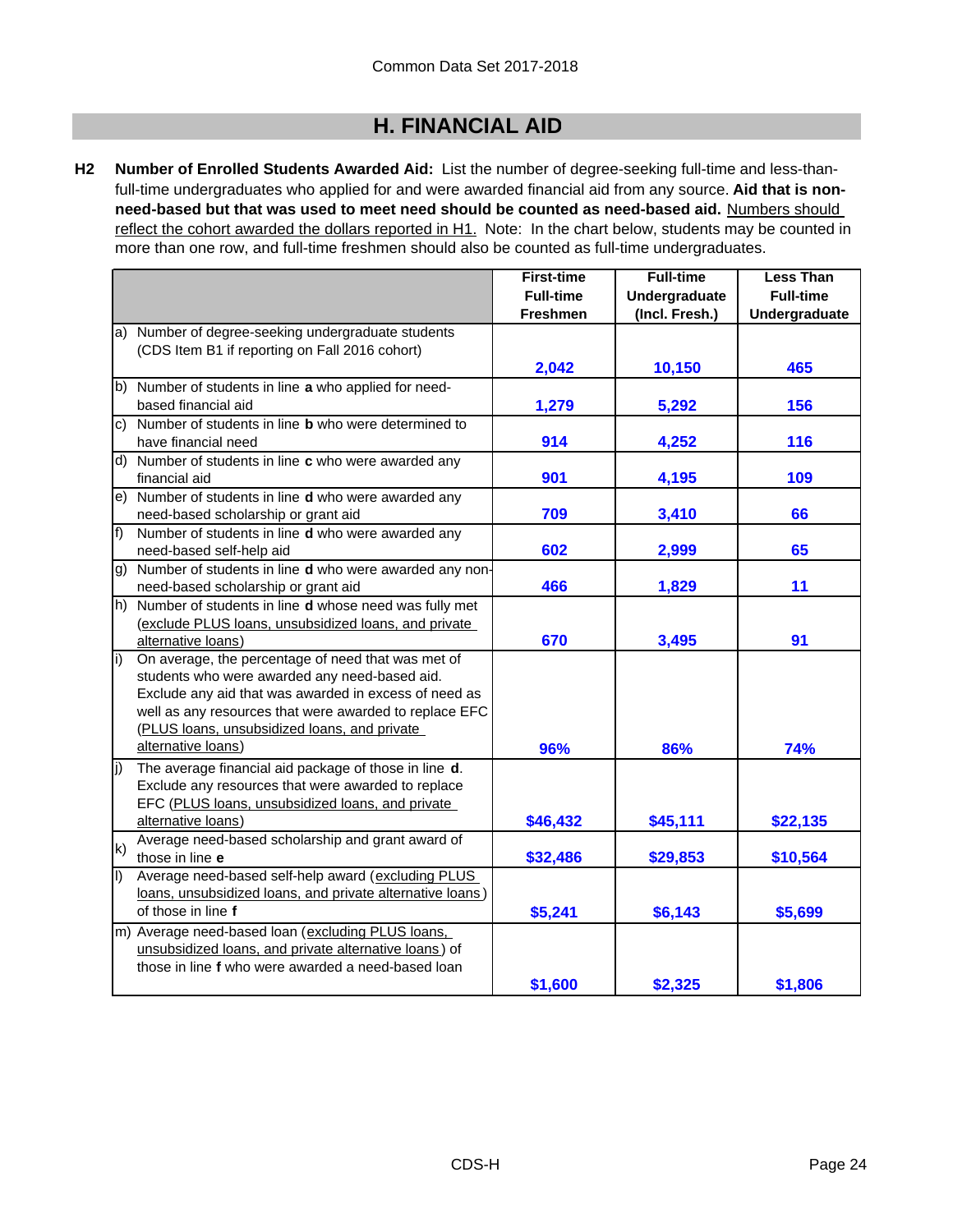**H2A Number of Enrolled Students Awarded Non-need-based Scholarships and Grants**: List the number of degree-seeking full-time and less-than-full-time undergraduates who had no financial need and who were awarded institutional non-need-based scholarship or grant aid. Numbers should reflect the cohort awarded the dollars reported in H1. Note: In the chart below, students may be counted in more than one row, and full-time freshmen should also be counted as full-time undergraduates.

|                                                                                                                                                                        | <b>First-time</b> | <b>Full-time</b> | <b>Less Than</b> |
|------------------------------------------------------------------------------------------------------------------------------------------------------------------------|-------------------|------------------|------------------|
|                                                                                                                                                                        | <b>Full-time</b>  | Undergrad        | <b>Full-time</b> |
|                                                                                                                                                                        | <b>Freshmen</b>   | (Incl. Fresh.)   | <b>Undergrad</b> |
| Number of students in line a who had no financial need<br>In)<br>and who were awarded institutional non-need-based<br>scholarship or grant aid (exclude those who were |                   |                  |                  |
| awarded athletic awards and tuition benefits)                                                                                                                          | 621               | 2,908            | 11               |
| Average dollar amount of institutional non-need-based<br><b>IO)</b><br>scholarship and grant aid awarded to students in line n                                         |                   |                  |                  |
|                                                                                                                                                                        | \$19,482          | \$18,825         | \$8,316          |
| Number of students in line a who were awarded an<br>lp)<br>institutional non-need-based athletic scholarship or<br>grant                                               | 49                | 214              | 5                |
|                                                                                                                                                                        |                   |                  |                  |
| Average dollar amount of institutional non-need-based<br>la)<br>athletic scholarships and grants awarded to students in                                                |                   |                  |                  |
| line <b>p</b>                                                                                                                                                          | \$77,391          | \$79,755         | \$13,608         |

**H3** Incorporated into H1 above.

Include: \* 2017 undergraduate class: all students **Note:** These are the graduates and loan types to include and exclude in order to fill out CDS H4 and H5.

who started at your institution as first- time students

and received a bachelor's degree between July 1,

2016 and June 30, 2017.

\* only loans made to students who borrowed while

enrolled at your institution.

\* co-signed loans.

Exclude: \* students who transferred in.

- \* money borrowed at other institutions.
- \* parent loans

 \* students who did not graduate or who graduated with another degree or certificate (but no bachelor's degree)

| <b>H4</b> Provide the number of students in the 2017 undergraduate class who started at your |       |
|----------------------------------------------------------------------------------------------|-------|
| institution as first-time students and received a bachelor's degree between July 1, 2016     |       |
| and June 30, 2017. Exclude students who transferred into your institution                    | 1,918 |
|                                                                                              |       |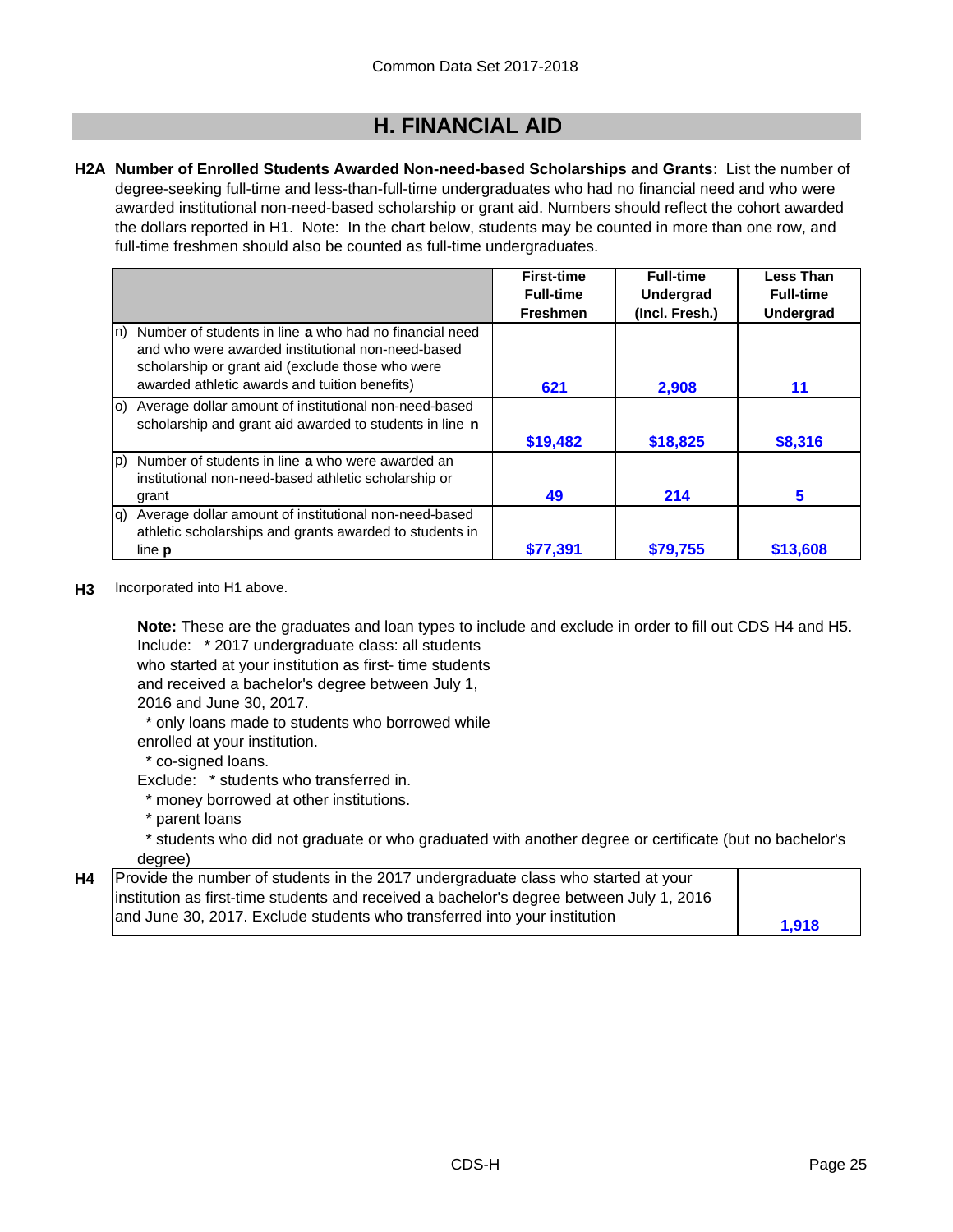Number and percent of students in class (defined in H4 above) borrowing from federal, non-federal, and any loan sources, and the average (or mean) amount borrowed. NOTE: The "Average per-undergraduate-borrower cumulative principal borrowed," is designed to provide better information about student borrowing from federal and nonfederal (institutional, state, commercial) sources. The numbers, percentages, and averages for each row should be based only on the loan source specified for the particular row. For example, the federal loans average (row b) should only be the cumulative average of federal loans and the private loans average (row e) should only be the cumulative average of private loans.

**H5**

| <b>Source/Type of Loan</b>                                                                                                                                                                                                            | Number in the<br>class (defined in<br>H <sub>4</sub> above) who<br>borrowed from<br>the types of loans<br>specified in the<br>first column | Percent of the<br>class (defined<br>above) who<br>borrowed from<br>the types of<br>loans specified in<br>the first column<br>$(nearest 1\%)$ | Average per-<br>undergraduate-<br><b>borrower</b><br>cumulative<br>principal<br>borrowed from<br>the types of loans<br>specified in the<br>first column<br>(nearest \$1) |
|---------------------------------------------------------------------------------------------------------------------------------------------------------------------------------------------------------------------------------------|--------------------------------------------------------------------------------------------------------------------------------------------|----------------------------------------------------------------------------------------------------------------------------------------------|--------------------------------------------------------------------------------------------------------------------------------------------------------------------------|
| a) Any Ioan program: Federal Perkins, Federal Stafford<br>Subsidized and Unsubsidized, institutional, state, private<br>loans that your institution is aware of, etc. Include both<br>Federal Direct Student Loans and Federal Family |                                                                                                                                            |                                                                                                                                              |                                                                                                                                                                          |
| <b>Education Loans.</b>                                                                                                                                                                                                               | 667                                                                                                                                        | 35%                                                                                                                                          | \$25,000                                                                                                                                                                 |
| b) Federal loan programs: Federal Perkins, Federal<br>Stafford Subsidized and Unsubsidized. Include both<br>Federal Direct Student Loans and Federal Family<br>Education Loans.                                                       | 644                                                                                                                                        | 34%                                                                                                                                          | \$22,022                                                                                                                                                                 |
| c) Institutional loan programs.                                                                                                                                                                                                       |                                                                                                                                            | 0                                                                                                                                            | 5,500                                                                                                                                                                    |
| d) State loan programs.                                                                                                                                                                                                               | $\mathbf{0}$                                                                                                                               | $\mathbf{0}$                                                                                                                                 | n/a                                                                                                                                                                      |
|                                                                                                                                                                                                                                       |                                                                                                                                            |                                                                                                                                              |                                                                                                                                                                          |
| e) Private student loans made by a bank or lender.                                                                                                                                                                                    | 139                                                                                                                                        | 7%                                                                                                                                           | \$42,292                                                                                                                                                                 |

**Aid to Undergraduate Degree-seeking Nonresident Aliens** (Note: Report numbers and dollar amounts for the same academic year checked in item H1.)

**H6** Indicate your institution's policy regarding institutional scholarship and grant aid for undergraduate degreeseeking nonresident aliens:

| Institutional need-based scholarship or grant aid is available     |  |
|--------------------------------------------------------------------|--|
| Institutional non-need-based scholarship or grant aid is available |  |
| Institutional scholarship or grant aid is not available            |  |

| If institutional financial aid is available for undergraduate degree-seeking nonresident<br>aliens, provide the number of undergraduate degree-seeking nonresident aliens who were |             |
|------------------------------------------------------------------------------------------------------------------------------------------------------------------------------------|-------------|
| awarded need-based or non-need-based aid:                                                                                                                                          | 187         |
| Average dollar amount of institutional financial aid awarded to undergraduate degree-                                                                                              |             |
| seeking nonresident aliens:                                                                                                                                                        | \$40,959    |
| Total dollar amount of institutional financial aid awarded to undergraduate degree-seeking                                                                                         |             |
| nonresident aliens:                                                                                                                                                                | \$7,659,362 |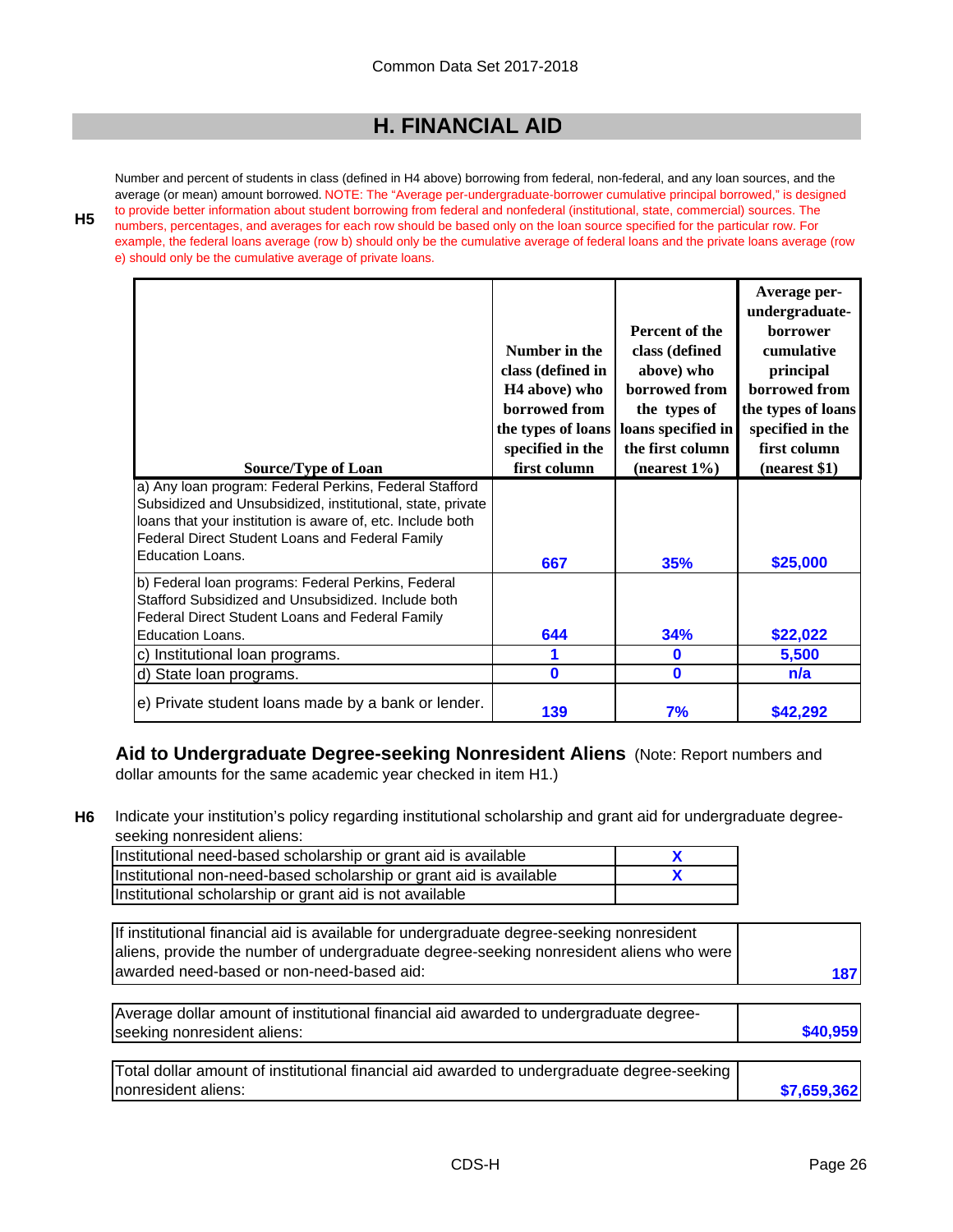| Н7 | Check off all financial aid forms nonresident alien first-year financial aid applicants must submit: |  |
|----|------------------------------------------------------------------------------------------------------|--|
|    | Institution's own financial aid form                                                                 |  |
|    | <b>CSS/Financial Aid PROFILE</b>                                                                     |  |
|    | International Student's Financial Aid Application                                                    |  |
|    | International Student's Certification of Finances                                                    |  |
|    | Other (specify):                                                                                     |  |
|    |                                                                                                      |  |

### **Process for First-Year/Freshman Students**

**H8** Check off all financial aid forms domestic first-year (freshman) financial aid applicants must submit:

| <b>FAFSA</b>                                            |  |
|---------------------------------------------------------|--|
| Institution's own financial aid form                    |  |
| <b>CSS/Financial Aid PROFILE</b>                        |  |
| State aid form                                          |  |
| Noncustodial PROFILE                                    |  |
| Business/Farm Supplement                                |  |
| Other (specify): All Student/Parent W-2's, Individual & |  |
| <b>Corporate Income Tax Returns</b>                     |  |

#### **H9** Indicate filing dates for first-year (freshman) students:

| Priority date for filing required financial aid forms:                     | January 1       |
|----------------------------------------------------------------------------|-----------------|
| Deadline for filing required financial aid forms:                          | <b>April 15</b> |
| No deadline for filing required forms (applications processed on a rolling |                 |
| basis):                                                                    |                 |

#### **H10** Indicate notification dates for first-year (freshman) students (answer a or b):

| a) Students notified on or about (date): |            |    |
|------------------------------------------|------------|----|
|                                          | Yes        | No |
| b) Students notified on a rolling basis: |            |    |
| If yes, starting date:                   | January 20 |    |

#### **H11** Indicate reply dates:

| Students must reply by (date):       | May 1 |
|--------------------------------------|-------|
| weeks of notification.<br>lor within |       |

### **Types of Aid Available**

Please check off all types of aid available to undergraduates at your institution:

**H12** Loans

| FEDERAL DIRECT STUDENT LOAN PROGRAM (DIRECT LOAN) |  |
|---------------------------------------------------|--|
| <b>Direct Subsidized Stafford Loans</b>           |  |
| Direct Unsubsidized Stafford Loans                |  |
| Direct PLUS Loans                                 |  |

| <b>Federal Perkins Loans</b>                      |  |
|---------------------------------------------------|--|
| <b>Federal Nursing Loans</b>                      |  |
| State Loans                                       |  |
| College/university loans from institutional funds |  |
| Other (specify):                                  |  |
|                                                   |  |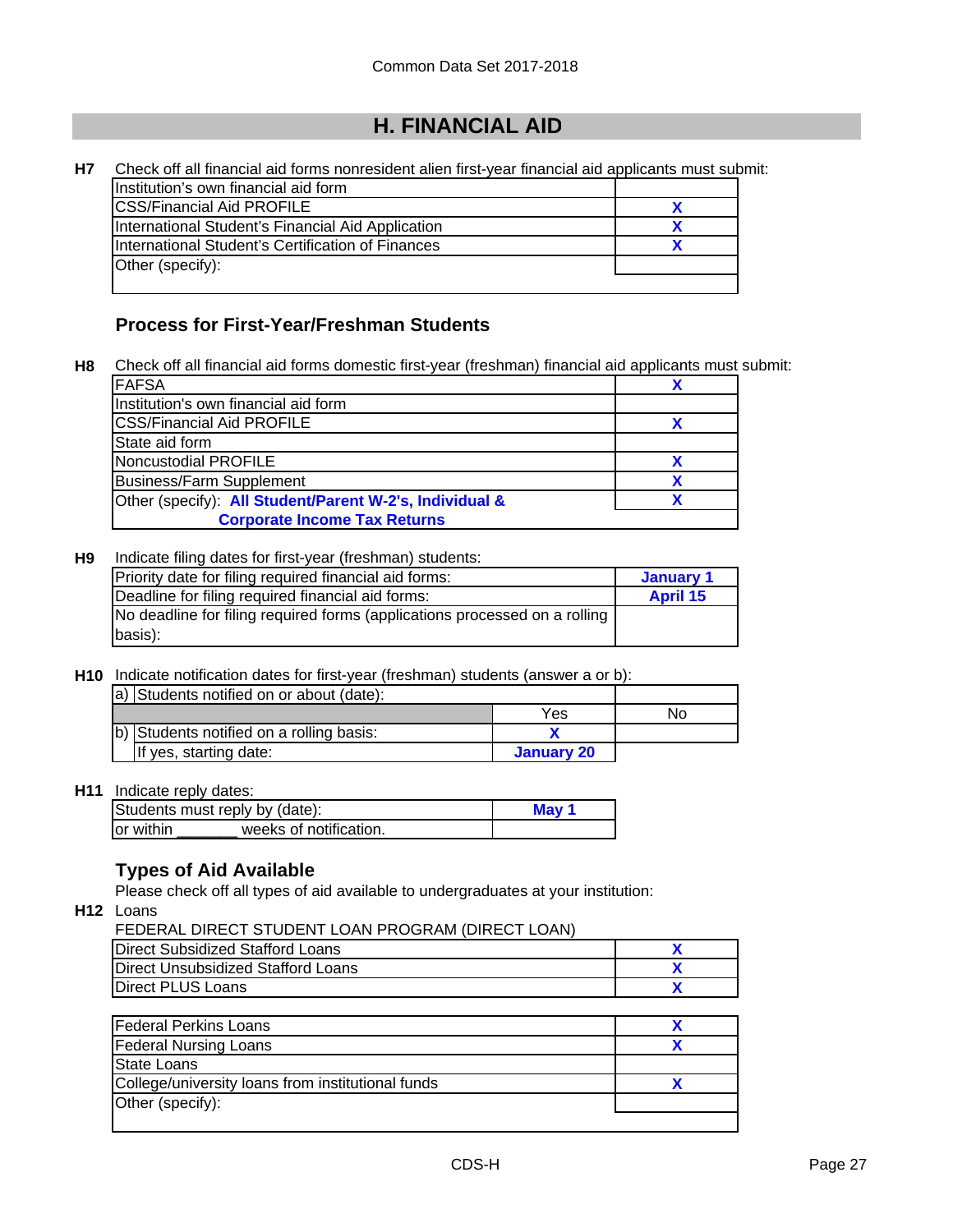#### **H13** Scholarships and Grants

| NEED-BASED:                                                          |  |
|----------------------------------------------------------------------|--|
| <b>Federal Pell</b>                                                  |  |
| <b>SEOG</b>                                                          |  |
| State scholarships/grants                                            |  |
| Private scholarships                                                 |  |
| College/university scholarship or grant aid from institutional funds |  |
| United Negro College Fund                                            |  |
| <b>Federal Nursing Scholarship</b>                                   |  |
| Other (specify):                                                     |  |
|                                                                      |  |

**H14** Check off criteria used in awarding institutional aid. Check all that apply.

|                          | Non-Need Based | Need-Based |
|--------------------------|----------------|------------|
| Academics                | x              |            |
| Alumni affiliation       |                | x          |
| Art                      |                | X          |
| Athletics                | X              |            |
| Job skills               |                | X          |
| <b>ROTC</b>              | X              |            |
| Leadership               |                | χ          |
| Minority status          |                |            |
| Music/drama              | X              |            |
| Religious affiliation    |                |            |
| State/district residency | X              | v          |

**H15** If your institution has recently implemented any major financial aid policy, program, or initiative to make your institution more affordable to incoming students such as replacing loans with grants, or waiving costs for families below a certain income level please provide details below:

**Moving toward meeting 100% of a student's demonstrated need using Institutional Methodology (IM).**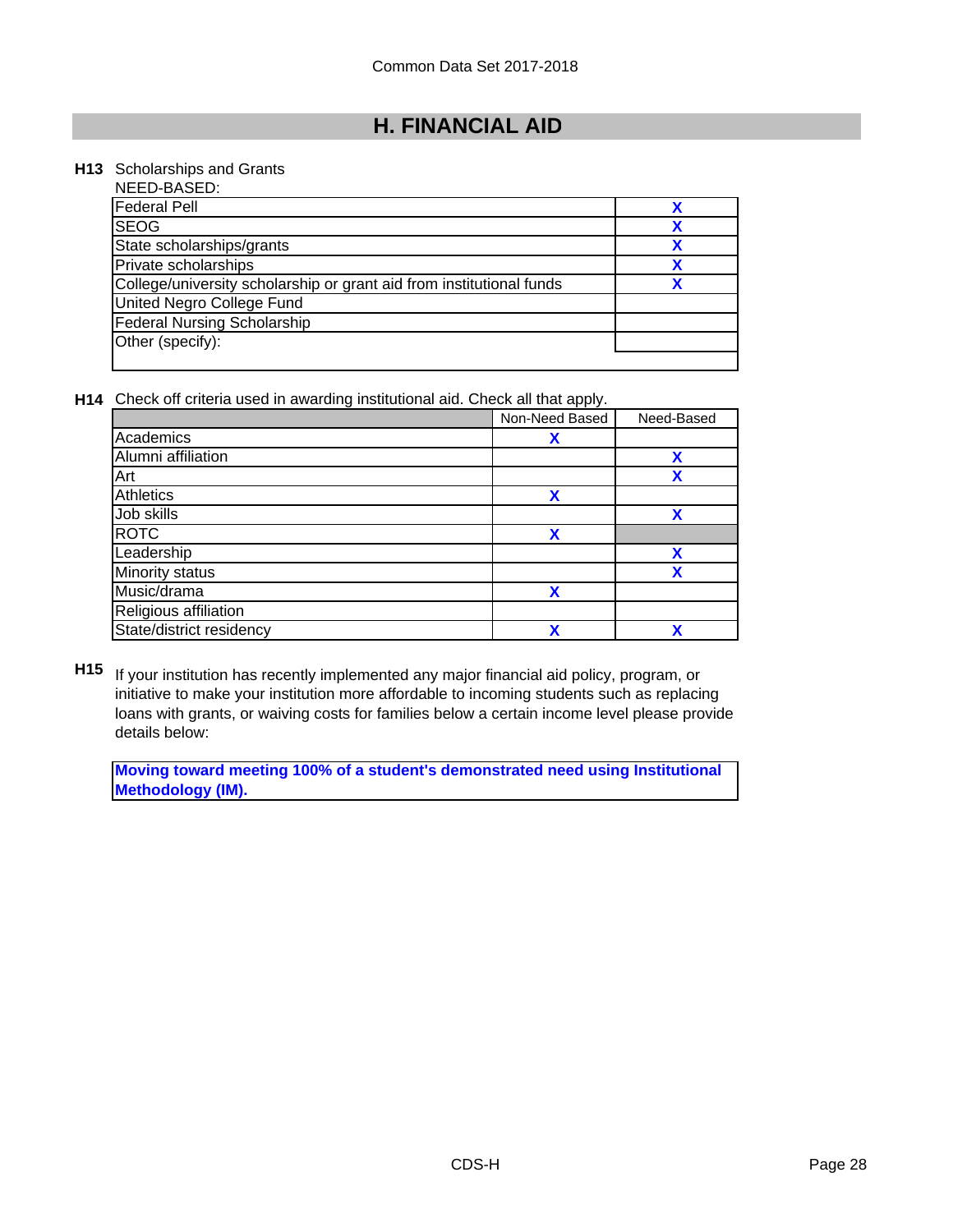# **I. INSTRUCTIONAL FACULTY AND CLASS SIZE**

#### **I1 Please report the number of instructional faculty members in each category for Fall 2017. Include faculty who are on your institution's payroll on the census date your institution uses for IPEDS/AAUP.**

The following definition of full-time instructional faculty is used by the American Association of University Professors (AAUP) in its annual Faculty Compensation Survey (the part time definitions are not used by AAUP). Instructional Faculty is defined as those members of the instructional-research staff whose major regular assignment is instruction, including those with released time for research. Use the chart below to determine inclusions and exclusions:

|                                                                                                                                                                                                                                          | Full-time | Part-time                                                                       |
|------------------------------------------------------------------------------------------------------------------------------------------------------------------------------------------------------------------------------------------|-----------|---------------------------------------------------------------------------------|
| (a) instructional faculty in preclinical and clinical medicine, faculty who are not paid (e.g.,<br>those who donate their services or are in the military), or research-only faculty, post-<br>doctoral fellows, or pre-doctoral fellows | Exclude   | Include only if<br>they teach one<br>or more non-<br>clinical credit<br>courses |
| (b) administrative officers with titles such as dean of students, librarian, registrar, coach,<br>and the like, even though they may devote part of their time to classroom instruction and<br>may have faculty status                   | Exclude   | Include if they<br>teach one or<br>more non-<br>clinical credit<br>courses      |
| (c) other administrators/staff who teach one or more non-clinical credit courses even<br>though they do not have faculty status                                                                                                          | Exclude   | Include                                                                         |
| (d) undergraduate or graduate students who assist in the instruction of courses, but<br>have titles such as teaching assistant, teaching fellow, and the like                                                                            | Exclude   | Exclude                                                                         |
| (e) faculty on sabbatical or leave with pay                                                                                                                                                                                              | Include   | Exclude                                                                         |
| (f) faculty on leave without pay                                                                                                                                                                                                         | Exclude   | Exclude                                                                         |
| (g) replacement faculty for faculty on sabbatical leave or leave with pay                                                                                                                                                                | Exclude   | Include                                                                         |

*Full-time instructional faculty:* faculty employed on a full-time basis for instruction (including those with released time for research)

*Part-time instructional faculty:* Adjuncts and other instructors being paid solely for part-time classroom instruction. Also includes full-time faculty teaching less than two semesters, three quarters, two trimesters, or two four-month sessions. Employees who are not considered full-time instructional faculty but who teach one or more non-clinical credit courses may be counted as part-time faculty.

*Minority faculty: includes faculty who designate themselves as Black, non-Hispanic; American Indian or Alaska Native; Asian, Native Hawaiian or other Pacific Islander, or Hispanic.* 

*Doctorate: includes such degrees as Doctor of Philosophy, Doctor of Education, Doctor of Juridical Science, and Doctor of Public Health in any field such as arts, sciences, education, engineering, business, and public administration. Also includes terminal degrees formerly designated as "first professional," including dentistry (DDS or DMD), medicine (MD), optometry (OD), osteopathic medicine (DO), pharmacy (DPharm or BPharm), podiatric medicine (DPM), veterinary medicine (DVM), chiropractic (DC or DCM), or law (JD).*

*Terminal degree:* the highest degree in a field: example, M. Arch (architecture) and MFA (master of fine arts).

|     |                                                                    | Full-Time | Part-Time | Total |
|-----|--------------------------------------------------------------------|-----------|-----------|-------|
| la) | Total number of instructional faculty                              | 1,115     | 499       | 1,614 |
| b   | Total number who are members of minority groups                    | 391       | 225       | 616   |
| lc) | Total number who are women                                         | 455       | 235       | 690   |
| ld) | Total number who are men                                           | 660       | 264       | 924   |
| le) | Total number who are nonresident aliens (international)            | 52        | 21        | 73    |
| f   | Total number with doctorate, or other terminal degree              | 983       | 290       | 1,273 |
| lg) | Total number whose highest degree is a master's but not a terminal |           |           |       |
|     | master's                                                           | 106       | 126       | 232   |
| lh) | Total number whose highest degree is a bachelor's                  | 18        | 49        | 67    |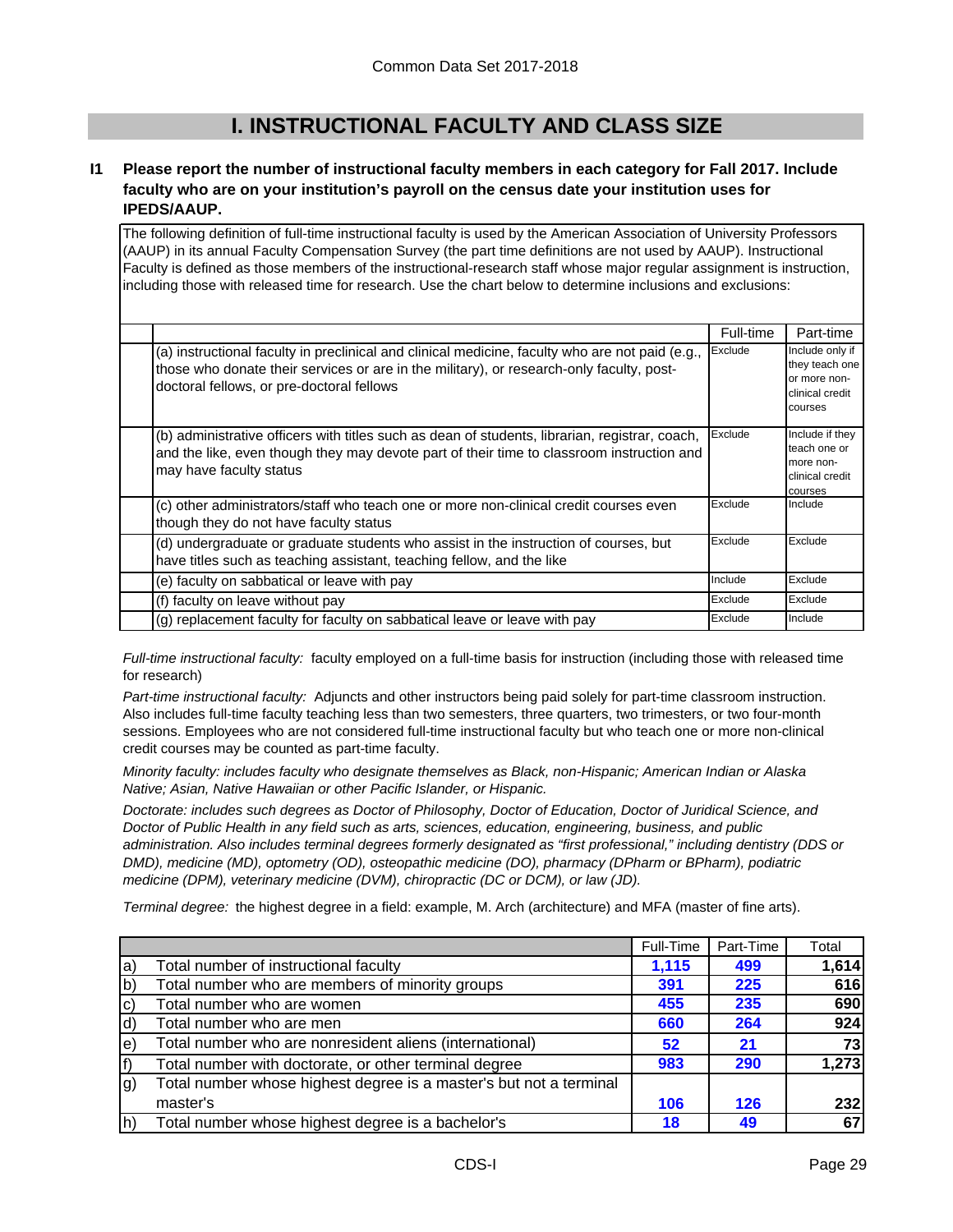# **I. INSTRUCTIONAL FACULTY AND CLASS SIZE**

| Total number whose highest degree is unknown or other (Note:<br>Items f, g, h, and i must sum up to item a.) |     |     |
|--------------------------------------------------------------------------------------------------------------|-----|-----|
| Total number in stand-alone graduate/ professional programs in                                               |     |     |
| which faculty teach virtually only graduate-level students                                                   | 159 | 243 |

#### **I2 Student to Faculty Ratio**

Report the Fall 2017 ratio of full-time equivalent students (full-time plus 1/3 part time) to full-time equivalent instructional faculty (full time plus 1/3 part time). In the ratio calculations, exclude both faculty and students in stand-alone graduate or professional programs such as medicine, law, veterinary, dentistry, social work, business, or public health in which faculty teach virtually only graduate-level students. Do not count undergraduate or graduate student teaching assistants as faculty.

| Fall 2017 Student to Faculty ratio | े? to | (based on | 13,619 students |                   |
|------------------------------------|-------|-----------|-----------------|-------------------|
|                                    |       | andl      |                 | $1,344$ faculty). |

#### **I3 Undergraduate Class Size**

In the table below, please use the following definitions to report information about the size of classes and class sections offered in the Fall 2017 term.

*Class Sections:* A class section is an organized course offered for credit, identified by discipline and number, meeting at a stated time or times in a classroom or similar setting, and not a subsection such as a laboratory or discussion session. Undergraduate class sections are defined as any sections in which at least one degree-seeking undergraduate student is enrolled for credit. Exclude distance learning classes and noncredit classes and individual instruction such as dissertation or thesis research, music instruction, or one-to-one readings. Exclude students in independent study, co-operative programs, internships, foreign language taped tutor sessions, practicums, and all students in one-on-one classes. Each class section should be counted only once and should not be duplicated because of course catalog cross-listings.

Using the above definitions, please report for each of the following class-size intervals the number of class sections and class subsections offered in Fall 2017. For example, a lecture class with 800 students who met at another time in 40 separate labs with 20 students should be counted once in the "100+" column in the class section column and 40 times under the "20-29" column of the class subsections table. *Class Subsections:* A class subsection includes any subsection of a course, such as laboratory, recitation, and discussion subsections that are supplementary in nature and are scheduled to meet separately from the lecture portion of the course. Undergraduate subsections are defined as any subsections of courses in which degree-seeking undergraduate students enrolled for credit. As above, exclude noncredit classes and individual instruction such as dissertation or thesis research, music instruction, or one-to-one readings. Each class subsection should be counted only once and should not be

| <b>CLASS</b>      | $2 - 9$ | $10 - 19$ | $20 - 29$ | $30 - 39$ | 40-49 | 50-99 | $100+$ | Total |
|-------------------|---------|-----------|-----------|-----------|-------|-------|--------|-------|
| <b>SECTIONS</b>   | 317     | 725       | 310       | 275       | 156   | 128   | 30     | 1,941 |
|                   |         |           |           |           |       |       |        |       |
| <b>CLASS SUB-</b> | $2 - 9$ | $10 - 19$ | $20 - 29$ | 30-39     | 40-49 | 50-99 | $100+$ | Total |
| <b>SECTIONS</b>   | 173     | 211       | 129       | 32        | 14    | 10    |        | 569   |

### **Number of Class Sections with Undergraduates Enrolled**

**Undergraduate Class Size (provide numbers)**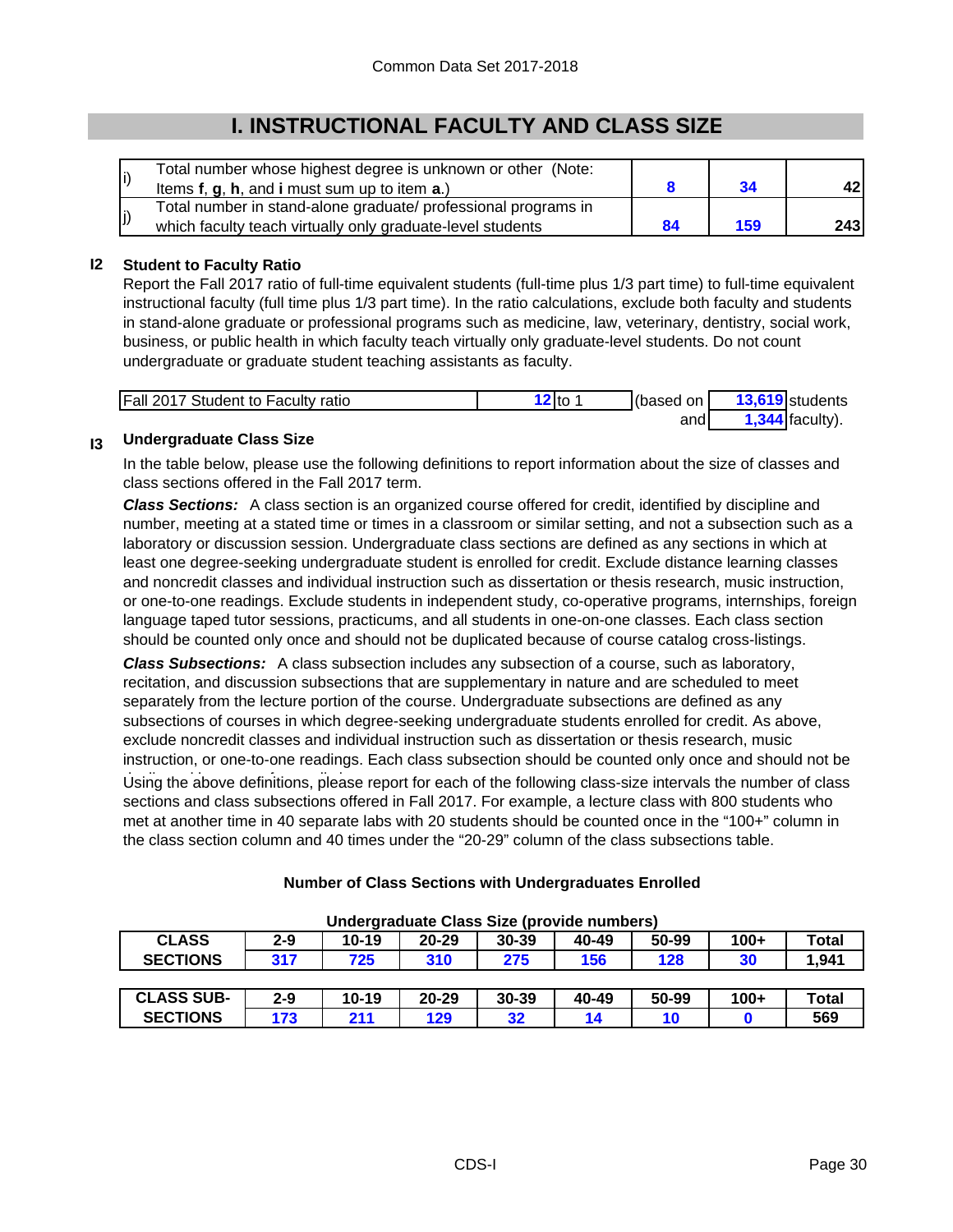### **J. DEGREES CONFERRED**

#### **J1 Degrees conferred between July 1, 2016 and June 30, 2017**

For each of the following discipline areas, provide the percentage of diplomas/certificates, associate, and bachelor's degrees awarded. To determine the percentage, use majors, not headcount (e.g., students with one degree but a double major will be represented twice). Calculate the percentage from your institution's IPEDS Completions by using the sum of 1st and 2nd majors for each CIP code as the numerator and the sum of the Grand Total by 1st Majors and the Grand Total by 2nd major as the denominator. If you prefer, you can compute the percentages using 1st majors only.

| Category                                        | Diploma/<br><b>Certificates</b> | <b>Associate</b> | <b>Bachelor's</b> | <b>CIP 2010 Categories</b><br>to Include |
|-------------------------------------------------|---------------------------------|------------------|-------------------|------------------------------------------|
| Agriculture                                     |                                 |                  |                   | 1                                        |
| Natural resources and conservation              | 31%                             |                  | 1%                | 3                                        |
| Architecture                                    |                                 |                  | 2%                | 4                                        |
| Area, ethnic, and gender studies                |                                 |                  | 0%                | 5                                        |
| Communication/journalism                        |                                 |                  | 9%                | 9                                        |
| Communication technologies                      |                                 |                  |                   | 10                                       |
| Computer and information sciences               |                                 |                  | 1%                | 11                                       |
| Personal and culinary services                  |                                 |                  |                   | 12                                       |
| Education                                       |                                 |                  | 1%                | 13                                       |
| Engineering                                     |                                 |                  | 9%                | 14                                       |
| Engineering technologies                        |                                 |                  |                   | 15                                       |
| Foreign languages, literatures, and linguistics |                                 |                  | 0%                | 16                                       |
| Family and consumer sciences                    |                                 |                  | 0%                | 19                                       |
| Law/legal studies                               |                                 |                  | 1%                | 22                                       |
| English                                         |                                 |                  | 1%                | 23                                       |
| Liberal arts/general studies                    |                                 |                  | 1%                | 24                                       |
| Library science                                 |                                 |                  |                   | $\overline{25}$                          |
| Biological/life sciences                        |                                 |                  | 15%               | 26                                       |
| Mathematics and statistics                      |                                 |                  | 1%                | 27                                       |
| Military science and military technologies      |                                 |                  |                   | 28 & 29                                  |
| Interdisciplinary studies                       | 15%                             |                  | 0%                | 30                                       |
| Parks and recreation                            |                                 |                  | 2%                | 31                                       |
| Philosophy and religious studies                |                                 |                  | 1%                | 38                                       |
| Theology and religious vocations                |                                 |                  |                   | 39                                       |
| Physical sciences                               |                                 |                  | 2%                | 40                                       |
| Science technologies                            |                                 |                  |                   | 41                                       |
| Psychology                                      |                                 |                  | 5%                | 42                                       |
| Homeland Security, law enforcement,             |                                 |                  |                   |                                          |
| firefighting, and protective services           |                                 |                  |                   | 43                                       |
| Public administration and social services       |                                 |                  |                   | 44                                       |
| Social sciences                                 | 31%                             |                  | 11%               | 45                                       |
| <b>Construction</b> trades                      |                                 |                  |                   | 46                                       |
| Mechanic and repair technologies                |                                 |                  |                   | 47                                       |
| Precision production                            |                                 |                  |                   | 48                                       |
| Transportation and materials moving             |                                 |                  |                   | 49                                       |
| Visual and performing arts                      |                                 |                  | 5%                | 50                                       |
| Health professions and related programs         |                                 |                  | 10%               | 51                                       |
| Business/marketing                              | 23%                             |                  | 20%               | 52                                       |
| History                                         |                                 |                  | $1\%$             | 54                                       |
| Other                                           |                                 |                  |                   |                                          |
| TOTAL (should = 100%)                           | 100%                            | $0\%$            | 100%              |                                          |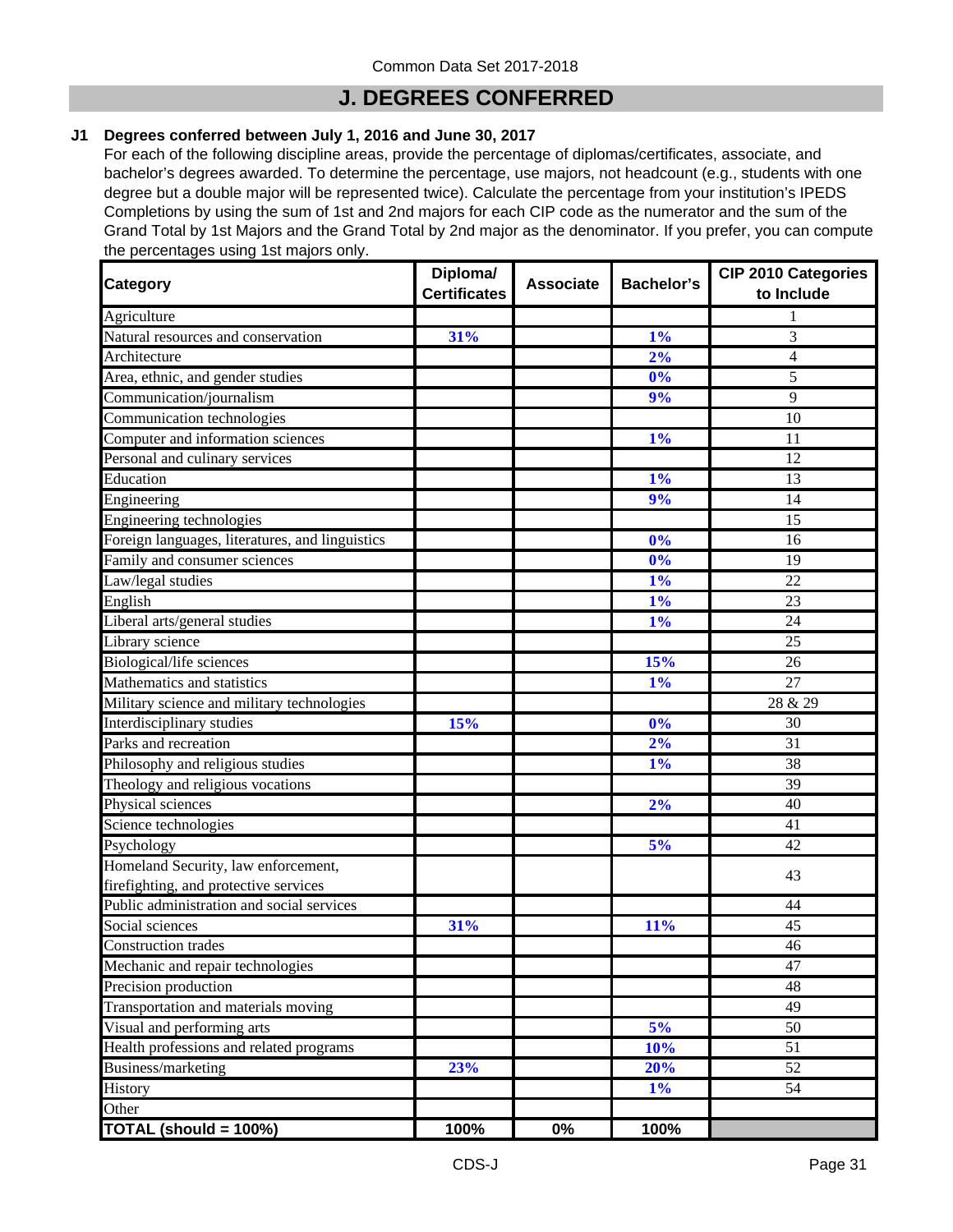#### **1. Graduation Rates Update in Section B**

*A significant overhaul of the way in which graduation rates are reported for bachelor's and other equivalent programs has been implemented. No changes have been made to the reporting for two-year programs. Going forward, the CDS will ask you to disaggregate the cohorts that previously appeared in B4-B11 into the following four groups:*

- *Students who received a Federal Pell Grant*
- *Students who received a subsidized Stafford Loan who did not received a Pell Grant*
- *Students who did not receive either a subsidized Stafford Loan or a Pell Grant*
- *Total (all students regardless of Stafford Loan or Pell Grant status)*

*On the 2017-2018 CDS, this revised section appears as below:*

#### **Graduation Rates**

The items in this section correspond to data elements collected by the IPEDS Web-based Data Collection System's Graduation Rate Survey (GRS). For complete instructions and definitions of data elements, see the IPEDS GRS Forms and Instructions for the 2017‐18 Survey.

In the following section for bachelor's or equivalent programs, please disaggregate the Fall 2010 and Fall 2011 cohorts (formerly CDS B4‐B11) into four groups:

- **• Students who received a Federal Pell Grant\***
- **• Recipients of a subsidized Stafford Loan who did not receive a Pell Grant**
- **• Students who did not receive either a Pell Grant or a subsidized Stafford Loan**
- **• Total (all students, regardless of Pell Grant or subsidized loan status)**

\*Students who received both a Federal Pell Grant and a subsidized Stafford Loan should be reported in the "Recipients of a Federal Pell Grant" column.

For each graduation rate grid below, the numbers in the first three columns for Questions A‐G should sum to the cohort total in the fourth column (formerly CDS B4‐B11).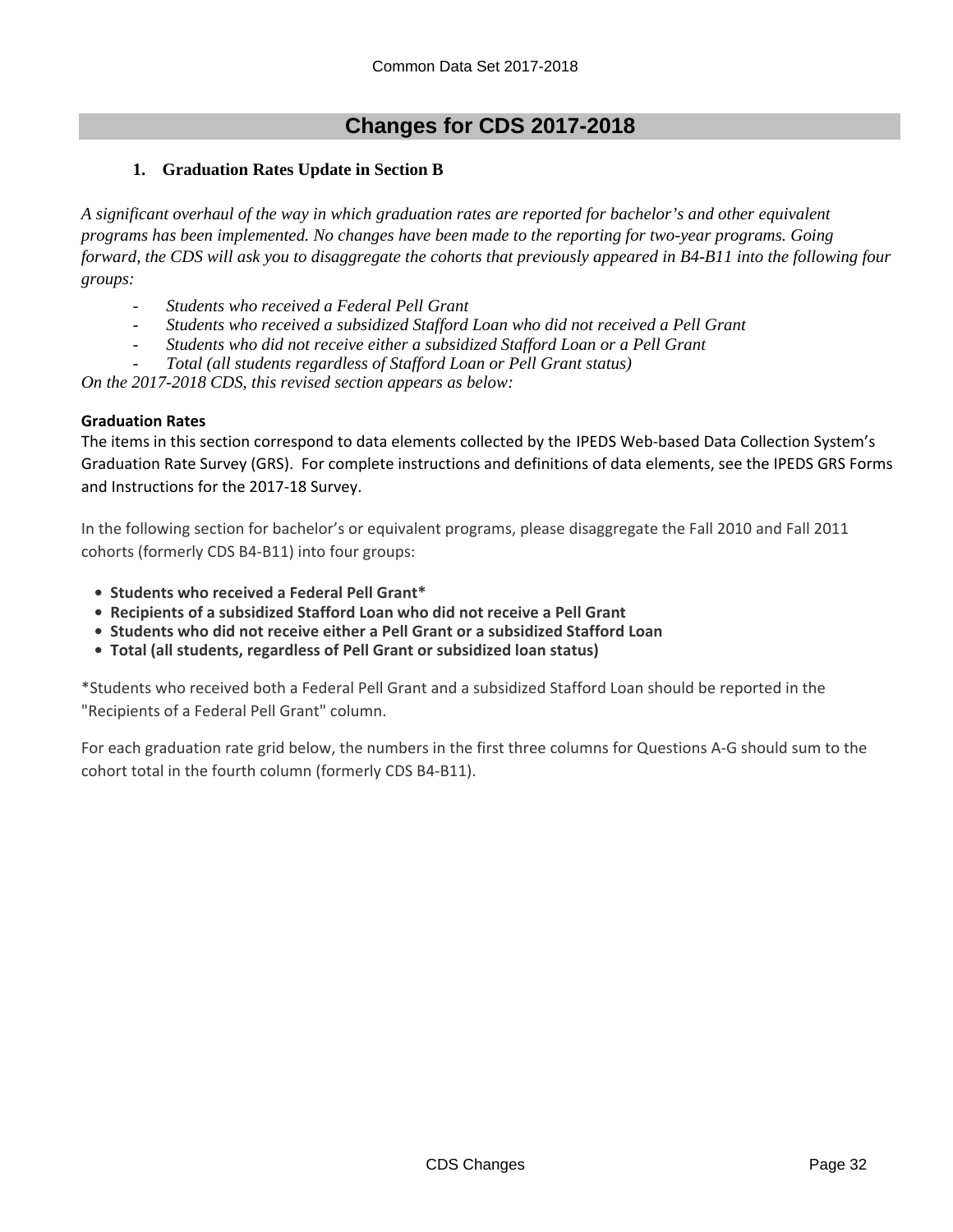### **For Bachelor's or Equivalent Programs**

Please provide data for the Fall 2011 cohort if available. If Fall 2011 cohort data are not available, provide data for the Fall 2010 cohort.

#### **Fall 2010 Cohort**

|                                                                                                                                                                                                                                                                           | <b>Recipients of a</b><br><b>Federal Pell</b><br><b>Grant</b> | <b>Recipients of a</b><br><b>Subsidized</b><br><b>Stafford Loan</b><br>who did not<br>receive a Pell<br>Grant | <b>Students who</b><br>did not receive<br>either a Pell<br>Grant or a<br>subsidized<br><b>Stafford Loan</b> | Total (sum of 3)<br>columns to the<br>left) |
|---------------------------------------------------------------------------------------------------------------------------------------------------------------------------------------------------------------------------------------------------------------------------|---------------------------------------------------------------|---------------------------------------------------------------------------------------------------------------|-------------------------------------------------------------------------------------------------------------|---------------------------------------------|
| A - Initial 2010 cohort of first-time, full-time, bachelor's<br>(or equivalent) degree-seeking undergraduate students                                                                                                                                                     |                                                               |                                                                                                               |                                                                                                             | (formerly B4)                               |
| B - Of the initial 2010 cohort, how many did not persist<br>and did not graduate for the following reasons: deceased,<br>permanently disabled, armed forces, foreign aid service<br>of the federal government, or official church missions;<br>total allowable exclusions |                                                               |                                                                                                               |                                                                                                             | (formerly B5)                               |
| C - Final 2010 cohort, after adjusting for allowable<br>exclusions                                                                                                                                                                                                        |                                                               |                                                                                                               |                                                                                                             | (formerly B6)                               |
| D - Of the initial 2010 cohort, how many completed the<br>program in four years or less (by Aug. 31, 2014)                                                                                                                                                                |                                                               |                                                                                                               |                                                                                                             | (formerly B7)                               |
| E - Of the initial 2010 cohort, how many completed the<br>program in more than four years but in five years or less<br>(after Aug. 31, 2014 and by Aug. 31, 2015)                                                                                                         |                                                               |                                                                                                               |                                                                                                             | (formerly B8)                               |
| F - Of the initial 2010 cohort, how many completed the<br>program in more than five years but in six years or less<br>(after Aug. 31, 2015 and by Aug. 31, 2016)                                                                                                          |                                                               |                                                                                                               |                                                                                                             | (formerly B9)                               |
| G - Total graduating within six years (sum of lines D, E,<br>and F)                                                                                                                                                                                                       |                                                               |                                                                                                               |                                                                                                             | (formerly B10)                              |
| H - Six-year graduation rate for 2010 cohort (G divided<br>by $C$ )                                                                                                                                                                                                       | $\frac{0}{0}$                                                 | %                                                                                                             | %                                                                                                           | (formerly B11)                              |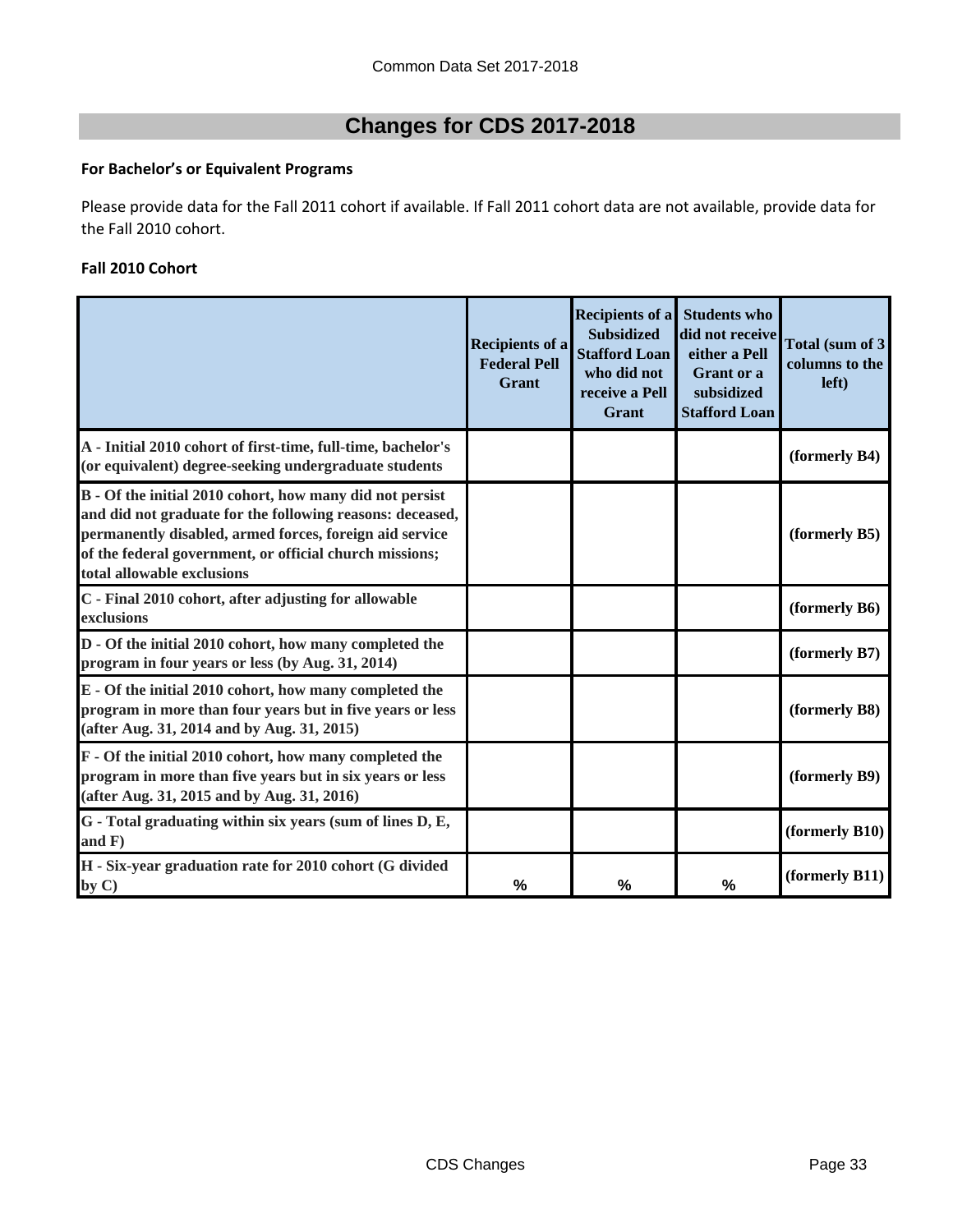### **Fall 2011 Cohort**

|                                                                                                                                                                                                                                                                           | <b>Recipients of a</b><br><b>Federal Pell</b><br>Grant | <b>Recipients of a</b><br><b>Subsidized</b><br><b>Stafford Loan</b><br>who did not<br>receive a Pell<br>Grant | <b>Students who</b><br>did not receive<br>either a Pell<br><b>Grant</b> or a<br>subsidized<br><b>Stafford Loan</b> | Total (sum of 3<br>columns to the<br>left) |
|---------------------------------------------------------------------------------------------------------------------------------------------------------------------------------------------------------------------------------------------------------------------------|--------------------------------------------------------|---------------------------------------------------------------------------------------------------------------|--------------------------------------------------------------------------------------------------------------------|--------------------------------------------|
| A - Initial 2011 cohort of first-time, full-time, bachelor's<br>(or equivalent) degree-seeking undergraduate students                                                                                                                                                     |                                                        |                                                                                                               |                                                                                                                    | (formerly B4)                              |
| B - Of the initial 2011 cohort, how many did not persist<br>and did not graduate for the following reasons: deceased,<br>permanently disabled, armed forces, foreign aid service<br>of the federal government, or official church missions;<br>total allowable exclusions |                                                        |                                                                                                               |                                                                                                                    | (formerly B5)                              |
| C - Final 2011 cohort, after adjusting for allowable<br>exclusions                                                                                                                                                                                                        |                                                        |                                                                                                               |                                                                                                                    | (formerly B6)                              |
| D - Of the initial 2011 cohort, how many completed the<br>program in four years or less (by Aug. 31, 2015)                                                                                                                                                                |                                                        |                                                                                                               |                                                                                                                    | (formerly B7)                              |
| E - Of the initial 2011 cohort, how many completed the<br>program in more than four years but in five years or less<br>(after Aug. 31, 2015 and by Aug. 31, 2016)                                                                                                         |                                                        |                                                                                                               |                                                                                                                    | (formerly B8)                              |
| F - Of the initial 2011 cohort, how many completed the<br>program in more than five years but in six years or less<br>(after Aug. 31, 2016 and by Aug. 31, 2017)                                                                                                          |                                                        |                                                                                                               |                                                                                                                    | (formerly B9)                              |
| G - Total graduating within six years (sum of lines D, E,<br>and $F$ )                                                                                                                                                                                                    |                                                        |                                                                                                               |                                                                                                                    | (formerly B10)                             |
| H - Six-year graduation rate for 2011 cohort (G divided<br>by C)                                                                                                                                                                                                          | $\frac{0}{0}$                                          | %                                                                                                             | %                                                                                                                  | (formerly B11)                             |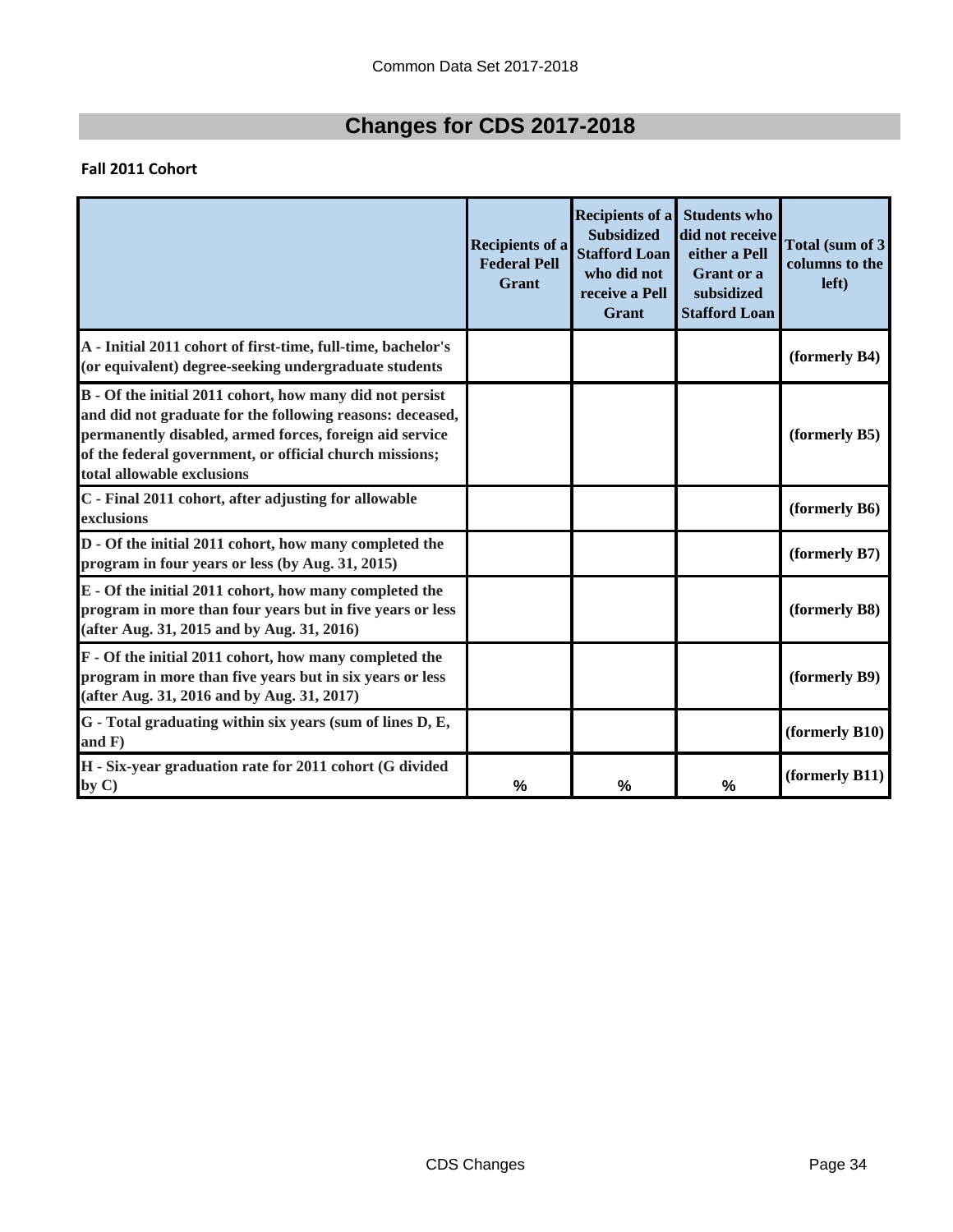#### **2. SAT Updates in Section C**

*Section C9 has been updated to reflect the changed structure and scoring of the SAT exam. Respondents have been provided instructions to convert Old SAT scores to New SAT scores using the College Board concordance tools and table. On the 2017-2018 CDS, this revised section appears as below:*

C9. Percent and number of first-time, first-year (freshman) students enrolled in Fall 2017 who submitted national standardized (SAT/ACT) test scores. Include information for ALL enrolled, degree-seeking, first-time, first-year (freshman) students who submitted test scores. Do not include partial test scores (e.g., mathematics scores but not critical reading for a category of students) or combine other standardized test results (such as TOEFL) in this item. Do not convert SAT scores to ACT scores and vice versa. Do convert Old SAT scores to New **SAT scores using the College Board's concordance tools and tables (sat.org/concordance).**

Percent submitting SAT scores \_\_\_\_\_\_ Mumber submitting SAT scores \_\_\_\_\_ Percent submitting ACT scores \_\_\_\_\_\_ Mumber submitting ACT scores \_\_\_\_\_

For each assessment listed below, report the score that represents the 25<sup>th</sup> percentile (the score that 25 percent of the freshman population scored at or below) and the 75<sup>th</sup> percentile score (the score that 25 percent scored at or above).

|                                        | 25th       | 75th       |
|----------------------------------------|------------|------------|
| Assessment                             | Percentile | Percentile |
| SAT Evidence-Based Reading and Writing |            |            |
| <b>SAT Math</b>                        |            |            |
| <b>SAT Essay</b>                       |            |            |
| <b>ACT Composite</b>                   |            |            |
| <b>ACT Math</b>                        |            |            |
| <b>ACT English</b>                     |            |            |
| <b>ACT Writing</b>                     |            |            |

Percent of first-time, first-year (freshman) students with scores in each range:

| <b>Score Range</b> | <b>SAT Evidence- SAT Math</b> |      |
|--------------------|-------------------------------|------|
| 700-800            |                               |      |
| 600-699            |                               |      |
| 500-599            |                               |      |
| 400-499            |                               |      |
| 300-399            |                               |      |
| 200-299            |                               |      |
|                    | 100%                          | 100% |

| <b>Score Range</b>    | <b>ACT</b> | <b>ACT English</b> | <b>ACT Math</b> | <b>ACT Math</b> |
|-----------------------|------------|--------------------|-----------------|-----------------|
|                       |            |                    |                 |                 |
| $\frac{30-36}{24-29}$ |            |                    |                 |                 |
| 18-23                 |            |                    |                 |                 |
| $12 - 17$             |            |                    |                 |                 |
| $6 - 11$              |            |                    |                 |                 |
| Below 6               |            |                    |                 |                 |
|                       | 100%       | 100%               | 100%            | 100%            |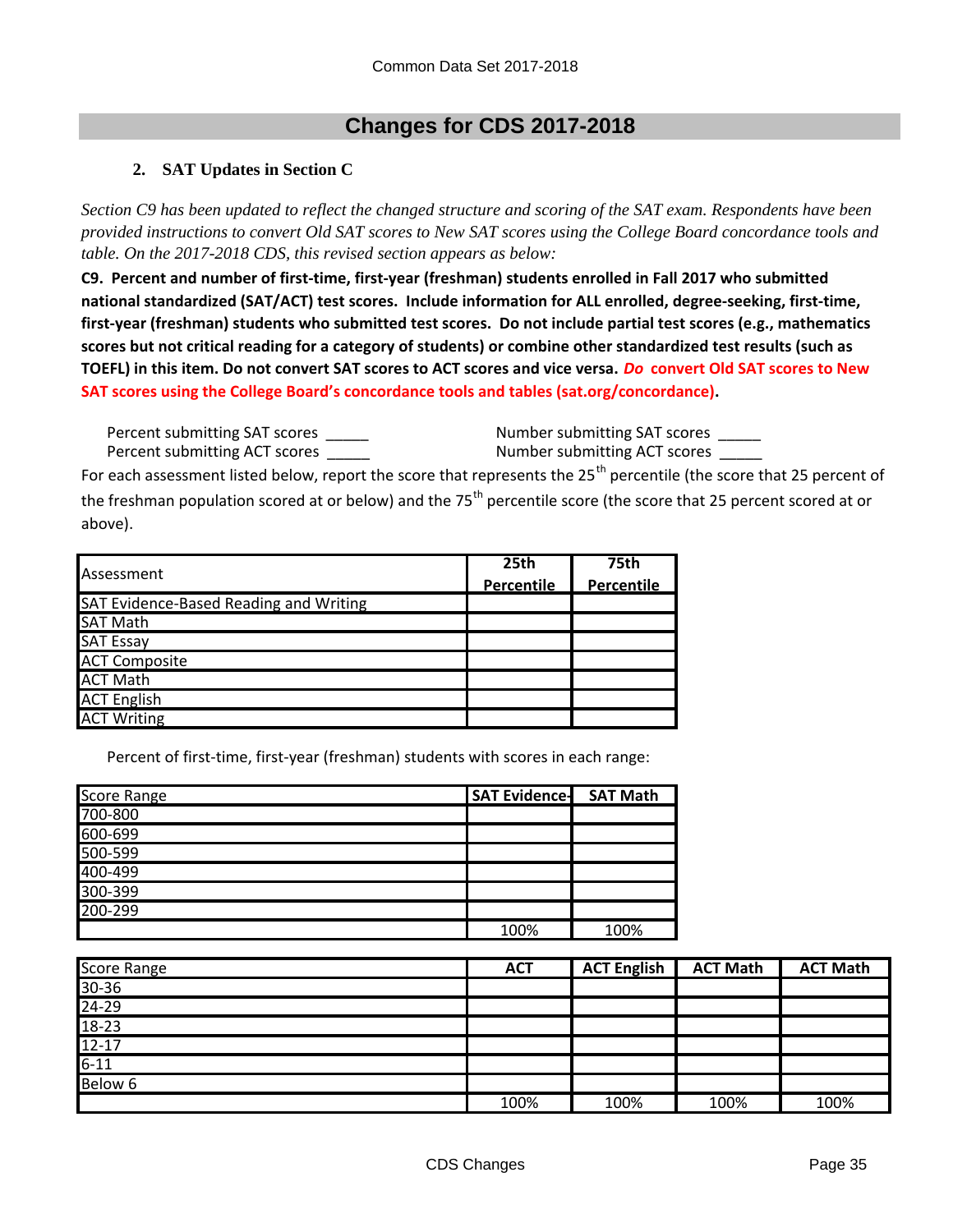**All definitions related to the financial aid section appear at the end of the Definitions document.**

Items preceded by an asterisk (\*) represent definitions agreed to among publishers which do not appear on the CDS document but may be present on individual publishers' surveys.

**\* Academic advisement:** Plan under which each student is assigned to a faculty member or a trained adviser, who, through regular meetings, helps the student plan and implement immediate and long-term academic and vocational goals.

**Accelerated program:** Completion of a college program of study in fewer than the usual number of years, most often by attending summer sessions and carrying extra courses during the regular academic term**.**

**Admitted student:** Applicant who is offered admission to a degree-granting program at your institution.

**\* Adult student services:** Admission assistance, support, orientation, and other services expressly for adults who have started college for the first time, or who are re-entering after a lapse of a few years.

**American Indian or Alaska Native:** A person having origins in any of the original peoples of North and South America (including Central America) and maintaining tribal affiliation or community attachment.

**Applicant (first-time, first year):** An individual who has fulfilled the institution's requirements to be considered for admission (including payment or waiving of the application fee, if any) and who has been notified of one of the following actions: admission, nonadmission, placement on waiting list, or application withdrawn (by applicant or institution).

**Application fee:** That amount of money that an institution charges for processing a student's application for acceptance. This amount is *not* creditable toward tuition and required fees, nor is it refundable if the student is not admitted to the institution.

**Asian:** A person having origins in any of the original peoples of the Far East, Southeast Asia, or the Indian subcontinent, including, for example, Cambodia, China, India, Japan, Korea, Malaysia, Pakistan, the Philippine Islands, Thailand, and Vietnam.

**Associate degree:** An award that normally requires at least two but less than four years of full-time equivalent college work.

**Bachelor's degree:** An award (baccalaureate or equivalent degree, as determined by the Secretary of the U.S. Department of Education) that normally requires at least four years but *not* more than five years of full-time equivalent college-level work. This includes ALL bachelor's degrees conferred in a five-year cooperative (workstudy plan) program. (A cooperative plan provides for alternate class attendance and employment in business, industry, or government; thus, it allows students to combine actual work experience with their college studies.) Also, it includes bachelor's degrees in which the normal four years of work are completed in three years.

**Black or African American:** A person having origins in any of the black racial groups of Africa.

**Board (charges):** Assume average cost for 19 meals per week or the maximum meal plan.

**Books and supplies (costs):** Average cost of books and supplies. Do not include unusual costs for special groups of students (e.g., engineering or art majors), unless they constitute the majority of students at your institution.

**Calendar system:** The method by which an institution structures most of its courses for the academic year.

**Campus Ministry:** Religious student organizations (denominational or nondenominational) devoted to fostering religious life on college campuses. May also refer to Campus Crusade for Christ, an interdenominational Christian organization.

**\* Career and placement services:** A range of services, including (often) the following: coordination of visits of employers to campus; aptitude and vocational testing; interest inventories, personal counseling; help in resume writing, interviewing, launching the job search; listings for those students desiring employment and those seeking permanent positions; establishment of a permanent reference folder; career resource materials.

**Carnegie units:** One year of study or the equivalent in a secondary school subject.

**Certificate:** See **Postsecondary award, certificate, or diploma.**

**Class rank:** The relative numerical position of a student in his or her graduating class, calculated by the high school on the basis of grade-point average, whether weighted or unweighted.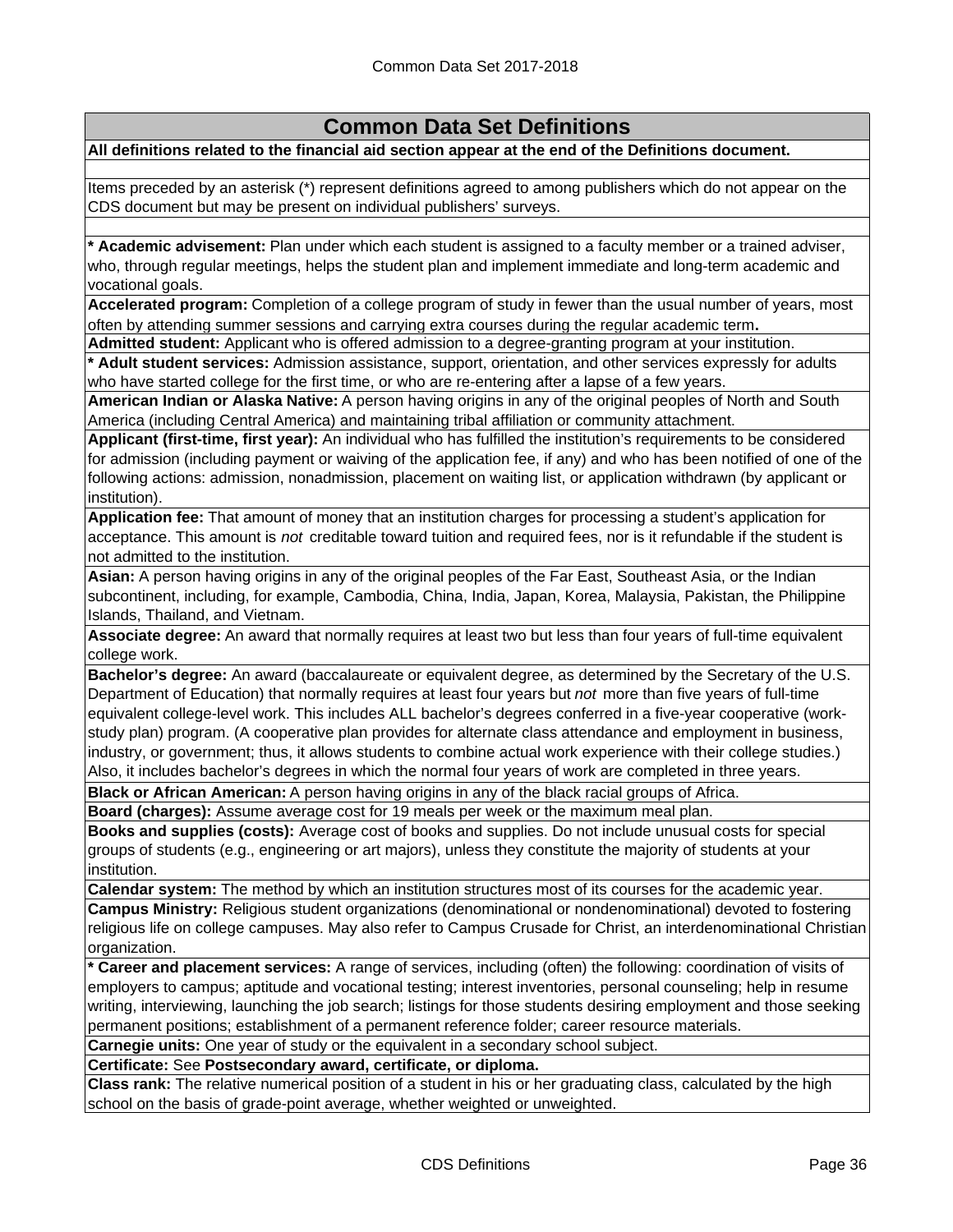**College-preparatory program:** Courses in academic subjects (English, history and social studies, foreign languages, mathematics, science, and the arts) that stress preparation for college or university study. **Common Application:** The standard application form distributed by the National Association of Secondary

School Principals for a large number of private colleges who are members of the Common Application Group. **\* Community service program:** Referral center for students wishing to perform volunteer work in the community

or participate in volunteer activities coordinated by academic departments.

**Commuter:** A student who lives off campus in housing that is not owned by, operated by, or affiliated with the college. This category includes students who commute from home and students who have moved to the area to attend college.

**Contact hour:** A unit of measure that represents an hour of scheduled instruction given to students. Also referred to as clock hour.

**Continuous basis (for program enrollment):** A calendar system classification that is used by institutions that enroll students at any time during the academic year. For example, a cosmetology school or a word processing school might allow students to enroll and begin studies at various times, with no requirement that classes begin on a certain date.

**Cooperative education program:** A program that provides for alternate class attendance and employment in business, industry, or government.

**Cooperative housing:** College-owned, -operated, or -affiliated housing in which students share room and board expenses and participate in household chores to reduce living expenses.

**\* Counseling service:** Activities designed to assist students in making plans and decisions related to their education, career, or personal development.

**Credit:** Recognition of attendance or performance in an instructional activity (course or program) that can be applied by a recipient toward the requirements for a degree, diploma, certificate, or other formal award.

**Credit course:** A course that, if successfully completed, can be applied toward the number of courses required for achieving a degree, diploma, certificate, or other formal award.

**Credit hour:** A unit of measure representing an hour (50 minutes) of instruction over a 15-week period in a semester or trimester system or a 10-week period in a quarter system. It is applied toward the total number of hours needed for completing the requirements of a degree, diploma, certificate, or other formal award.

**Cross-registration:** A system whereby students enrolled at one institution may take courses at another institution without having to apply to the second institution.

**Deferred admission:** The practice of permitting admitted students to postpone enrollment, usually for a period of one academic term or one year.

**Degree:** An award conferred by a college, university, or other postsecondary education institution as official recognition for the successful completion of a program of studies.

**Degree-seeking students:** Students enrolled in courses for credit who are recognized by the institution as seeking a degree or formal award. At the undergraduate level, this is intended to include students enrolled in vocational or occupational programs.

**Differs by program (calendar system):** A calendar system classification that is used by institutions that have occupational/vocational programs of varying length. These schools may enroll students at specific times depending on the program desired. For example, a school might offer a two-month program in January, March, May, September, and November; and a three-month program in January, April, and October.

**Diploma:** See **Postsecondary award, certificate, or diploma.**

**Distance learning:** An option for earning course credit at off-campus locations via cable television, internet, satellite classes, videotapes, correspondence courses, or other means.

**Doctor's degree-research/scholarship:** A Ph.D. or other doctor's degree that requires advanced work beyond the master's level, including the preparation and defense of a dissertation based on original research, or the planning and execution of an original project demonstrating substantial artistic or scholarly achievement. Some examples of this type of degree may include Ed.D., D.M.A., D.B.A., D.Sc., D.A., or D.M, and others, as designated by the awarding institution.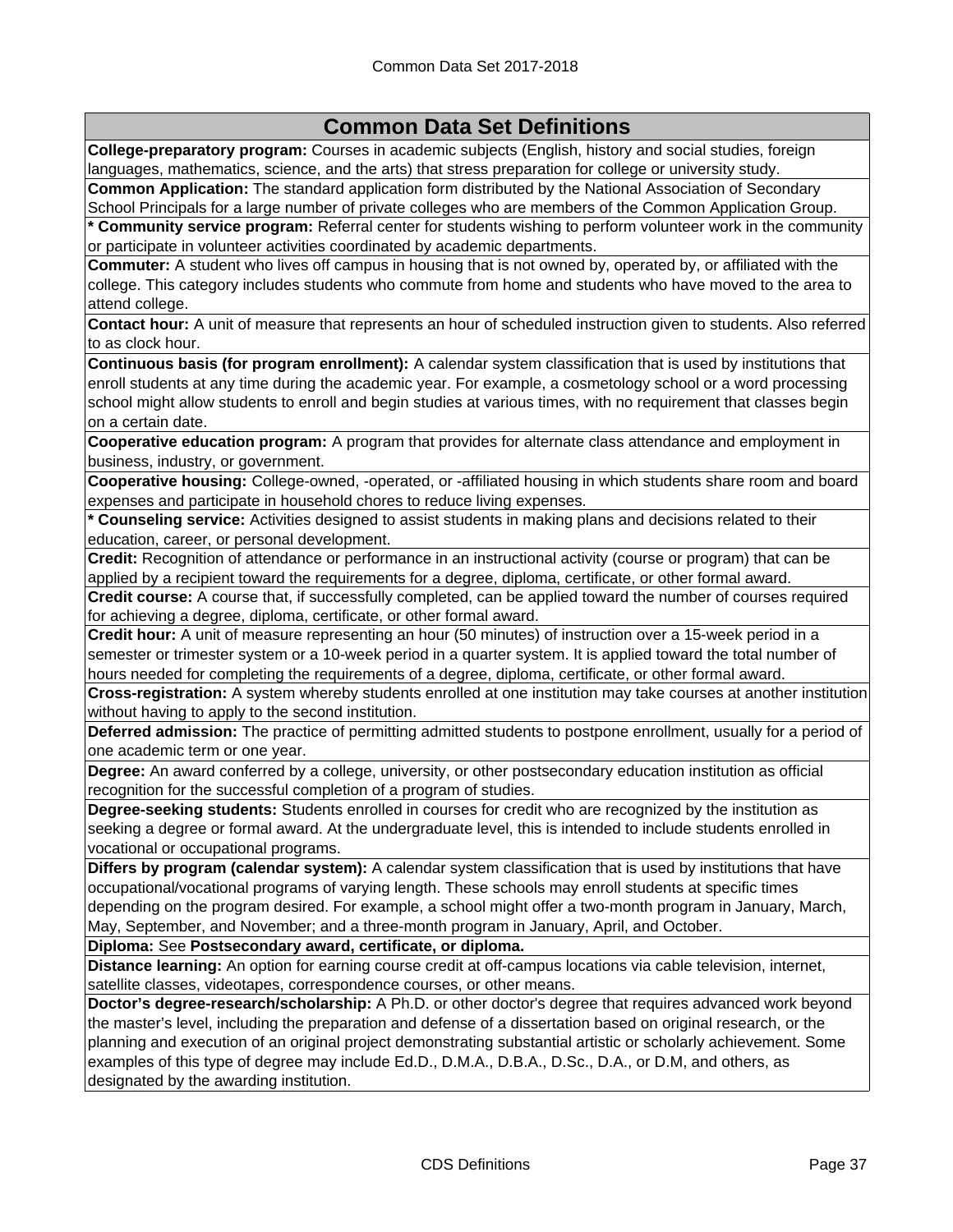**Doctor's degree-professional practice:** A doctor's degree that is conferred upon completion of a program providing the knowledge and skills for the recognition, credential, or license required for professional practice. The degree is awarded after a period of study such that the total time to the degree, including both preprofessional and professional preparation, equals at least six full-time equivalent academic years. Some of these degrees were formerly classified as "first-professional" and may include: Chiropractic (D.C. or D.C.M.); Dentistry (D.D.S. or D.M.D.); Law (L.L.B. or J.D.); Medicine (M.D.); Optometry (O.D.); Osteopathic Medicine (D.O); Pharmacy (Pharm.D.); Podiatry (D.P.M., Pod.D., D.P.); or, Veterinary Medicine (D.V.M.), and others, as designated by the awarding institution.

**Doctor's degree-other:** A doctor's degree that does not meet the definition of a doctor's degree research/scholarship or a doctor's degree - professional practice.

**Double major:** Program in which students may complete two undergraduate programs of study simultaneously. **Dual enrollment:** A program through which high school students may enroll in college courses while still enrolled in high school. Students are not required to apply for admission to the college in order to participate.

**Early action plan:** An admission plan that allows students to apply and be notified of an admission decision well in advance of the regular notification dates. If admitted, the candidate is not committed to enroll; the student may reply to the offer under the college's regular reply policy.

**Early admission:** A policy under which students who have not completed high school are admitted and enroll full time in college, usually after completion of their junior year.

**Early decision plan:** A plan that permits students to apply and be notified of an admission decision (and financial aid offer if applicable) well in advance of the regular notification date. Applicants agree to accept an offer of admission and, if admitted, to withdraw their applications from other colleges. There are three possible decisions for early decision applicants: admitted, denied, or not admitted but forwarded for consideration with the regular applicant pool, without prejudice.

**English as a Second Language (ESL):** A course of study designed specifically for students whose native language is not English.

**Exchange student program-domestic:** Any arrangement between a student and a college that permits study for a semester or more at another college **in the United States** without extending the amount of time required for a degree. **See also Study abroad**.

**External degree program:** A program of study in which students earn credits toward a degree through independent study, college courses, proficiency examinations, and personal experience. External degree programs require minimal or no classroom attendance.

**Extracurricular activities (as admission factor):** Special consideration in the admissions process given for participation in both school and nonschool-related activities of interest to the college, such as clubs, hobbies, student government, athletics, performing arts, etc.

**First-time student:** A student attending any institution for the first time at the level enrolled. Includes students enrolled in the fall term who attended a postsecondary institution for the first time at the same level in the prior summer term. Also includes students who entered with advanced standing (college credit earned before graduation from high school).

**First-time, first-year (freshman) student:** A student attending any institution for the first time at the undergraduate level. Includes students enrolled in the fall term who attended college for the first time in the prior summer term. Also includes students who entered with advanced standing (college credits earned before graduation from high school).

**First-year student:** A student who has completed less than the equivalent of 1 full year of undergraduate work; that is, less than 30 semester hours (in a 120-hour degree program) or less than 900 contact hours. **Freshman:** A first-year undergraduate student.

**\*Freshman/new student orientation:** Orientation addressing the academic, social, emotional, and intellectual issues involved in beginning college. May be a few hours or a few days in length; at some colleges, there is a fee. **Full-time student (undergraduate):** A student enrolled for 12 or more semester credits, 12 or more quarter credits, or 24 or more contact hours a week each term.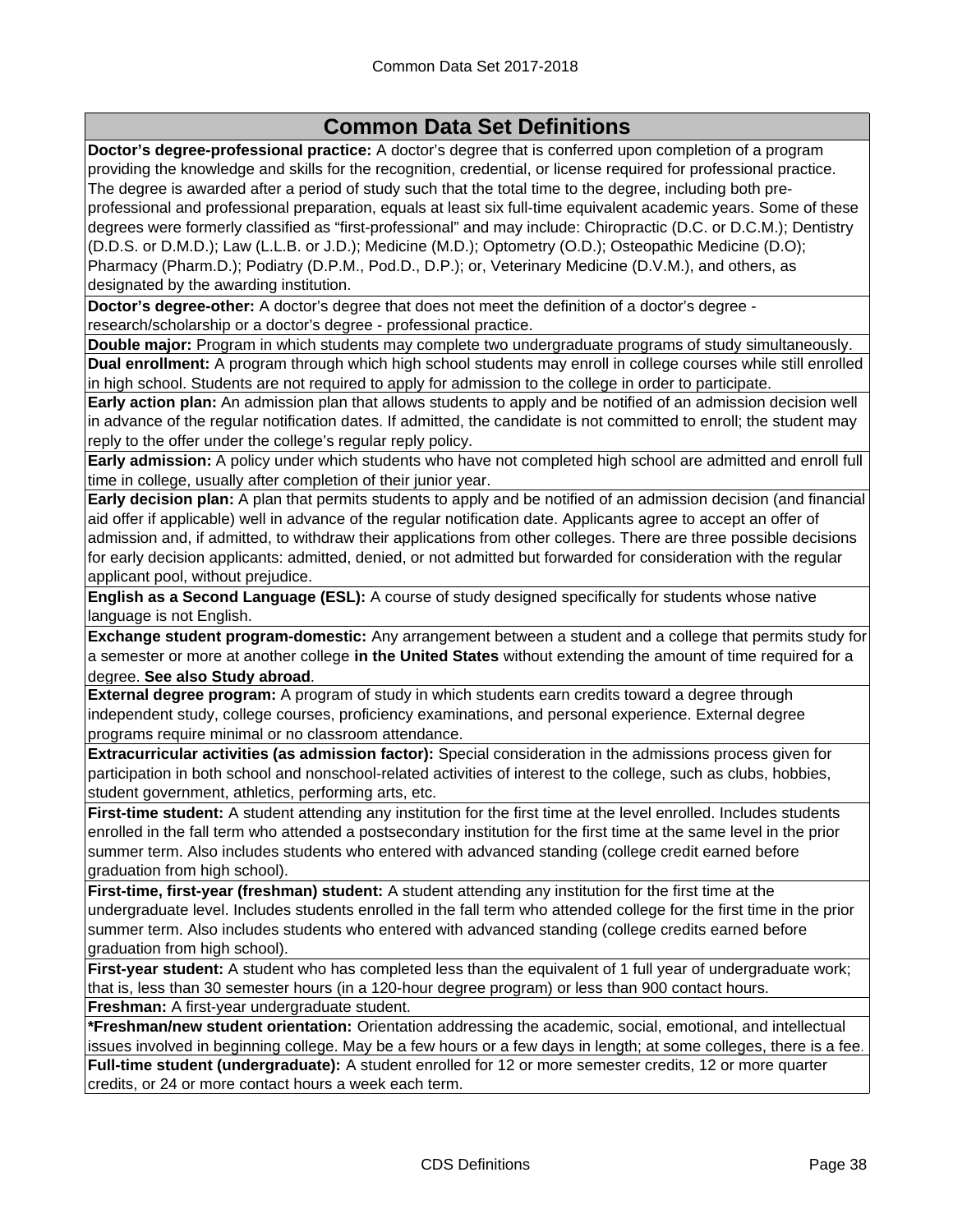**Geographical residence (as admission factor):** Special consideration in the admission process given to students from a particular region, state, or country of residence.

**Grade-point average (academic high school GPA):** The sum of grade points a student has earned in secondary school divided by the number of courses taken. The most common system of assigning numbers to grades counts four points for an A, three points for a B, two points for a C, one point for a D, and no points for an E or F. Unweighted GPA's assign the same weight to each course. Weighting gives students additional points for their grades in advanced or honors courses.

**Graduate student:** A student who holds a bachelor's or equivalent, and is taking courses at the postbaccalaureate level.

**\* Health services:** Free or low cost on-campus primary and preventive health care available to students.

**High school diploma or recognized equivalent:** A document certifying the successful completion of a prescribed secondary school program of studies, or the attainment of satisfactory scores on the Tests of General Educational Development (GED), or another state-specified examination.

**Hispanic or Latino:** A person of Mexican, Puerto Rican, Cuban, South or Central American, or other Spanish culture or origin, regardless of race.

**Honors program:** Any special program for very able students offering the opportunity for educational enrichment, independent study, acceleration, or some combination of these.

**Independent study:** Academic work chosen or designed by the student with the approval of the department concerned, under an instructor's supervision, and usually undertaken outside of the regular classroom structure. **In-state tuition:** The tuition charged by institutions to those students who meet the state's or institution's residency requirements.

**International student:** See **Nonresident alien.**

**International student group:** Student groups that facilitate cultural dialogue, support a diverse campus, assist international students in acclimation and creating a social network.

**Internship:** Any short-term, supervised work experience usually related to a student's major field, for which the student earns academic credit. The work can be full- or part-time, on- or off-campus, paid or unpaid.

**\* Learning center:** Center offering assistance through tutors, workshops, computer programs, or audiovisual equipment in reading, writing, math, and skills such as taking notes, managing time, taking tests.

**\* Legal services:** Free or low cost legal advice for a range of issues (personal and other).

**Liberal arts/career combination:** Program in which a student earns undergraduate degrees in two separate fields, one in a liberal arts major and the other in a professional or specialized major, whether on campus or through cross‑registration.

**Master's degree:** An award that requires the successful completion of a program of study of generally one or two full-time equivalent academic years of work beyond the bachelor's degree. Some of these degrees, such as those in Theology (M.Div., M.H.L./Rav) that were formerly classified as "first-professional", may require more than two full-time equivalent academic years of work.

**Minority affiliation (as admission factor):** Special consideration in the admission process for members of designated racial/ethnic minority groups.

**\* Minority student center:** Center with programs, activities, and/or services intended to enhance the college experience of students of color.

**Model United Nations:** A simulation activity focusing on conflict resolution, globalization, and diplomacy. Assuming roles as foreign ambassadors and "delegates," students conduct research, engage in debate, draft resolutions, and may participate in a national Model UN conference.

**Native Hawaiian or Other Pacific Islander:** A person having origins in any of the original peoples of Hawaii, Guam, Samoa, or other Pacific Islands.

**Nonresident alien:** A person who is not a citizen or national of the United States and who is in this country on a visa or temporary basis and does not have the right to remain indefinitely.

**\* On-campus day care:** Licensed day care for students' children (usually age 3 and up); usually for a fee.

**Open admission:** Admission policy under which virtually all secondary school graduates or students with GED equivalency diplomas are admitted without regard to academic record, test scores, or other qualifications.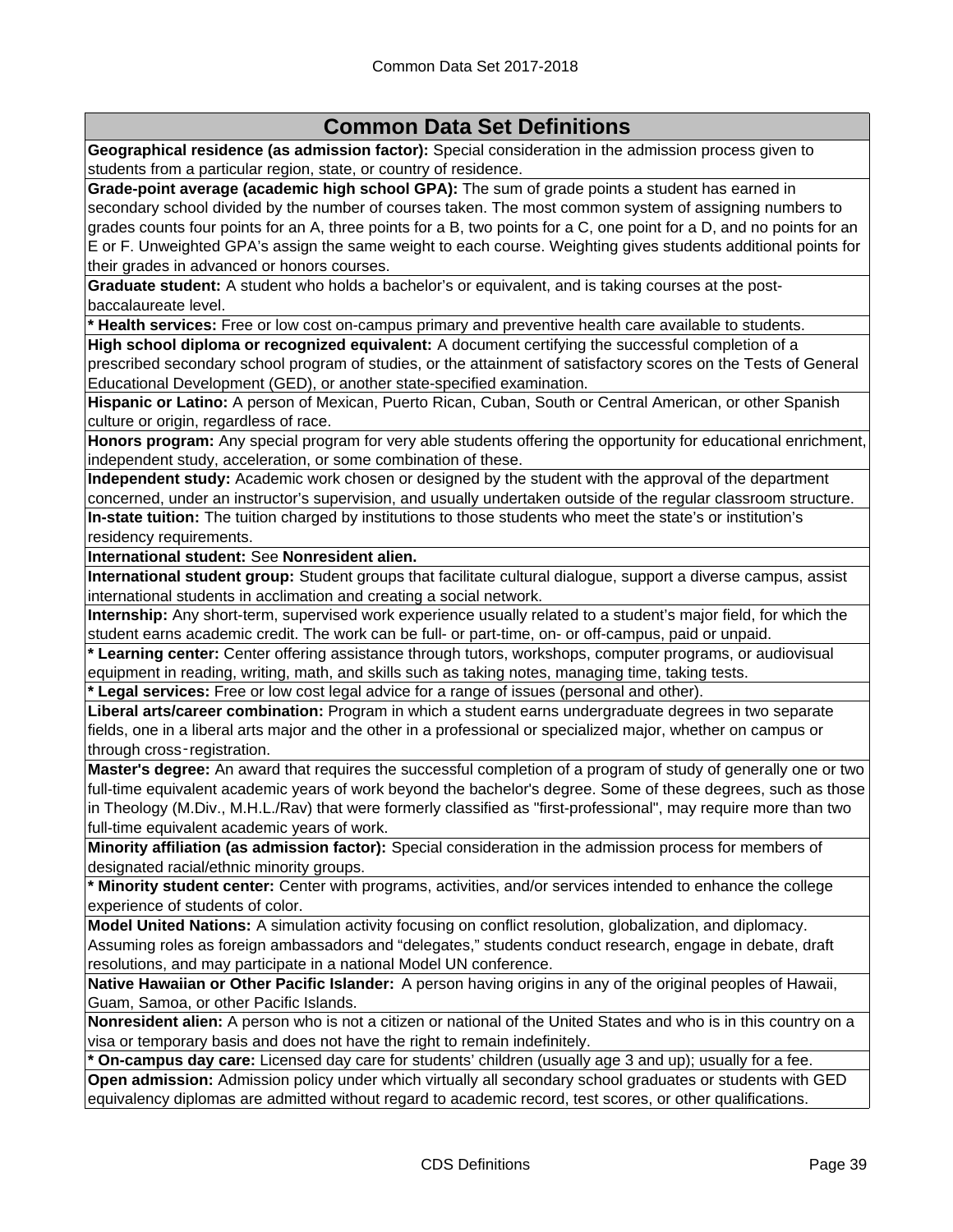**Other expenses (costs):** Include average costs for clothing, laundry, entertainment, medical (if not a required fee), and furnishings.

**Out-of-state tuition:** The tuition charged by institutions to those students who do not meet the institution's or state's residency requirements.

**Part-time student (undergraduate):** A student enrolled for fewer than 12 credits per semester or quarter, or fewer than 24 contact hours a week each term.

**\* Personal counseling**: One-on-one or group counseling with trained professionals for students who want to explore personal, educational, or vocational issues.

**Post-baccalaureate certificate:** An award that requires completion of an organized program of study requiring 18 credit hours beyond the bachelor's; designed for persons who have completed a baccalaureate degree but do not meet the requirements of academic degrees carrying the title of master.

**Post-master's certificate:** An award that requires completion of an organized program of study of 24 credit hours beyond the master's degree but does not meet the requirements of academic degrees at the doctoral level.

**Postsecondary award, certificate, or diploma:** Includes the following three IPEDS definitions for postsecondary awards, certificates, and diplomas of varying durations and credit/contact hour requirements—

*Less Than 1 Academic Year:* Requires completion of an organized program of study at the postsecondary level (below the baccalaureate degree) in less than 1 academic year (2 semesters or 3 quarters) or in less than 900 contact hours by a student enrolled full-time.

*At Least 1 But Less Than 2 Academic Years:* Requires completion of an organized program of study at the postsecondary level (below the baccalaureate degree) in at least 1 but less than 2 full-time equivalent academic years, or designed for completion in at least 30 but less than 60 credit hours, or in at least 900 but less than 1,800 contact hours.

*At Least 2 But Less Than 4 Academic Years:* Requires completion of an organized program of study at the postsecondary level (below the baccalaureate degree) in at least 2 but less than 4 full-time equivalent academic years, or designed for completion in at least 60 but less than 120 credit hours, or in at least 1,800 but less than 3,600 contact hours.

**Private institution:** An educational institution controlled by a private individual(s) or by a nongovernmental agency, usually supported primarily by other than public funds, and operated by other than publicly elected or appointed officials.

**Private for-profit institution:** A private institution in which the individual(s) or agency in control receives compensation, other than wages, rent, or other expenses for the assumption of risk.

**Private nonprofit institution:** A private institution in which the individual(s) or agency in control receives no compensation, other than wages, rent, or other expenses for the assumption of risk. These include both independent nonprofit schools and those affiliated with a religious organization.

**Proprietary institution:** See **Private for-profit institution.**

**Public institution:** An educational institution whose programs and activities are operated by publicly elected or appointed school officials, and which is supported primarily by public funds.

**Quarter calendar system:** A calendar system in which the academic year consists of three sessions called quarters of about 12 weeks each. The range may be from 10 to 15 weeks. There may be an additional quarter in the summer.

**Race/ethnicity:** Category used to describe groups to which individuals belong, identify with, or belong in the eyes of the community. The categories do not denote scientific definitions of anthropological origins. A person may be counted in only one group.

**Race/ethnicity unknown:** Category used to classify students or employees whose race/ethnicity is not known and whom institutions are unable to place in one of the specified racial/ethnic categories.

**Religious affiliation/commitment (as admission factor):** Special consideration given in the admission process for affiliation with a certain church or faith/religion, commitment to a religious vocation, or observance of certain religious tenets/lifestyle.

**\* Religious counseling:** One-on-one or group counseling with trained professionals for students who want to explore religious problems or issues.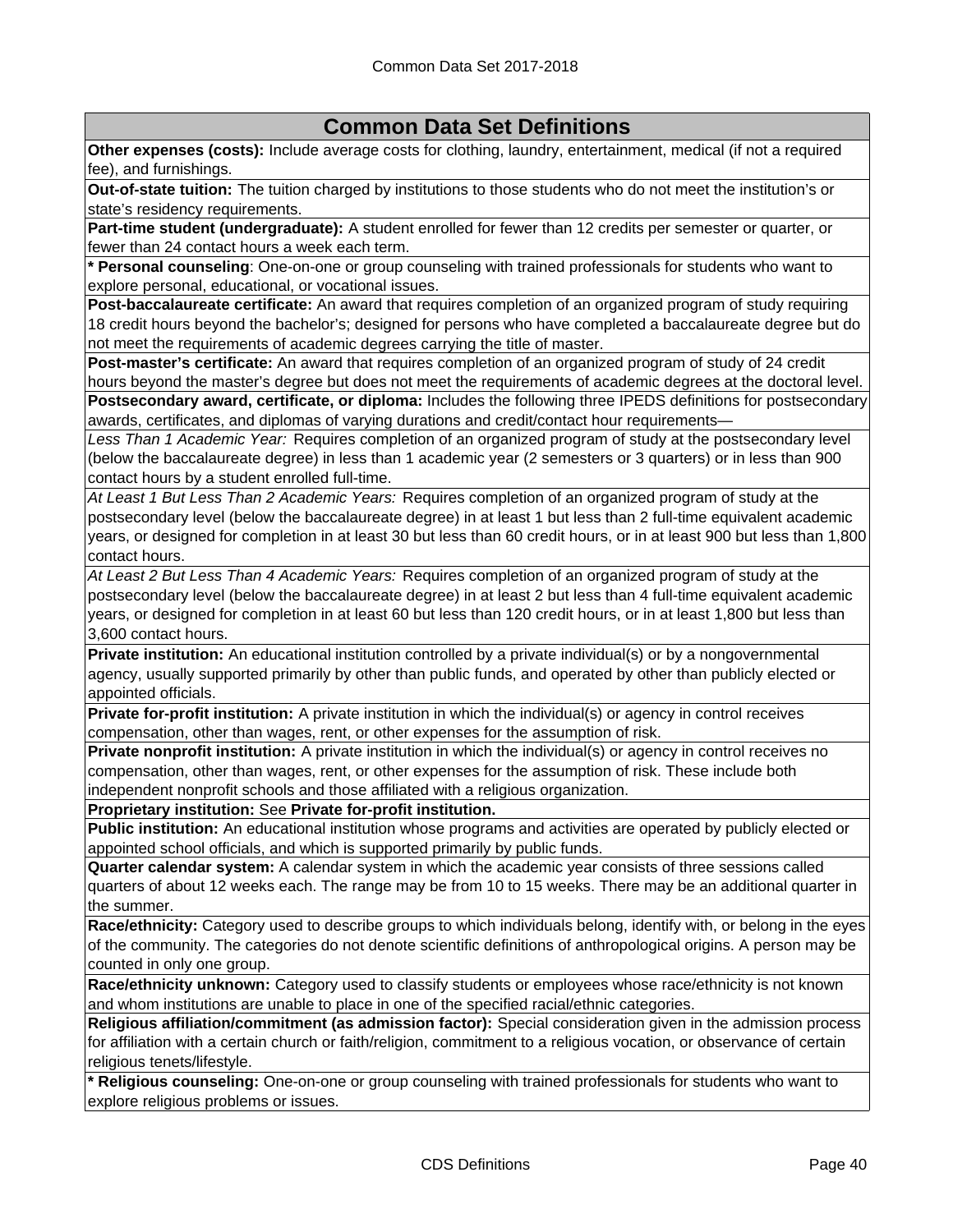**\* Remedial services:** Instructional courses designed for students deficient in the general competencies necessary for a regular postsecondary curriculum and educational setting.

**Required fees:** Fixed sum charged to students for items not covered by tuition and required of such a large proportion of all students that the student who does NOT pay is the exception. Do not include application fees or optional fees such as lab fees or parking fees.

**Resident alien or other eligible non-citizen:** A person who is not a citizen or national of the United States and who has been admitted as a legal immigrant for the purpose of obtaining permanent resident alien status (and who holds either an alien registration card [Form I-551 or I-151], a Temporary Resident Card [Form I-688], or an Arrival-Departure Record [Form I-94] with a notation that conveys legal immigrant status, such as Section 207 Refugee, Section 208 Asylee, Conditional Entrant Parolee or Cuban-Haitian).

**Room and board (charges)—on campus:** Assume double occupancy in institutional housing and 19 meals per week (or maximum meal plan).

**Secondary school record (as admission factor):** Information maintained by the secondary school that may include such things as the student's high school transcript, class rank, GPA, and teacher and counselor recommendations.

**Semester calendar system:** A calendar system that consists of two semesters during the academic year with about 16 weeks for each semester of instruction. There may be an additional summer session.

**Student-designed major:** A program of study based on individual interests, designed with the assistance of an adviser.

**Study abroad:** Any arrangement by which a student completes part of the college program studying in another country. Can be at a campus abroad or through a cooperative agreement with some other U.S. college or an institution of another country.

**\* Summer session:** A summer session is shorter than a regular semester and not considered part of the academic year. It is not the third term of an institution operating on a trimester system or the fourth term of an institution operating on a quarter calendar system. The institution may have 2 or more sessions occurring in the summer months. Some schools, such as vocational and beauty schools, have year-round classes with no separate summer session.

**Talent/ability (as admission factor):** Special consideration given to students with demonstrated talent/abilities in areas of interest to the institution (e.g., sports, the arts, languages, etc.).

**Teacher certification program:** Program designed to prepare students to meet the requirements for certification as teachers in elementary, middle/junior high, and secondary schools.

**Transfer applicant:** An individual who has fulfilled the institution's requirements to be considered for admission (including payment or waiving of the application fee, if any) and who has previously attended another college or university and earned college-level credit.

**Transfer student:** A student entering the institution for the first time but known to have previously attended a postsecondary institution at the same level (e.g., undergraduate). The student may transfer with or without credit. **Transportation (costs):** Assume two round trips to student's hometown per year for students in institutional

housing or daily travel to and from your institution for commuter students.

**Trimester calendar system:** An academic year consisting of 3 terms of about 15 weeks each.

**Tuition:** Amount of money charged to students for instructional services. Tuition may be charged per term, per course, or per credit.

**\* Tutoring:** May range from one-on-one tutoring in specific subjects to tutoring in an area such as math, reading, or writing. Most tutors are college students; at some colleges, they are specially trained and certified.

**Unit:** a standard of measurement representing hours of academic instruction (e.g., semester credit, quarter credit, contact hour).

**Undergraduate:** A student enrolled in a four- or five-year bachelor's degree program, an associate degree program, or a vocational or technical program below the baccalaureate.

**\* Veteran's counseling:** Helps veterans and their dependents obtain benefits for their selected program and provides certifications to the Veteran's Administration. May also provide personal counseling on the transition from the military to a civilian life.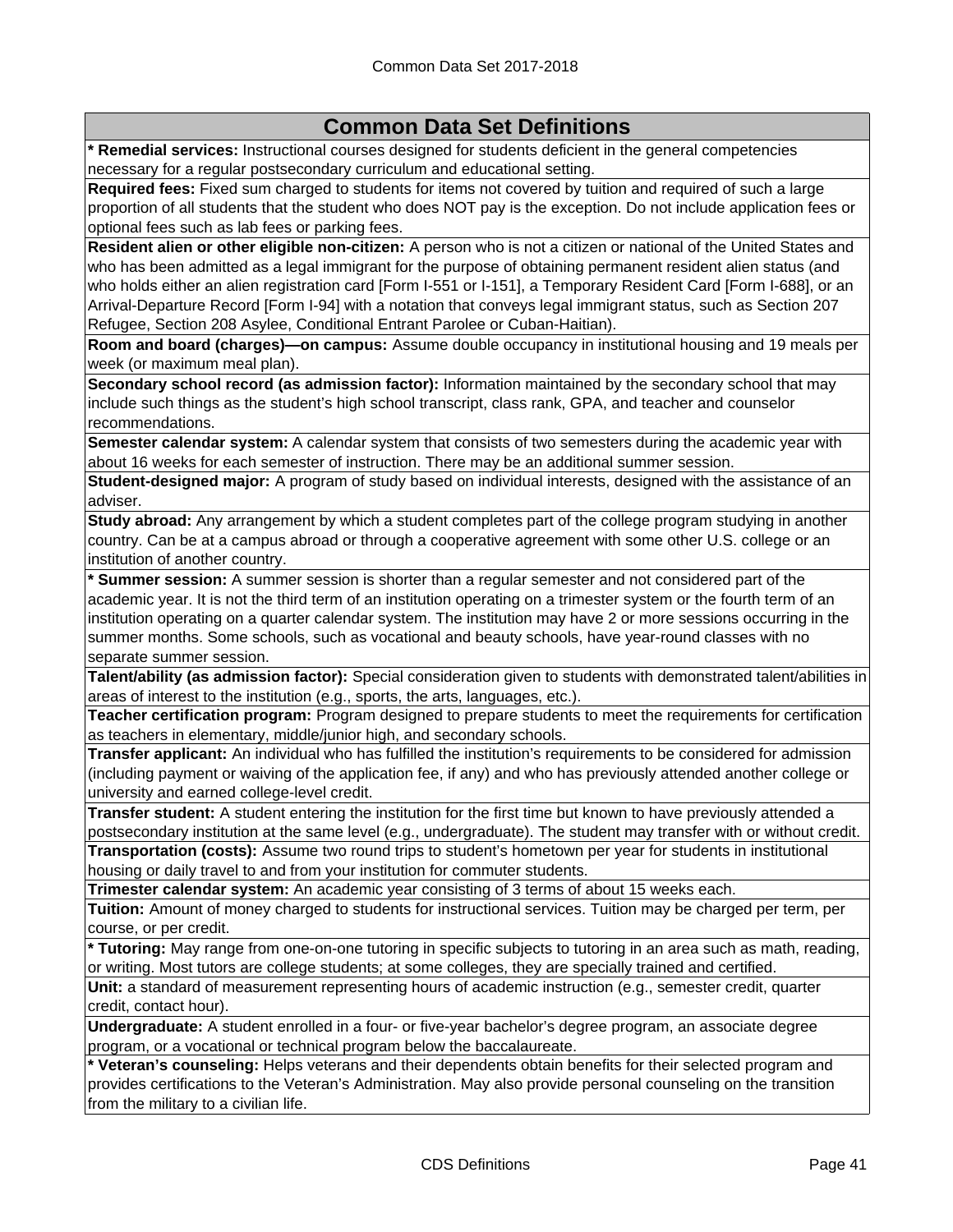**\* Visually impaired:** Any person whose sight loss is not correctable and is sufficiently severe as to adversely affect educational performance.

**Volunteer work (as admission factor):** Special consideration given to students for activity done on a volunteer basis (e.g., tutoring, hospital care, working with the elderly or disabled) as a service to the community or the public in general.

**Wait list:** List of students who meet the admission requirements but will only be offered a place in the class if space becomes available.

**Weekend college:** A program that allows students to take a complete course of study and attend classes only on weekends.

**White:** A person having origins in any of the original peoples of Europe, the Middle East, or North Africa.

**\* Women's center:** Center with programs, academic activities, and/or services intended to promote an understanding of the evolving roles of women.

**Work experience (as admission factor):** Special consideration given to students who have been employed prior to application, whether for relevance to major, demonstration of employment-related skills, or as explanation of student's academic and extracurricular record.